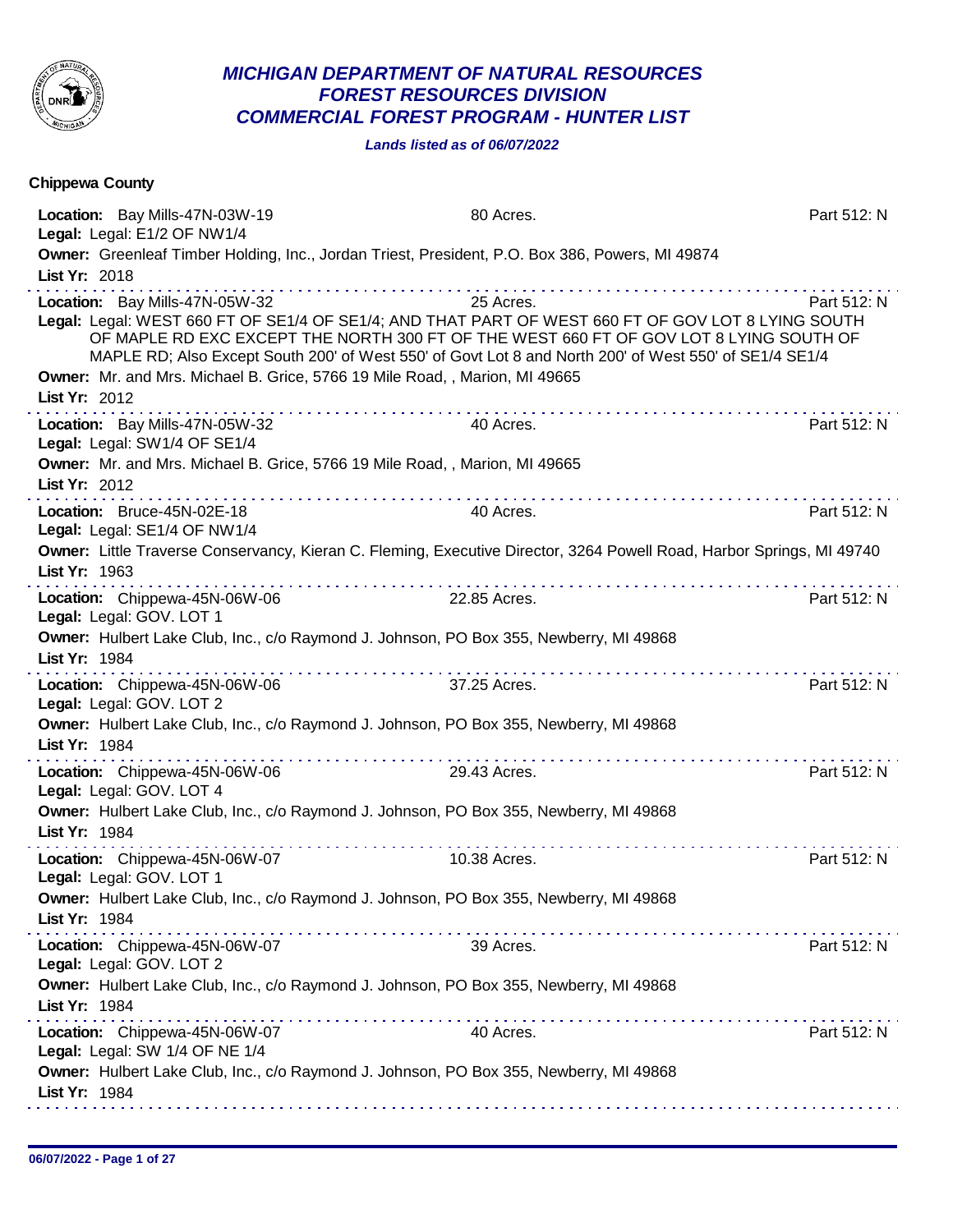|               | Location: Chippewa-45N-06W-14<br>Legal: Legal: SW1/4 OF SW1/4;                                | 40 Acres.                                                                                                                | Part 512: N |
|---------------|-----------------------------------------------------------------------------------------------|--------------------------------------------------------------------------------------------------------------------------|-------------|
|               | Owner: Bonifas Camp Hunting Club, c/o T. W. Rifenberg, PO Box 524, Alpena, MI 49707           |                                                                                                                          |             |
| List Yr: 2013 |                                                                                               |                                                                                                                          |             |
|               | Location: Chippewa-45N-06W-15                                                                 | 140 Acres.                                                                                                               | Part 512: N |
|               | Legal: Legal: S1/2 OF NW1/4 OF SW1/4, SW1/4 OF SW1/4, S1/2 OF SE1/4                           |                                                                                                                          |             |
| List Yr: 1978 | Owner: Bonifas Camp Hunting Club, c/o T. W. Rifenberg, PO Box 524, Alpena, MI 49707           |                                                                                                                          | .           |
|               | Location: Chippewa-45N-06W-15<br>Legal: Legal: N 1/2 OF NW 1/4 OF SW 1/4                      | 20 Acres.                                                                                                                | Part 512: N |
| List Yr: 1981 | Owner: Bonifas Camp Hunting Club, c/o T. W. Rifenberg, PO Box 524, Alpena, MI 49707           |                                                                                                                          |             |
|               | Location: Chippewa-45N-06W-16                                                                 | 400 Acres.<br>Legal: Legal: W1/2 OF E1/2 OF NE1/4, NW1/4 OF NE1/4, NE1/4 OF NW1/4, SW1/4 OF NW1/4, S1/2 OF SW1/4 & SE1/4 | Part 512: N |
| List Yr: 1978 | Owner: Bonifas Camp Hunting Club, c/o T. W. Rifenberg, PO Box 524, Alpena, MI 49707           |                                                                                                                          | .           |
|               | Location: Chippewa-45N-06W-16<br>Legal: Legal: E1/2 OF E1/2 OF NE1/4                          | 40 Acres.                                                                                                                | Part 512: N |
| List Yr: 1981 | Owner: Bonifas Camp Hunting Club, c/o T. W. Rifenberg, PO Box 524, Alpena, MI 49707           |                                                                                                                          | <u>.</u>    |
|               | Location: Chippewa-45N-06W-22<br>Legal: Legal: N1/2 OF NW1/4                                  | 80 Acres.                                                                                                                | Part 512: N |
| List Yr: 1978 | Owner: Bonifas Camp Hunting Club, c/o T. W. Rifenberg, PO Box 524, Alpena, MI 49707           |                                                                                                                          |             |
|               | Location: Chippewa-46N-06W-03<br>Legal: Legal: W1/2 OF SW1/4                                  | 80 Acres.                                                                                                                | Part 512: N |
| List Yr: 1957 | Owner: Riverside Forest, LLC, PO Box 1129, , Grand Blanc, MI 48439                            |                                                                                                                          |             |
|               | Location: Chippewa-46N-06W-03<br>Legal: Legal: SW1/4 OF NW1/4                                 | 40 Acres.                                                                                                                | Part 512: N |
| List Yr: 2001 | Owner: Riverside Forest, LLC, PO Box 1129, , Grand Blanc, MI 48439                            |                                                                                                                          |             |
|               | Location: Chippewa-46N-06W-04                                                                 | 402.24 Acres.<br>Legal: Legal: NW1/4 OF NE1/4, NW1/4 OF NW1/4, S1/2 OF N1/2, W1/2 OF SW1/4, E1/2 OF SE1/4                | Part 512: N |
| List Yr: 1957 | Owner: Riverside Forest, LLC, PO Box 1129, , Grand Blanc, MI 48439                            |                                                                                                                          |             |
|               | a construction and a construction of<br>Location: Chippewa-46N-06W-05<br>Legal: Legal: ENTIRE | 644.48 Acres.                                                                                                            | Part 512: N |
| List Yr: 1957 | Owner: Riverside Forest, LLC, PO Box 1129, , Grand Blanc, MI 48439                            |                                                                                                                          |             |
|               | Location: Chippewa-46N-06W-06<br>Legal: Legal: ENTIRE                                         | 617.69 Acres.                                                                                                            | Part 512: N |
| List Yr: 1957 | Owner: Riverside Forest, LLC, PO Box 1129, , Grand Blanc, MI 48439                            |                                                                                                                          |             |
|               | Location: Chippewa-46N-06W-07<br>Legal: Legal: N1/2 OF N1/2                                   | 154.26 Acres.                                                                                                            | Part 512: N |
| List Yr: 1957 | Owner: Riverside Forest, LLC, PO Box 1129, , Grand Blanc, MI 48439                            |                                                                                                                          |             |
|               |                                                                                               |                                                                                                                          |             |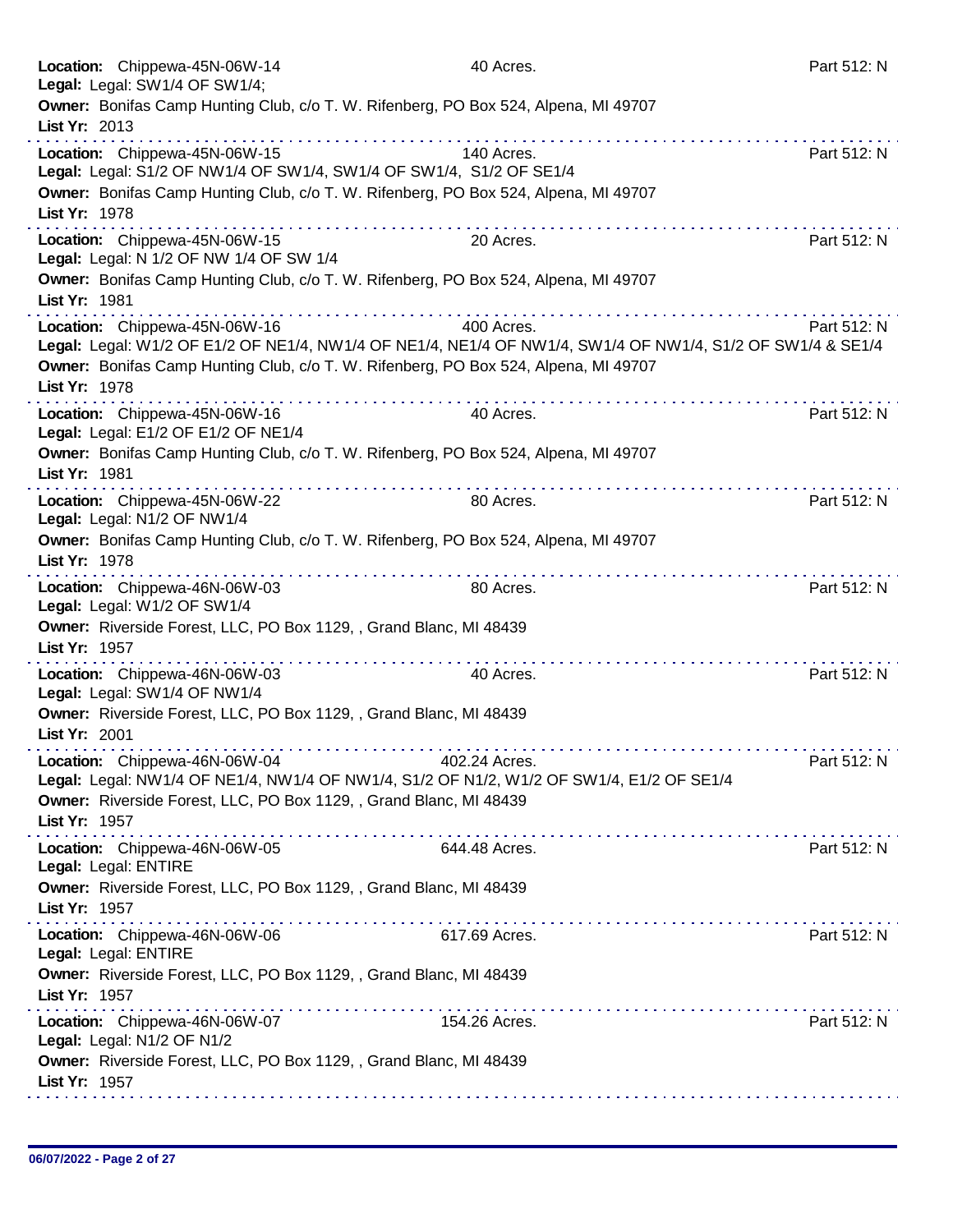| Location: Chippewa-46N-06W-08<br>Legal: Legal: N1/2 OF N1/2                                             | 160 Acres.                                  | Part 512: N |
|---------------------------------------------------------------------------------------------------------|---------------------------------------------|-------------|
| Owner: Riverside Forest, LLC, PO Box 1129, , Grand Blanc, MI 48439<br>List Yr: 1957                     |                                             |             |
| Location: Chippewa-46N-06W-09<br>Legal: Legal: NE1/4 OF NE1/4                                           | 40 Acres.                                   | Part 512: N |
| Owner: Riverside Forest, LLC, PO Box 1129, , Grand Blanc, MI 48439<br>List Yr: 1957                     |                                             |             |
| Location: Chippewa-46N-06W-10<br>Legal: Legal: NW1/4 OF NW1/4, S1/2 OF NW1/4                            | 120 Acres.                                  | Part 512: N |
| Owner: Riverside Forest, LLC, PO Box 1129, , Grand Blanc, MI 48439<br>List Yr: 1957                     |                                             |             |
| Location: Chippewa-46N-06W-11<br>Legal: Legal: SE1/4; AND SE1/4 OF NE1/4                                | 200 Acres.                                  | Part 512: N |
| Owner: Mark S. Teale, PO Box 157, , Marlette, MI 48453<br>List Yr: 1997                                 |                                             |             |
| Location: Hulbert-45N-07W-01<br>Legal: Legal: GOV. LOT 1                                                | 55.8 Acres.                                 | Part 512: N |
| Owner: Hulbert Lake Club, Inc., c/o Raymond J. Johnson, PO Box 355, Newberry, MI 49868<br>List Yr: 1984 |                                             |             |
| Location: Hulbert-45N-07W-01<br>Legal: Legal: GOV. LOT 2                                                | 47.85 Acres.                                | Part 512: N |
| Owner: Hulbert Lake Club, Inc., c/o Raymond J. Johnson, PO Box 355, Newberry, MI 49868<br>List Yr: 1984 |                                             |             |
| Location: Hulbert-45N-07W-01<br>Legal: Legal: NORTH 990 FT. OF GOV. LOT 3                               | 30 Acres.                                   | Part 512: N |
| Owner: Hulbert Lake Club, Inc., c/o Raymond J. Johnson, PO Box 355, Newberry, MI 49868<br>List Yr: 1984 |                                             |             |
| Location: Hulbert-45N-07W-01<br>Legal: Legal: GOV. LOT 6                                                | and and and and analysis are<br>22.3 Acres. | Part 512: N |
| Owner: Hulbert Lake Club, Inc., c/o Raymond J. Johnson, PO Box 355, Newberry, MI 49868<br>List Yr: 1984 |                                             |             |
| Location: Hulbert-45N-07W-02<br>Legal: Legal: NORTH 990 FT. OF GOV. LOT 1                               | 30 Acres.                                   | Part 512: N |
| Owner: Hulbert Lake Club, Inc., c/o Raymond J. Johnson, PO Box 355, Newberry, MI 49868<br>List Yr: 1984 |                                             |             |
| Location: Hulbert-45N-07W-02<br>Legal: Legal: WEST 660 FT. OF GOV. LOT 2                                | 20 Acres.                                   | Part 512: N |
| Owner: Hulbert Lake Club, Inc., c/o Raymond J. Johnson, PO Box 355, Newberry, MI 49868<br>List Yr: 1984 |                                             |             |
| Location: Hulbert-45N-07W-02<br>Legal: Legal: GOV. LOT 3                                                | 39.4 Acres.                                 | Part 512: N |
| Owner: Hulbert Lake Club, Inc., c/o Raymond J. Johnson, PO Box 355, Newberry, MI 49868<br>List Yr: 1984 |                                             |             |
| Location: Hulbert-45N-07W-02<br>Legal: Legal: GOV. LOT 4                                                | 30.7 Acres.                                 | Part 512: N |
| Owner: Hulbert Lake Club, Inc., c/o Raymond J. Johnson, PO Box 355, Newberry, MI 49868<br>List Yr: 1984 |                                             |             |
|                                                                                                         |                                             |             |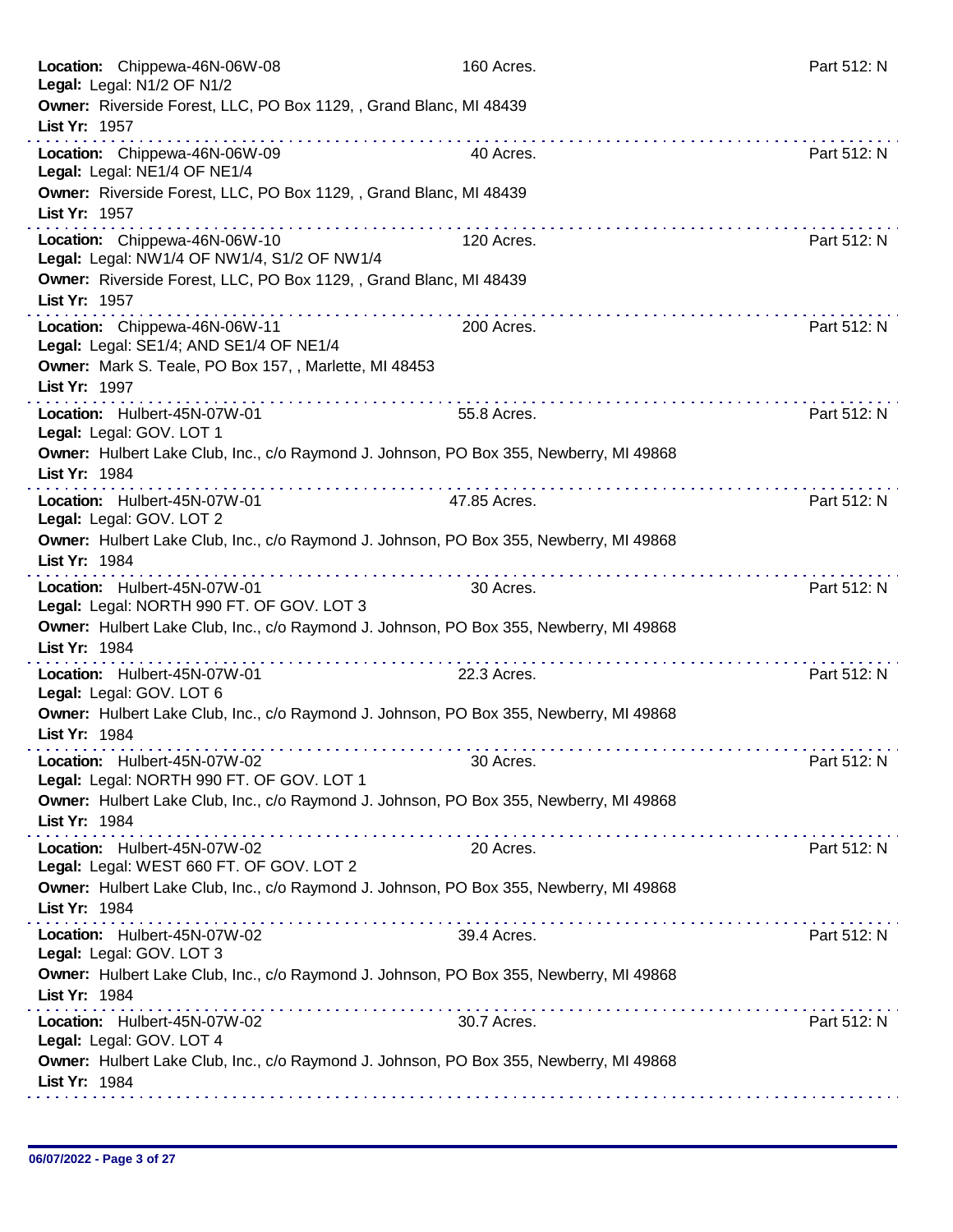|               | Location: Hulbert-45N-07W-02<br>SOUTHEAST CORNER OF SAID NW 1/4 OF NE 1/4.                                                                                                                                                                                                                                                                                                                                                                                                                                                                                                                                                                                        | 37.16 Acres.<br>Legal: Legal: NW1/4 OF NE1/4 EXC. PARCEL 200 FT. NORTH AND SOUTH BY 200 FT. EAST AND WEST IN THE | Part 512: N |
|---------------|-------------------------------------------------------------------------------------------------------------------------------------------------------------------------------------------------------------------------------------------------------------------------------------------------------------------------------------------------------------------------------------------------------------------------------------------------------------------------------------------------------------------------------------------------------------------------------------------------------------------------------------------------------------------|------------------------------------------------------------------------------------------------------------------|-------------|
| List Yr: 1984 | Owner: Hulbert Lake Club, Inc., c/o Raymond J. Johnson, PO Box 355, Newberry, MI 49868                                                                                                                                                                                                                                                                                                                                                                                                                                                                                                                                                                            |                                                                                                                  |             |
|               | Location: Hulbert-45N-07W-03<br>Legal: Legal: W1/2 OF NW1/4                                                                                                                                                                                                                                                                                                                                                                                                                                                                                                                                                                                                       | 76.6 Acres.                                                                                                      | Part 512: N |
| List Yr: 1956 | Owner: Mr. John R. Gillis, et al., 6787 East Lincoln Road, Breckenridge, MI 48615                                                                                                                                                                                                                                                                                                                                                                                                                                                                                                                                                                                 |                                                                                                                  |             |
| List Yr: 2004 | Location: Hulbert-45N-07W-03<br>Legal: Legal: W1/2 OF NE1/4; NW1/4 OF SE1/4; E1/2 OF NW1/4; AND NE1/4 OF SW1/4<br>Owner: Mr. John R. Gillis, et al., 6787 East Lincoln Road, Breckenridge, MI 48615                                                                                                                                                                                                                                                                                                                                                                                                                                                               | 240 Acres.                                                                                                       | Part 512: N |
|               | Location: Hulbert-45N-07W-04<br>Legal: Legal: E1/2 OF NE1/4                                                                                                                                                                                                                                                                                                                                                                                                                                                                                                                                                                                                       | 76.41 Acres.                                                                                                     | Part 512: N |
| List Yr: 1956 | Owner: Mr. John R. Gillis, et al., 6787 East Lincoln Road, Breckenridge, MI 48615                                                                                                                                                                                                                                                                                                                                                                                                                                                                                                                                                                                 |                                                                                                                  |             |
|               | Location: Hulbert-45N-07W-04<br>Legal: Legal: W1/2 OF NE1/4, E1/2 OF NW1/4, NE1/4 OF SW1/4                                                                                                                                                                                                                                                                                                                                                                                                                                                                                                                                                                        | 192.23 Acres.                                                                                                    | Part 512: N |
| List Yr: 1956 | Owner: Michael K. Miller, N73 W24480 Ridgewood Road, , Sussex, WI 53089                                                                                                                                                                                                                                                                                                                                                                                                                                                                                                                                                                                           |                                                                                                                  |             |
| List Yr: 1956 | $\label{eq:2.1} \begin{array}{lllllllllllllllllll} \mathbf{1}_{\mathbf{1}} & \mathbf{1}_{\mathbf{1}} & \mathbf{1}_{\mathbf{1}} & \mathbf{1}_{\mathbf{1}} & \mathbf{1}_{\mathbf{1}} & \mathbf{1}_{\mathbf{1}} & \mathbf{1}_{\mathbf{1}} & \mathbf{1}_{\mathbf{1}} & \mathbf{1}_{\mathbf{1}} & \mathbf{1}_{\mathbf{1}} & \mathbf{1}_{\mathbf{1}} & \mathbf{1}_{\mathbf{1}} & \mathbf{1}_{\mathbf{1}} & \mathbf{1}_{\mathbf{1}} & \mathbf{1}_{\mathbf{1}} &$<br>Location: Hulbert-45N-07W-05<br>Legal: Legal: W1/2 OF NE1/4; NW1/4; N1/2 OF SW1/4; AND NW1/4 OF SE1/4<br>Owner: The Forestland Group, Shawn Hagan, 200 Michigan Street, Suite 722, Hancock, MI 49931 | 344.22 Acres.                                                                                                    | Part 512: N |
|               | Location: Hulbert-45N-07W-06<br>Legal: Legal: N1/2 OF NE1/4, AND NE1/4 OF NW1/4<br>Owner: Mr. Howard A. Birdsong, Trustee, 748 West Fox Farm Road, , Manistee, MI 49660                                                                                                                                                                                                                                                                                                                                                                                                                                                                                           | 101.35 Acres.                                                                                                    | Part 512: N |
| List Yr: 1956 | a construction of the construction of the construction of the construction of the construction of the construction of the construction of the construction of the construction of the construction of the construction of the                                                                                                                                                                                                                                                                                                                                                                                                                                     |                                                                                                                  |             |
|               | Location: Hulbert-45N-07W-12<br>Legal: Legal: GOV. LOT 1                                                                                                                                                                                                                                                                                                                                                                                                                                                                                                                                                                                                          | 31.6 Acres.                                                                                                      | Part 512: N |
| List Yr: 1984 | Owner: Hulbert Lake Club, Inc., c/o Raymond J. Johnson, PO Box 355, Newberry, MI 49868                                                                                                                                                                                                                                                                                                                                                                                                                                                                                                                                                                            |                                                                                                                  |             |
|               | Location: Hulbert-45N-07W-12<br>Legal: Legal: GOV. LOT 2                                                                                                                                                                                                                                                                                                                                                                                                                                                                                                                                                                                                          | 54.9 Acres.                                                                                                      | Part 512: N |
| List Yr: 1984 | Owner: Hulbert Lake Club, Inc., c/o Raymond J. Johnson, PO Box 355, Newberry, MI 49868                                                                                                                                                                                                                                                                                                                                                                                                                                                                                                                                                                            |                                                                                                                  |             |
|               | Location: Hulbert-45N-07W-12<br>Legal: Legal: N 1/2 OF NW 1/4                                                                                                                                                                                                                                                                                                                                                                                                                                                                                                                                                                                                     | 80 Acres.                                                                                                        | Part 512: N |
| List Yr: 1984 | Owner: Hulbert Lake Club, Inc., c/o Raymond J. Johnson, PO Box 355, Newberry, MI 49868                                                                                                                                                                                                                                                                                                                                                                                                                                                                                                                                                                            |                                                                                                                  |             |
| List Yr: 1956 | Location: Hulbert-45N-07W-15<br>Legal: Legal: W1/2 EXC. NW1/4 OF NW1/4, NE1/4 OF SE1/4, S1/2 OF SE1/4<br>Owner: Mr. William Bates, 14693 Co Road Z, Napoleon, OH 43545                                                                                                                                                                                                                                                                                                                                                                                                                                                                                            | 400 Acres.                                                                                                       | Part 512: N |
|               | Location: Hulbert-45N-07W-17<br>Legal: Legal: SW1/4 OF SW1/4                                                                                                                                                                                                                                                                                                                                                                                                                                                                                                                                                                                                      | 40 Acres.                                                                                                        | Part 512: N |
| List Yr: 1972 | Owner: Fillmore Club, Mr. Calvin R. Becksvoort, 4181 138th Avenue, Hamilton, MI 49419                                                                                                                                                                                                                                                                                                                                                                                                                                                                                                                                                                             |                                                                                                                  |             |
|               |                                                                                                                                                                                                                                                                                                                                                                                                                                                                                                                                                                                                                                                                   |                                                                                                                  |             |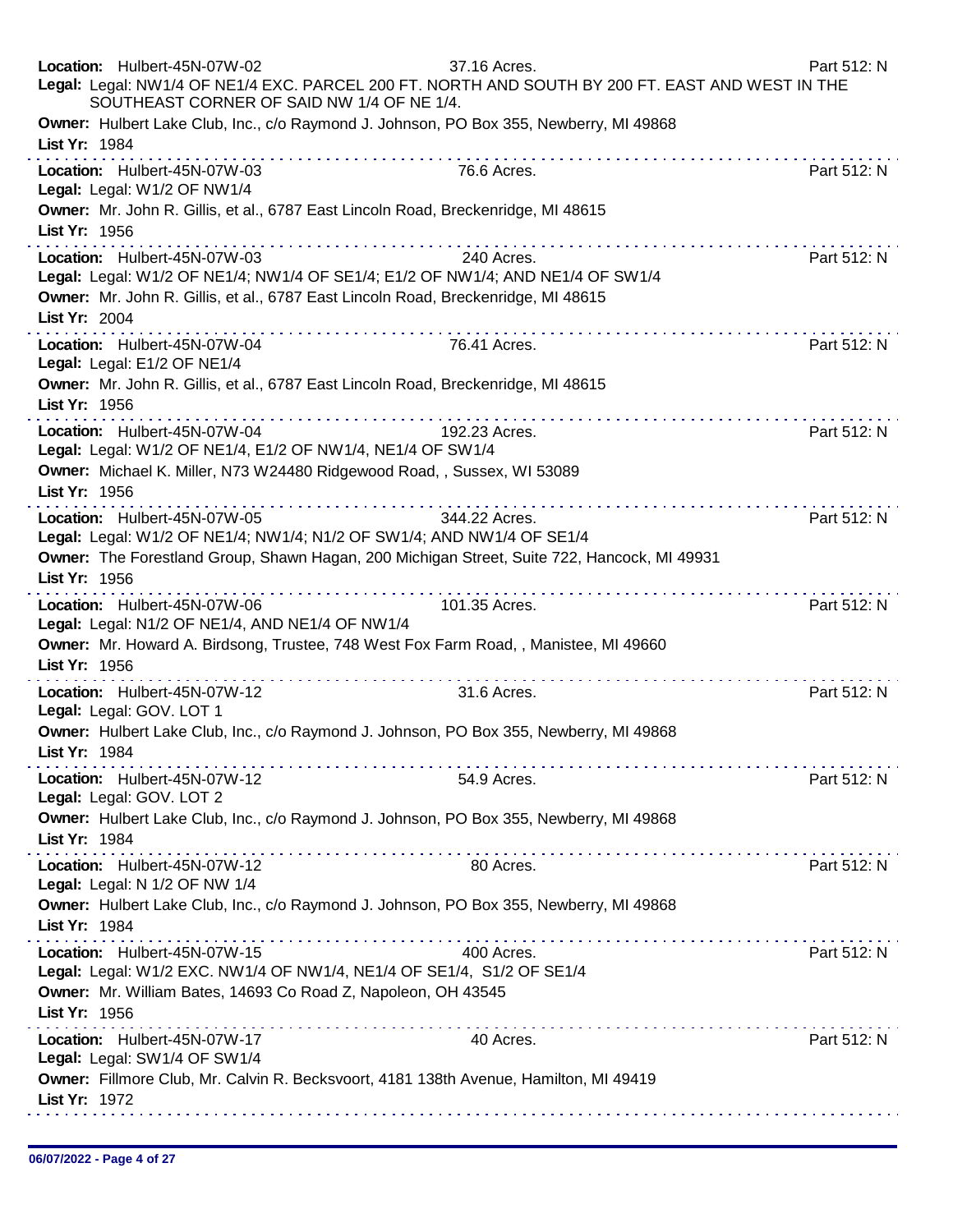| Location: Hulbert-45N-07W-19<br>Legal: Legal: N1/2 OF NE1/4.                      | 80 Acres.                                                                                                                                                           | Part 512: N |
|-----------------------------------------------------------------------------------|---------------------------------------------------------------------------------------------------------------------------------------------------------------------|-------------|
| List Yr: 1972                                                                     | Owner: Fillmore Club, Mr. Calvin R. Becksvoort, 4181 138th Avenue, Hamilton, MI 49419                                                                               |             |
| Location: Hulbert-45N-07W-19<br>Legal: Legal: E1/2 OF SE1/4.                      | .<br>80 Acres.                                                                                                                                                      | Part 512: N |
| List Yr: 1972                                                                     | Owner: Edward E. and Joyce E. Doutre Ii, 2126 Caranome Dr,, Swartz Creek, MI 48473                                                                                  |             |
| Location: Hulbert-45N-07W-20<br>Legal: Legal: NORTH 1920FT.                       | 232.73 Acres.                                                                                                                                                       | Part 512: N |
| List Yr: 1972                                                                     | Owner: Fillmore Club, Mr. Calvin R. Becksvoort, 4181 138th Avenue, Hamilton, MI 49419                                                                               |             |
| Location: Hulbert-45N-07W-20                                                      | 75.79 Acres.<br>Legal: Legal: WEST 1550FT. EX. THE NORTH 1920FT. AND THE SOUTH 1230FT.                                                                              | Part 512: N |
| List Yr: 1972                                                                     | Owner: Edward E. and Joyce E. Doutre Ii, 2126 Caranome Dr, , Swartz Creek, MI 48473                                                                                 |             |
| Location: Hulbert-45N-07W-20                                                      | 91.2 Acres.<br>Legal: Legal: SOUTH 1065FT. OF THE NORTH 2985FT. EXCEPT THE WEST 1550 THEREOF.<br>Owner: Mr. Shane R. Eichorn, 541 Warren Avenue, Flushing, MI 48433 | Part 512: N |
| List Yr: 1972                                                                     |                                                                                                                                                                     |             |
| Location: Hulbert-45N-07W-21<br>Legal: Legal: NORTH 1920 FT OF THE W1/2           | 116.36 Acres.                                                                                                                                                       | Part 512: N |
| List Yr: 1972                                                                     | Owner: Fillmore Club, Mr. Calvin R. Becksvoort, 4181 138th Avenue, Hamilton, MI 49419                                                                               |             |
| Location: Hulbert-45N-07W-21                                                      | 62.2 Acres.<br>Legal: Legal: SOUTH 1065 FT OF THE NORTH 2985 FT OF THE W1/2 EXCEPT R.R. ROW                                                                         | Part 512: N |
| List Yr: 1972                                                                     | Owner: Mr. Shane R. Eichorn, 541 Warren Avenue, Flushing, MI 48433<br>.                                                                                             |             |
| Location: Hulbert-46N-07W-01<br>Legal: Legal: E1/2, SE1/4 OF NW1/4, N1/2 OF SW1/4 | 440.36 Acres.                                                                                                                                                       | Part 512: N |
| List Yr: 1957                                                                     | Owner: Riverside Forest, LLC, PO Box 1129, , Grand Blanc, MI 48439                                                                                                  |             |
| Location: Hulbert-46N-07W-01<br>Legal: Legal: N1/2 OF NW1/4, SW1/4 OF NW1/4       | 121.09 Acres.                                                                                                                                                       | Part 512: N |
| List Yr: 1956                                                                     | Owner: Riverside Forest, LLC, PO Box 1129, , Grand Blanc, MI 48439                                                                                                  |             |
| Location: Hulbert-46N-07W-03<br>Legal: Legal: SW1/4 OF SW1/4                      | 40 Acres.                                                                                                                                                           | Part 512: N |
| List Yr: 1956                                                                     | Owner: Mr. John Gillis, 6787 E Lincoln Road, , Breckenridge, MI 48615                                                                                               |             |
| Location: Hulbert-46N-07W-04<br>Legal: Legal: N 1/2 OF NW 1/4                     | 87.81 Acres.                                                                                                                                                        | Part 512: N |
| List Yr: 1986                                                                     | Owner: Ms. Barbara A. Frieden, Mr. William Webber, 683 South Linwood Beach Road, Linwood, MI 48634                                                                  |             |
| Location: Hulbert-46N-07W-04<br>Legal: Legal: SE 1/4 OF NW 1/4                    | 40 Acres.                                                                                                                                                           | Part 512: N |
| List Yr: 1986                                                                     | Owner: Ms. Barbara A. Frieden, Mr. William Webber, 683 South Linwood Beach Road, Linwood, MI 48634                                                                  |             |
|                                                                                   |                                                                                                                                                                     |             |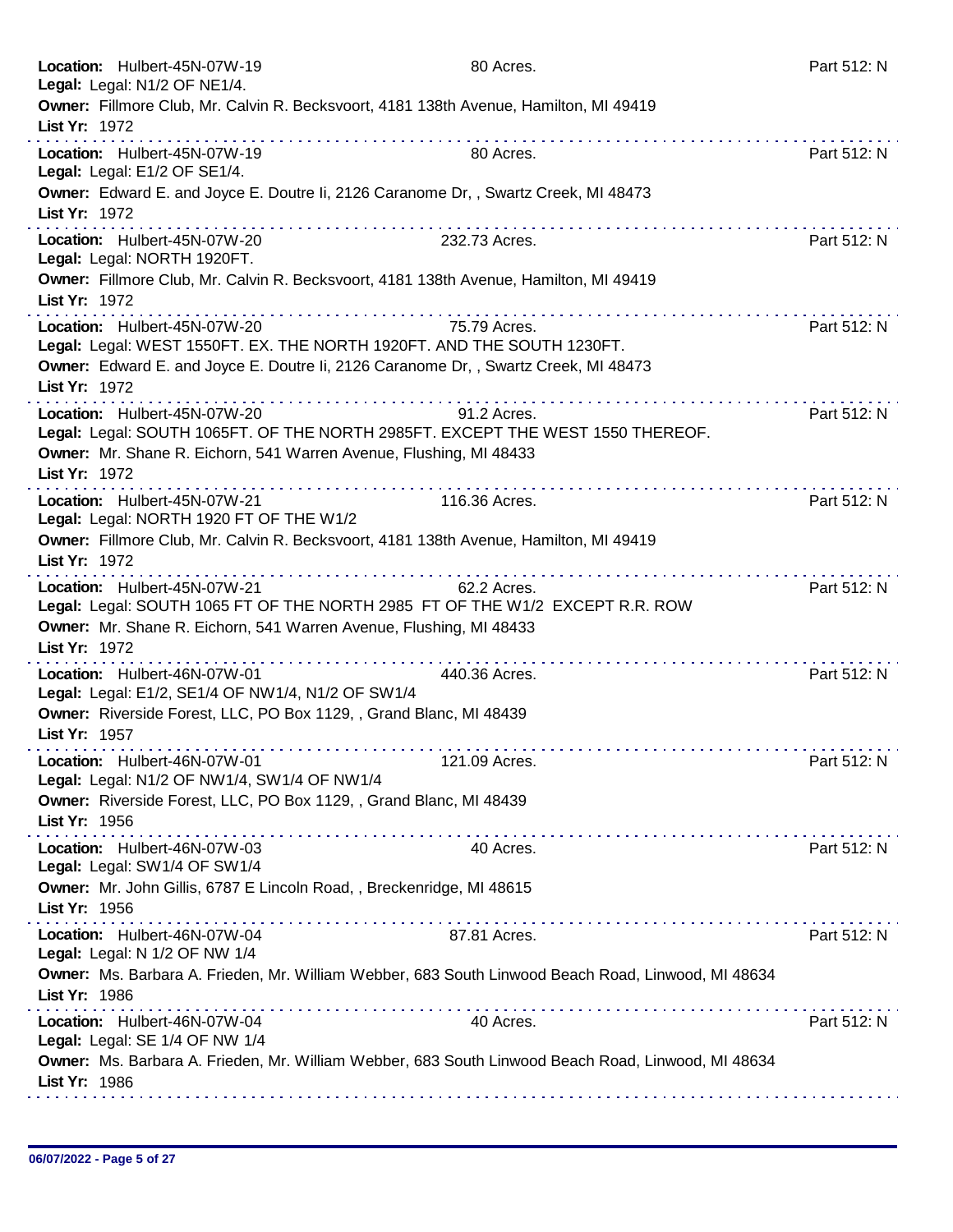| Location: Hulbert-46N-07W-04<br>Legal: Legal: SW 1/4 OF NE 1/4                                                           | 40 Acres.    | Part 512: N                                |
|--------------------------------------------------------------------------------------------------------------------------|--------------|--------------------------------------------|
| Owner: Ms. Barbara A. Frieden, Mr. William Webber, 683 South Linwood Beach Road, Linwood, MI 48634<br>List Yr: 1986<br>. |              |                                            |
| Location: Hulbert-46N-07W-31<br>Legal: Legal: SE1/4 OF SW1/4, S1/2 OF SE1/4                                              | 120 Acres.   | Part 512: N                                |
| Owner: Mr. Howard A. Birdsong, Trustee, 748 West Fox Farm Road, , Manistee, MI 49660<br>List Yr: 1956                    |              |                                            |
| a construction of the construction of<br>Location: Hulbert-46N-07W-32<br>Legal: Legal: NW1/4 OF SW1/4 EXC RAILROAD R/W   | 39.39 Acres. | Part 512: N                                |
| Owner: The Forestland Group, Shawn Hagan, 200 Michigan Street, Suite 722, Hancock, MI 49931<br>List Yr: 1956             |              |                                            |
| Location: Kinross-45N-02W-02<br>Legal: Legal: SE1/4 OF NW1/4                                                             | 40 Acres.    | Part 512: N                                |
| Owner: Steven and Jennifer Lockhart, 3181 Tice Trl,, Harrison, MI 48625<br>List Yr: 1979                                 |              |                                            |
| Location: Kinross-45N-04W-08<br>Legal: Legal: SE1/4 OF SE1/4                                                             | 40 Acres.    | Part 512: N                                |
| Owner: The Forestland Group, Shawn Hagan, 200 Michigan Street, Suite 722, Hancock, MI 49931<br>List Yr: 1956             |              |                                            |
| .<br>Location: Kinross-45N-04W-09<br>Legal: Legal: NE1/4 OF SW1/4; AND S1/2 OF SE1/4                                     | 120 Acres.   | Part 512: N                                |
| Owner: The Forestland Group, Shawn Hagan, 200 Michigan Street, Suite 722, Hancock, MI 49931<br>List Yr: 1956             |              |                                            |
| Location: Kinross-45N-04W-14<br>Legal: Legal: S1/2 OF SW1/4; AND SW1/4 OF SE1/4                                          | 120 Acres.   | Part 512: N                                |
| Owner: The Forestland Group, Shawn Hagan, 200 Michigan Street, Suite 722, Hancock, MI 49931<br>List Yr: 1956             |              | <u>a dia ara-dia ara-dia ara-dia ara-d</u> |
| Location: Kinross-45N-04W-15<br>Legal: Legal: W1/2 AND SE1/4 EXC SE1/4 OF SE1/4                                          | 440 Acres.   | Part 512: N                                |
| Owner: Graymont (MI) LLC, Mr. Paul Stoll, 181 W County Rd 432, Gulliver, MI 49840<br>List Yr: 1956                       |              |                                            |
| Location: Kinross-45N-04W-15<br>Legal: Legal: SE1/4 OF SE1/4                                                             | 40 Acres.    | Part 512: N                                |
| Owner: The Forestland Group, Shawn Hagan, 200 Michigan Street, Suite 722, Hancock, MI 49931<br>List Yr: 1956             |              |                                            |
| Location: Kinross-45N-04W-16<br>Legal: Legal: N1/2 OF NE1/4; SE1/4 OF NE1/4; AND SW1/4 OF SE1/4                          | 160 Acres.   | Part 512: N                                |
| Owner: Graymont (MI) LLC, Mr. Paul Stoll, 181 W County Rd 432, Gulliver, MI 49840<br>List Yr: 1956                       |              |                                            |
| Location: Kinross-45N-04W-17<br>Legal: Legal: E1/2 EXC NW1/4 OF NE1/4                                                    | 280 Acres.   | Part 512: N                                |
| Owner: The Forestland Group, Shawn Hagan, 200 Michigan Street, Suite 722, Hancock, MI 49931<br>List Yr: 1956             |              |                                            |
| Location: Kinross-45N-04W-19<br>Legal: Legal: NE1/4 OF SE1/4                                                             | 40 Acres.    | Part 512: N                                |
| Owner: The Forestland Group, Shawn Hagan, 200 Michigan Street, Suite 722, Hancock, MI 49931<br>List Yr: 1987             |              |                                            |
|                                                                                                                          |              |                                            |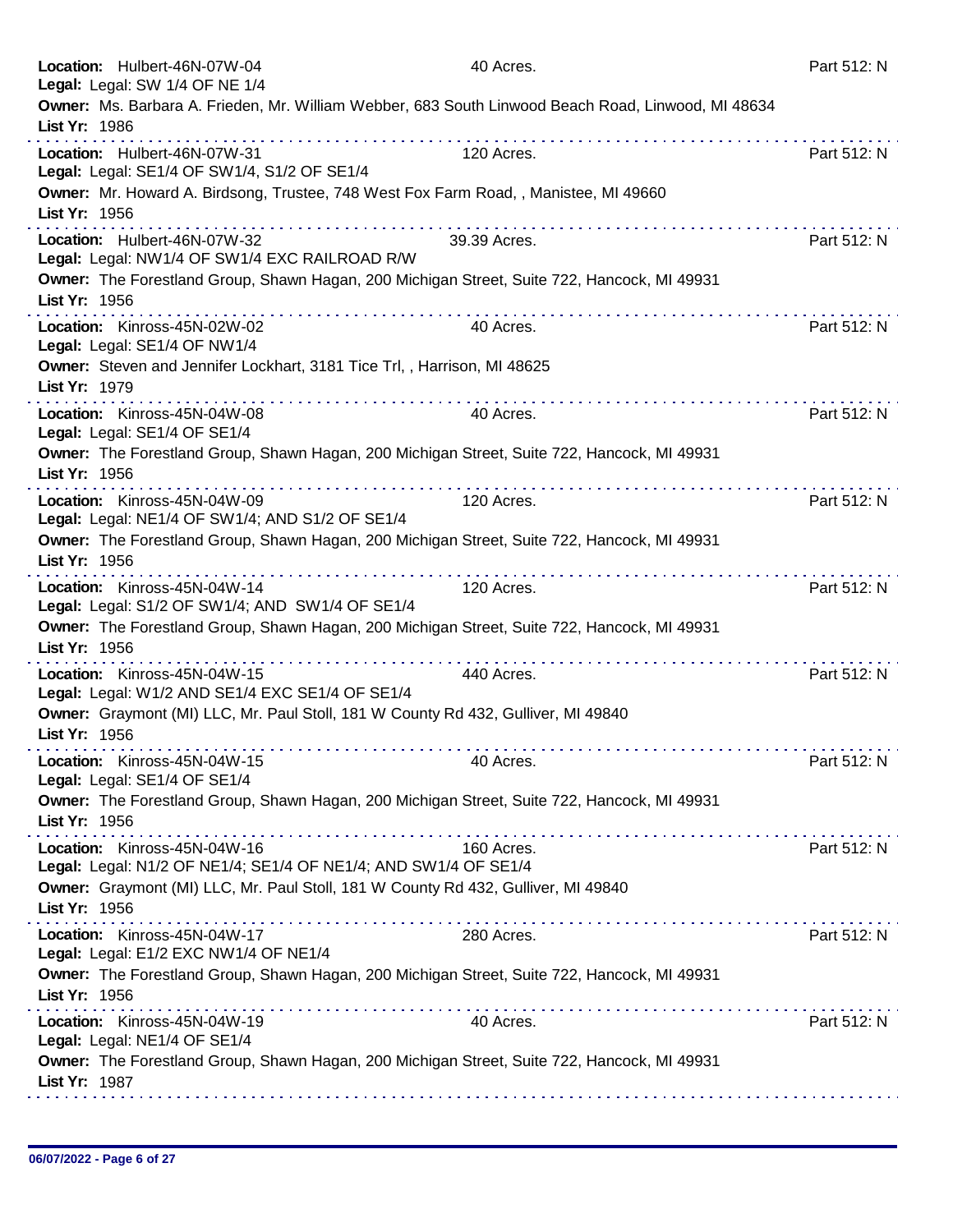| Location: Kinross-45N-04W-20                                                                                                                                                                                                                    | 560 Acres.   | Part 512: N |
|-------------------------------------------------------------------------------------------------------------------------------------------------------------------------------------------------------------------------------------------------|--------------|-------------|
| Legal: Legal: NE1/4 OF NE1/4; NW1/4 OF NW1/4; AND S3/4<br>Owner: The Forestland Group, Shawn Hagan, 200 Michigan Street, Suite 722, Hancock, MI 49931                                                                                           |              |             |
| List Yr: 1956                                                                                                                                                                                                                                   |              |             |
| .<br>Location: Kinross-45N-04W-20                                                                                                                                                                                                               | 80 Acres.    | Part 512: N |
| Legal: Legal: NW1/4 OF NE1/4; AND NE1/4 OF NW1/4                                                                                                                                                                                                |              |             |
| Owner: The Forestland Group, Shawn Hagan, 200 Michigan Street, Suite 722, Hancock, MI 49931                                                                                                                                                     |              |             |
| List Yr: 2001                                                                                                                                                                                                                                   |              |             |
| Location: Kinross-45N-04W-21                                                                                                                                                                                                                    | 280 Acres.   | Part 512: N |
| Legal: Legal: NE1/4 OF SE1/4; SW1/4 EXC NE1/4 OF SW1/4; NW1/4 EXC SE1/4 OF NW1/4;<br>Owner: The Forestland Group, Shawn Hagan, 200 Michigan Street, Suite 722, Hancock, MI 49931                                                                |              |             |
| List Yr: 1956                                                                                                                                                                                                                                   |              |             |
| Location: Kinross-45N-04W-21                                                                                                                                                                                                                    | 360 Acres.   | Part 512: N |
| Legal: Legal: NE1/4; N1/2 OF SE1/4; SE1/4 OF SE1/4; NE1/4 OF SW1/4; SE1/4 OF NW1/4                                                                                                                                                              |              |             |
| Owner: Graymont (MI) LLC, Mr. Paul Stoll, 181 W County Rd 432, Gulliver, MI 49840                                                                                                                                                               |              |             |
| List Yr: 1956                                                                                                                                                                                                                                   | .            |             |
| Location: Kinross-45N-04W-22<br>Legal: Legal: E1/2 OF NE1/4; NE1/4 OF SE1/4                                                                                                                                                                     | 120 Acres.   | Part 512: N |
| Owner: The Forestland Group, Shawn Hagan, 200 Michigan Street, Suite 722, Hancock, MI 49931                                                                                                                                                     |              |             |
| List Yr: 1956                                                                                                                                                                                                                                   |              |             |
| Location: Kinross-45N-04W-22                                                                                                                                                                                                                    | 520 Acres.   | Part 512: N |
| Legal: Legal: NW1/4; SW1/4; W1/2 OF NE1/4; W1/2 OF SE1/4; SE1/4 OF SE1/4                                                                                                                                                                        |              |             |
| Owner: Graymont (MI) LLC, Mr. Paul Stoll, 181 W County Rd 432, Gulliver, MI 49840<br>List Yr: 1956                                                                                                                                              |              |             |
| Location: Kinross-45N-04W-23                                                                                                                                                                                                                    | 560 Acres.   | Part 512: N |
| Legal: Legal: ENTIRE EXC E1/2 OF SE1/4                                                                                                                                                                                                          |              |             |
| Owner: The Forestland Group, Shawn Hagan, 200 Michigan Street, Suite 722, Hancock, MI 49931                                                                                                                                                     |              |             |
| List Yr: 1956                                                                                                                                                                                                                                   |              |             |
| Location: Raber-42N-02E-04                                                                                                                                                                                                                      | 38.21 Acres. | Part 512: N |
| Legal: Legal: NE1/4 OF NW1/4 EXCEPT THE M-48 R.O.W.<br>Owner: Mr. and Mrs. Henry W. Suida, 32723 South Radisson Rd, , De Tour Village, MI 49725                                                                                                 |              |             |
| List Yr: 1996                                                                                                                                                                                                                                   |              |             |
| Location: Raber-42N-02E-04                                                                                                                                                                                                                      | 80 Acres.    | Part 512: N |
| Legal: Legal: S1/2 OF NW1/4                                                                                                                                                                                                                     |              |             |
| Owner: Mr. and Mrs. Henry W. Suida, 32723 South Radisson Rd,, De Tour Village, MI 49725                                                                                                                                                         |              |             |
| List Yr: 1996<br>the second complete service in the second complete service of the service service in the service of the service of the service of the service of the service of the service of the service of the service of the service of th |              |             |
| Location: Raber-42N-02E-04<br>Legal: Legal: NW1/4 OF SE1/4                                                                                                                                                                                      | 40 Acres.    | Part 512: N |
| Owner: Mr. and Mrs. Henry W. Suida, 32723 South Radisson Rd,, De Tour Village, MI 49725                                                                                                                                                         |              |             |
| List Yr: 1996                                                                                                                                                                                                                                   |              |             |
| Location: Raber-42N-02E-04                                                                                                                                                                                                                      | 20 Acres.    | Part 512: N |
| Legal: Legal: S1/2 OF NE1/4 OF SW1/4                                                                                                                                                                                                            |              |             |
| Owner: Mr. and Mrs. Henry W. Suida, 32723 South Radisson Rd,, De Tour Village, MI 49725<br>List Yr: 1996                                                                                                                                        |              |             |
| Location: Raber-42N-02E-04                                                                                                                                                                                                                      | 10 Acres.    | Part 512: N |
| Legal: Legal: NW1/4 OF NE1/4 OF SW1/4                                                                                                                                                                                                           |              |             |
| Owner: Mr. and Mrs. Henry W. Suida, 32723 South Radisson Rd, , De Tour Village, MI 49725                                                                                                                                                        |              |             |
| List Yr: 1996                                                                                                                                                                                                                                   |              |             |
|                                                                                                                                                                                                                                                 |              |             |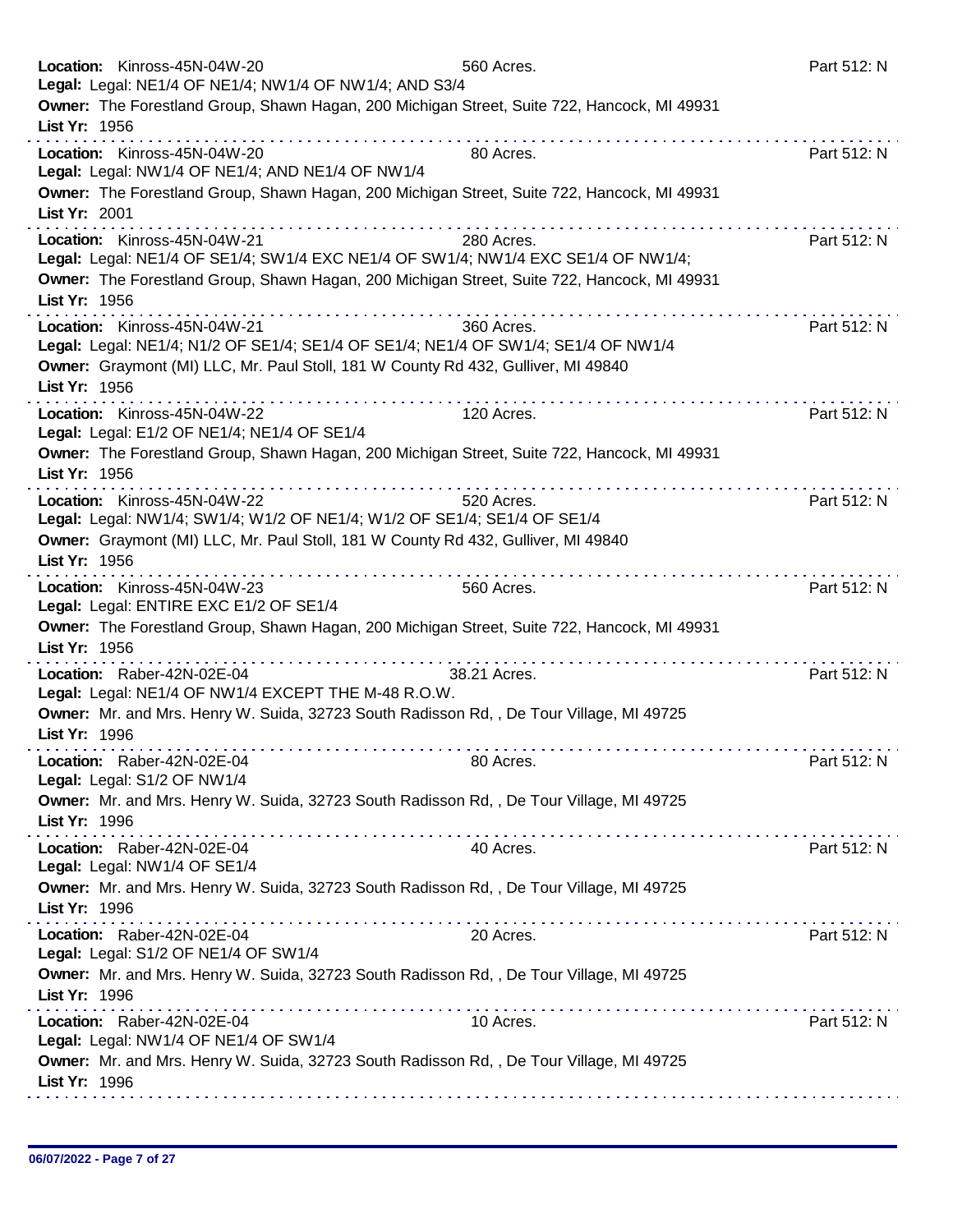|               | Location: Sugar Island-47N-01E-01<br>Legal: Legal: NE1/4 OF SE1/4                                     |                                                                                                                                                                                                                                                                                                               | 40 Acres.                                                                                                             | Part 512: N |
|---------------|-------------------------------------------------------------------------------------------------------|---------------------------------------------------------------------------------------------------------------------------------------------------------------------------------------------------------------------------------------------------------------------------------------------------------------|-----------------------------------------------------------------------------------------------------------------------|-------------|
| List Yr: 1963 |                                                                                                       |                                                                                                                                                                                                                                                                                                               | Owner: Little Traverse Conservancy, Kieran C. Fleming, Executive Director, 3264 Powell Road, Harbor Springs, MI 49740 |             |
|               |                                                                                                       | .                                                                                                                                                                                                                                                                                                             |                                                                                                                       |             |
|               | Location: Sugar Island-47N-01E-01<br>Legal: Legal: SW1/4 OF SE1/4                                     |                                                                                                                                                                                                                                                                                                               | 40 Acres.                                                                                                             | Part 512: N |
| List Yr: 1956 |                                                                                                       |                                                                                                                                                                                                                                                                                                               | Owner: Little Traverse Conservancy, Kieran C. Fleming, Executive Director, 3264 Powell Road, Harbor Springs, MI 49740 |             |
|               | Location: Sugar Island-47N-01E-01<br>Legal: Legal: SE1/4 OF SE1/4                                     |                                                                                                                                                                                                                                                                                                               | 40 Acres.                                                                                                             | Part 512: N |
| List Yr: 1958 |                                                                                                       |                                                                                                                                                                                                                                                                                                               | Owner: Little Traverse Conservancy, Kieran C. Fleming, Executive Director, 3264 Powell Road, Harbor Springs, MI 49740 |             |
|               | Location: Sugar Island-47N-01E-01<br>Legal: Legal: SE1/4 OF NE1/4                                     |                                                                                                                                                                                                                                                                                                               | 40 Acres.                                                                                                             | Part 512: N |
| List Yr: 1997 |                                                                                                       |                                                                                                                                                                                                                                                                                                               | Owner: Little Traverse Conservancy, Kieran C. Fleming, Executive Director, 3264 Powell Road, Harbor Springs, MI 49740 |             |
|               | Location: Sugar Island-47N-02E-04<br>Legal: Legal: E1/2 OF NW1/4                                      | $\mathbf{a} \cdot \mathbf{a} \cdot \mathbf{a} \cdot \mathbf{a} \cdot \mathbf{a} \cdot \mathbf{a} \cdot \mathbf{a} \cdot \mathbf{a} \cdot \mathbf{a} \cdot \mathbf{a} \cdot \mathbf{a} \cdot \mathbf{a} \cdot \mathbf{a} \cdot \mathbf{a} \cdot \mathbf{a} \cdot \mathbf{a} \cdot \mathbf{a} \cdot \mathbf{a}$ | 80 Acres.                                                                                                             | Part 512: N |
| List Yr: 1958 |                                                                                                       |                                                                                                                                                                                                                                                                                                               | Owner: Little Traverse Conservancy, Kieran C. Fleming, Executive Director, 3264 Powell Road, Harbor Springs, MI 49740 |             |
|               | Location: Sugar Island-47N-02E-06<br>Legal: Legal: NW1/4 OF SW1/4                                     |                                                                                                                                                                                                                                                                                                               | 40 Acres.                                                                                                             | Part 512: N |
| List Yr: 1958 |                                                                                                       |                                                                                                                                                                                                                                                                                                               | Owner: Little Traverse Conservancy, Kieran C. Fleming, Executive Director, 3264 Powell Road, Harbor Springs, MI 49740 |             |
|               | Location: Sugar Island-47N-02E-07<br>Legal: Legal: NW1/4 OF NW1/4                                     |                                                                                                                                                                                                                                                                                                               | 40 Acres.                                                                                                             | Part 512: N |
| List Yr: 1963 |                                                                                                       |                                                                                                                                                                                                                                                                                                               | Owner: Little Traverse Conservancy, Kieran C. Fleming, Executive Director, 3264 Powell Road, Harbor Springs, MI 49740 |             |
|               | Location: Sugar Island-47N-02E-30<br>Legal: Legal: SE1/4 OF SW1/4                                     | <u>a la característica de la característica de la característica de la característica de la característica de la </u>                                                                                                                                                                                         | 40 Acres.                                                                                                             | Part 512: N |
| List Yr: 1958 |                                                                                                       |                                                                                                                                                                                                                                                                                                               | Owner: Little Traverse Conservancy, Kieran C. Fleming, Executive Director, 3264 Powell Road, Harbor Springs, MI 49740 |             |
|               | Location: Sugar Island-47N-02E-31<br>Legal: Legal: W1/2 OF NE1/4 OF NE1/4; AND E1/2 OF NW1/4 OF NE1/4 |                                                                                                                                                                                                                                                                                                               | 40 Acres.                                                                                                             | Part 512: N |
| List Yr: 1996 |                                                                                                       |                                                                                                                                                                                                                                                                                                               | Owner: Little Traverse Conservancy, Kieran C. Fleming, Executive Director, 3264 Powell Road, Harbor Springs, MI 49740 |             |
|               | Location: Sugar Island-47N-02E-32<br>Legal: Legal: E1/2 OF NE1/4, SE1/4 OF NW1/4                      |                                                                                                                                                                                                                                                                                                               | 120 Acres.                                                                                                            | Part 512: N |
| List Yr: 1956 |                                                                                                       |                                                                                                                                                                                                                                                                                                               | Owner: Little Traverse Conservancy, Kieran C. Fleming, Executive Director, 3264 Powell Road, Harbor Springs, MI 49740 |             |
|               | Location: Sugar Island-48N-02E-33<br>Legal: Legal: S1/2 OF SE1/4                                      |                                                                                                                                                                                                                                                                                                               | 80 Acres.                                                                                                             | Part 512: N |
| List Yr: 1956 |                                                                                                       |                                                                                                                                                                                                                                                                                                               | Owner: Little Traverse Conservancy, Kieran C. Fleming, Executive Director, 3264 Powell Road, Harbor Springs, MI 49740 |             |
|               | Location: Sugar Island-48N-02E-34<br>Legal: Legal: NE1/4 OF SE1/4                                     |                                                                                                                                                                                                                                                                                                               | 40 Acres.                                                                                                             | Part 512: N |
| List Yr: 1977 |                                                                                                       |                                                                                                                                                                                                                                                                                                               | Owner: Little Traverse Conservancy, Kieran C. Fleming, Executive Director, 3264 Powell Road, Harbor Springs, MI 49740 |             |
|               |                                                                                                       |                                                                                                                                                                                                                                                                                                               |                                                                                                                       |             |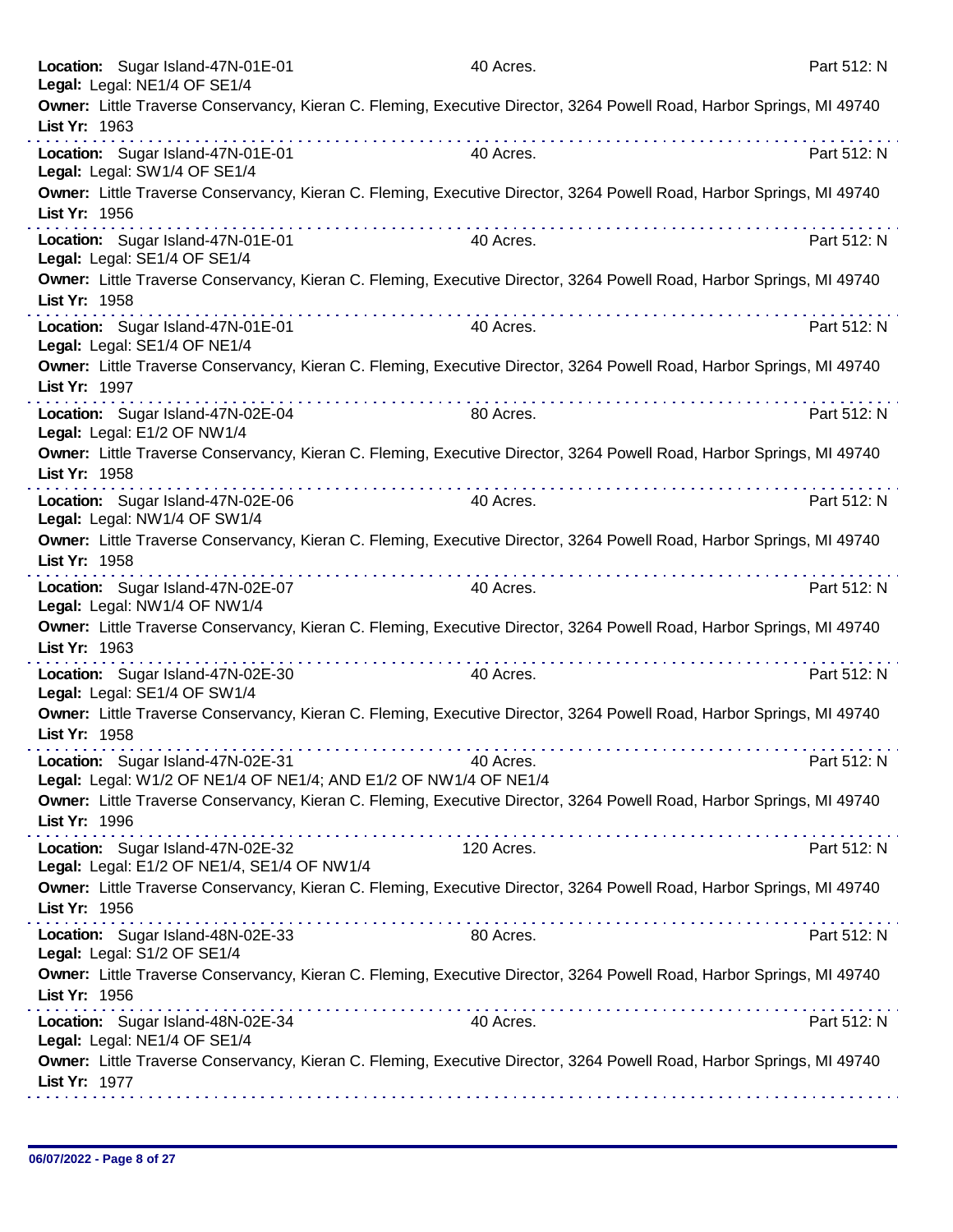|               | Location: Sugar Island-48N-02E-34<br>Legal: Legal: NW1/4 OF SW1/4 | 40 Acres.                                                                                                             | Part 512: N |
|---------------|-------------------------------------------------------------------|-----------------------------------------------------------------------------------------------------------------------|-------------|
| List Yr: 1996 |                                                                   | Owner: Little Traverse Conservancy, Kieran C. Fleming, Executive Director, 3264 Powell Road, Harbor Springs, MI 49740 |             |
|               | Location: Sugar Island-48N-02E-35<br>Legal: Legal: NW1/4 OF SW1/4 | 40 Acres.                                                                                                             | Part 512: N |
| List Yr: 1996 |                                                                   | Owner: Little Traverse Conservancy, Kieran C. Fleming, Executive Director, 3264 Powell Road, Harbor Springs, MI 49740 |             |
|               | Location: Superior-46N-03W-11<br>Legal: Legal: NW 1/4 OF NW 1/4   | .<br>40 Acres.                                                                                                        | Part 512: N |
| List Yr: 1982 | Owner: Timothy Brooks, et al., 1086 Ashley, , Troy, MI 48098      |                                                                                                                       |             |
|               | Location: Superior-46N-03W-11<br>Legal: Legal: NE 1/4 OF NW 1/4   | 40 Acres.                                                                                                             | Part 512: N |
| List Yr: 1982 | Owner: Timothy Brooks, et al., 1086 Ashley, , Troy, MI 48098      |                                                                                                                       |             |
|               | Location: Superior-46N-03W-11<br>Legal: Legal: SE 1/4 OF NW 1/4   | 40 Acres.                                                                                                             | Part 512: N |
| List Yr: 1982 | Owner: Timothy Brooks, et al., 1086 Ashley, , Troy, MI 48098      |                                                                                                                       |             |
|               | Location: Superior-46N-03W-11<br>Legal: Legal: NW 1/4 OF NE 1/4   | 40 Acres.                                                                                                             | Part 512: N |
| List Yr: 1982 | Owner: Timothy Brooks, et al., 1086 Ashley, , Troy, MI 48098      |                                                                                                                       |             |
|               | Location: Superior-46N-03W-11<br>Legal: Legal: NE 1/4 OF NE 1/4   | 40 Acres.                                                                                                             | Part 512: N |
| List Yr: 1982 | Owner: Timothy Brooks, et al., 1086 Ashley, , Troy, MI 48098<br>. |                                                                                                                       |             |
|               | Location: Superior-46N-03W-11<br>Legal: Legal: SW 1/4 OF NE 1/4   | 40 Acres.                                                                                                             | Part 512: N |
| List Yr: 1982 | Owner: Timothy Brooks, et al., 1086 Ashley, , Troy, MI 48098<br>. |                                                                                                                       |             |
|               | Location: Superior-46N-03W-11<br>Legal: Legal: SE 1/4 OF NE 1/4   | 40 Acres.                                                                                                             | Part 512: N |
| List Yr: 1982 | Owner: Timothy Brooks, et al., 1086 Ashley, , Troy, MI 48098      |                                                                                                                       |             |
|               | Location: Superior-46N-03W-11<br>Legal: Legal: NW 1/4 OF SE 1/4   | 40 Acres.                                                                                                             | Part 512: N |
| List Yr: 1982 | Owner: Timothy Brooks, et al., 1086 Ashley, , Troy, MI 48098      |                                                                                                                       |             |
|               | Location: Superior-46N-03W-11<br>Legal: Legal: NE 1/4 OF SE 1/4   | 40 Acres.                                                                                                             | Part 512: N |
| List Yr: 1982 | Owner: Timothy Brooks, et al., 1086 Ashley, , Troy, MI 48098      |                                                                                                                       |             |
|               | Location: Superior-46N-03W-11<br>Legal: Legal: SW 1/4 OF SE 1/4   | 40 Acres.                                                                                                             | Part 512: N |
| List Yr: 1982 | Owner: Timothy Brooks, et al., 1086 Ashley, , Troy, MI 48098      |                                                                                                                       |             |
|               |                                                                   |                                                                                                                       |             |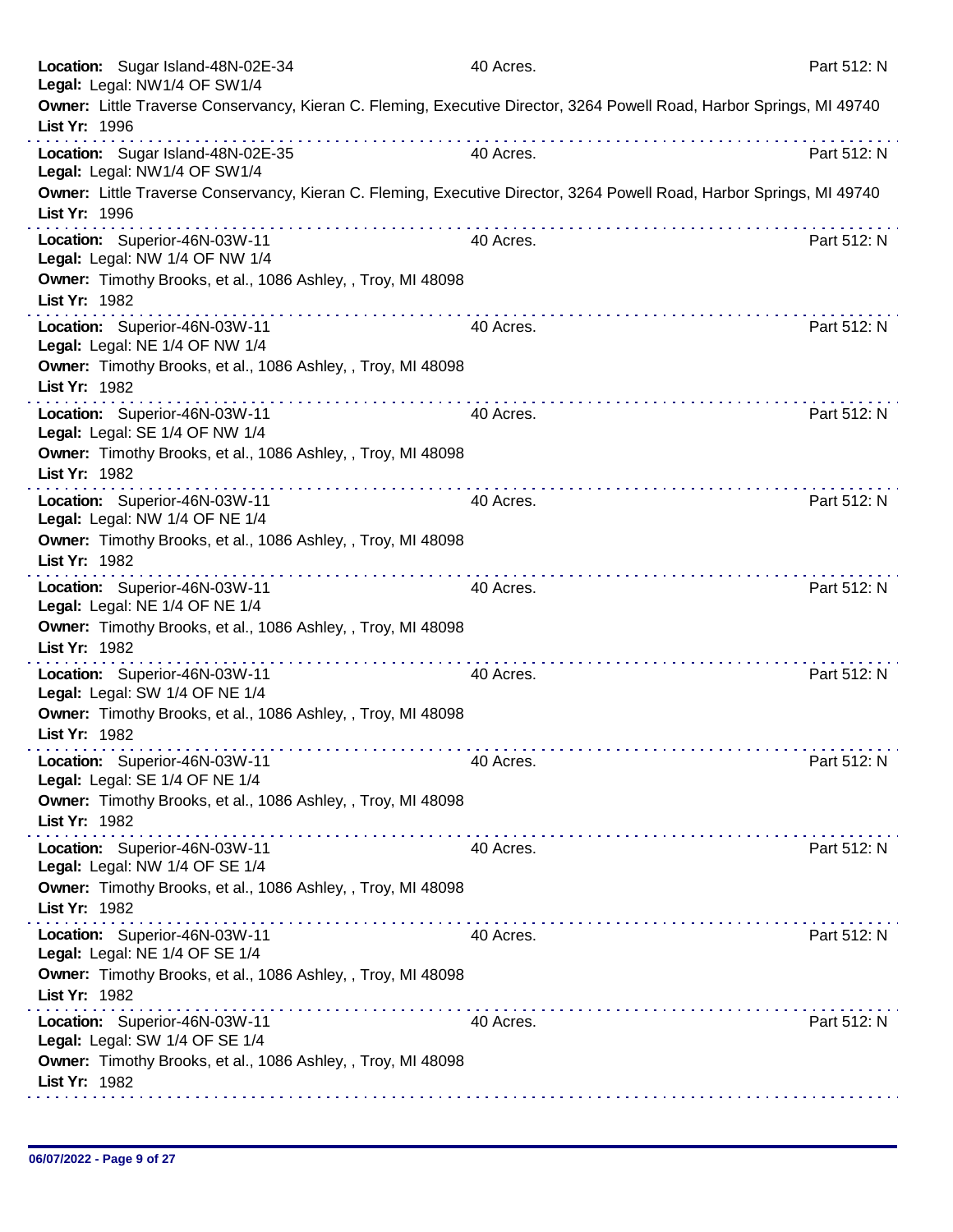| Location: Superior-46N-03W-11<br>Legal: Legal: SE 1/4 OF SE 1/4                                                                                                                                                                                                                                                                                                                                                                                                                                                                                                   | 40 Acres.     | Part 512: N |
|-------------------------------------------------------------------------------------------------------------------------------------------------------------------------------------------------------------------------------------------------------------------------------------------------------------------------------------------------------------------------------------------------------------------------------------------------------------------------------------------------------------------------------------------------------------------|---------------|-------------|
| Owner: Timothy Brooks, et al., 1086 Ashley, , Troy, MI 48098<br>List Yr: 1982                                                                                                                                                                                                                                                                                                                                                                                                                                                                                     |               |             |
| Location: Superior-46N-03W-12<br>Legal: Legal: SW1/4 OF NW1/4                                                                                                                                                                                                                                                                                                                                                                                                                                                                                                     | 40 Acres.     | Part 512: N |
| Owner: Timothy Brooks, et al., 1086 Ashley, , Troy, MI 48098<br>List Yr: 1982                                                                                                                                                                                                                                                                                                                                                                                                                                                                                     |               |             |
| Location: Superior-46N-04W-34<br>Legal: Legal: NORTH 990 FT OF NW1/4 OF SW1/4; AND NORTH 990 FT OF NE1/4 OF SW1/4 LYING WEST OF FED<br><b>RD</b>                                                                                                                                                                                                                                                                                                                                                                                                                  | 50 Acres.     | Part 512: N |
| Owner: The Forestland Group, Shawn Hagan, 200 Michigan Street, Suite 722, Hancock, MI 49931<br>List Yr: 1980                                                                                                                                                                                                                                                                                                                                                                                                                                                      |               |             |
| Location: Trout Lake-45N-04W-27<br>Legal: Legal: E1/2 OF NE1/4 EXC. SW1/4 OF SW1/4 OF SE1/4 OF NE1/4<br>Owner: Jason Claus, 18026 S Sullivan Creek Rd, , Rudyard, MI 49780                                                                                                                                                                                                                                                                                                                                                                                        | 77.5 Acres.   | Part 512: N |
| List Yr: 1955<br>Location: Trout Lake-45N-04W-27                                                                                                                                                                                                                                                                                                                                                                                                                                                                                                                  | 47.7 Acres.   | Part 512: N |
| Legal: Legal: W1/2 OF NW1/4 EXCEPT THAT PORTION LYING NORTH OF THE CENTERLINE OF SWEIGER CREEK<br>Owner: The Forestland Group, Shawn Hagan, 200 Michigan Street, Suite 722, Hancock, MI 49931<br>List Yr: 1955                                                                                                                                                                                                                                                                                                                                                    |               |             |
| Location: Trout Lake-45N-04W-27<br>Legal: Legal: THAT PORTION OF THE W1/2 OF NW1/4 LYING NORTH OF THE CENTERLINE OF SWEIGER CREEK<br>Owner: Graymont (MI) LLC, Mr. Paul Stoll, 181 W County Rd 432, Gulliver, MI 49840                                                                                                                                                                                                                                                                                                                                            | 32.3 Acres.   | Part 512: N |
| List Yr: 1955<br>Location: Trout Lake-45N-04W-28<br>Legal: Legal: NE1/4 EXCEPT THAT PORTION OF NE1/4 OF NE1/4 LYING NORTH OF CENTERLINE OF SWEIGER<br>CREEK; S1/2 OF NW1/ 4; N1/2 OF SE1/4; AND SE1/4 OF SE1/4                                                                                                                                                                                                                                                                                                                                                    | 346.7 Acres.  | Part 512: N |
| Owner: The Forestland Group, Shawn Hagan, 200 Michigan Street, Suite 722, Hancock, MI 49931<br>List Yr: 1955                                                                                                                                                                                                                                                                                                                                                                                                                                                      |               |             |
| Location: Trout Lake-45N-04W-28<br>Legal: Legal: THAT PORTION OF NE1/4 OF NE1/4 LYING NORTH OF CENTERLINE OF SWEIGER CREEK<br>Owner: Graymont (MI) LLC, Mr. Paul Stoll, 181 W County Rd 432, Gulliver, MI 49840<br>List Yr: 1955                                                                                                                                                                                                                                                                                                                                  | 13.3 Acres.   | Part 512: N |
| Location: Trout Lake-45N-04W-29<br>Legal: Legal: NE1/4 OF NE1/4; SW1/4 OF NE1/4; N1/2 OF NW1/4; SE1/4 OF NW1/4; AND SW1/4 OF SW1/4<br>Owner: The Forestland Group, Shawn Hagan, 200 Michigan Street, Suite 722, Hancock, MI 49931<br>List Yr: 1955                                                                                                                                                                                                                                                                                                                | 240 Acres.    | Part 512: N |
| $\mathcal{L}^{\mathcal{A}}(\mathcal{A},\mathcal{A},\mathcal{A},\mathcal{A},\mathcal{A},\mathcal{A},\mathcal{A},\mathcal{A},\mathcal{A},\mathcal{A},\mathcal{A},\mathcal{A},\mathcal{A},\mathcal{A},\mathcal{A},\mathcal{A},\mathcal{A},\mathcal{A},\mathcal{A},\mathcal{A},\mathcal{A},\mathcal{A},\mathcal{A},\mathcal{A},\mathcal{A},\mathcal{A},\mathcal{A},\mathcal{A},\mathcal{A},\mathcal{A},\mathcal{A},\mathcal{A},\mathcal{A},\mathcal{A},\mathcal$<br>Location: Trout Lake-45N-04W-30<br>Legal: Legal: N1/2 OF N1/2; SE1/4 OF NE1/4; AND SE1/4 OF SE1/4 | 239.46 Acres. | Part 512: N |
| Owner: The Forestland Group, Shawn Hagan, 200 Michigan Street, Suite 722, Hancock, MI 49931<br>List Yr: 1955                                                                                                                                                                                                                                                                                                                                                                                                                                                      |               |             |
| . <b>.</b><br>Location: Trout Lake-45N-04W-31<br>Legal: Legal: NW1/4; AND N1/2 OF SE1/4<br>Owner: The Forestland Group, Shawn Hagan, 200 Michigan Street, Suite 722, Hancock, MI 49931                                                                                                                                                                                                                                                                                                                                                                            | 240.04 Acres. | Part 512: N |
| List Yr: 1955                                                                                                                                                                                                                                                                                                                                                                                                                                                                                                                                                     |               |             |
| Location: Trout Lake-45N-04W-32<br>Legal: Legal: N1/2 OF N1/2; AND N1/2 OF S1/2                                                                                                                                                                                                                                                                                                                                                                                                                                                                                   | 320 Acres.    | Part 512: N |
| Owner: The Forestland Group, Shawn Hagan, 200 Michigan Street, Suite 722, Hancock, MI 49931<br>List Yr: 1955                                                                                                                                                                                                                                                                                                                                                                                                                                                      |               |             |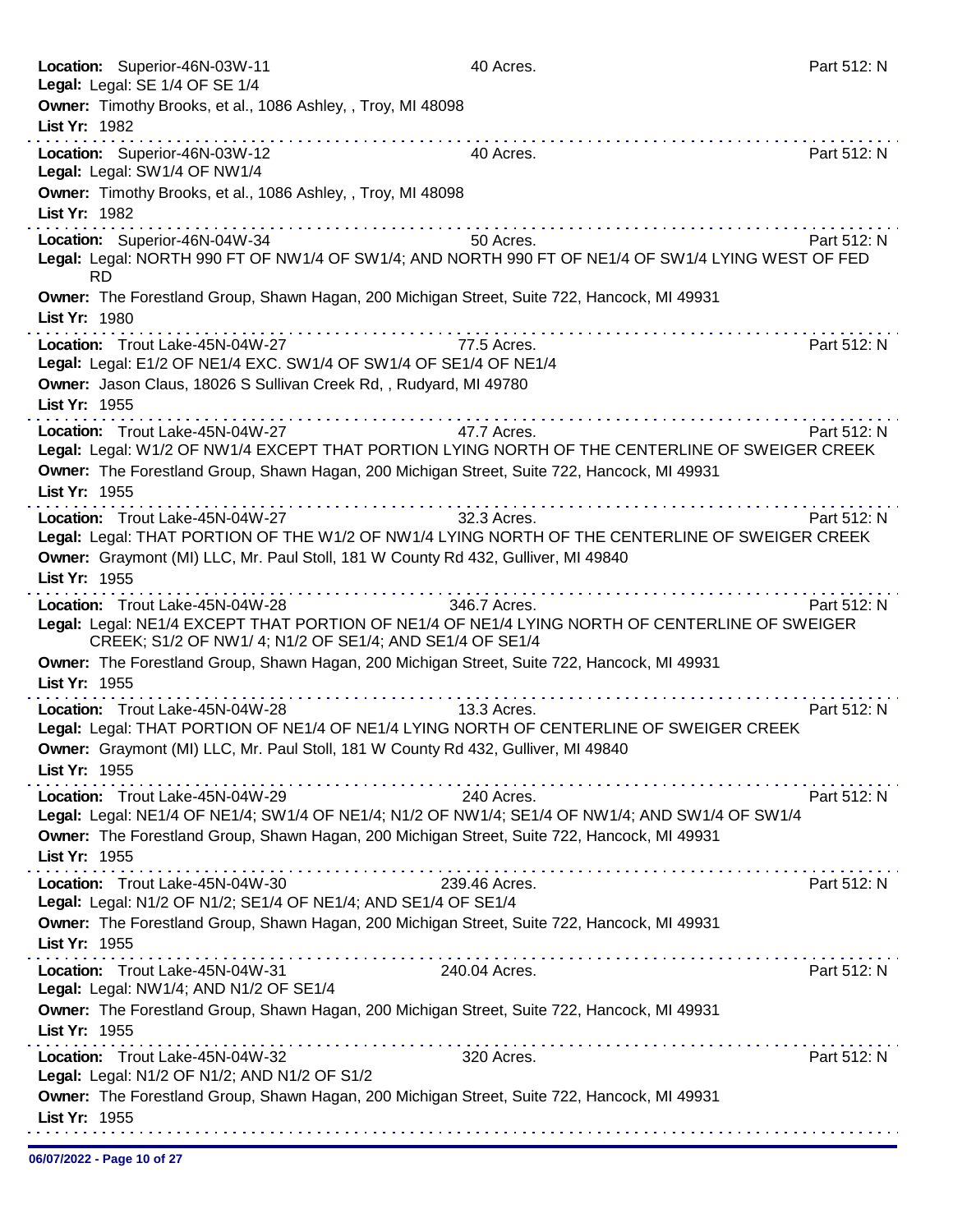|               | Location: Trout Lake-45N-04W-33<br>Legal: Legal: SW1/4 OF NE1/4; NW1/4; AND N1/2 OF SW1/4                                                                                                                                                                                                                                                                                                                                                                                                                                                                                                  | 280 Acres.    | Part 512: N |
|---------------|--------------------------------------------------------------------------------------------------------------------------------------------------------------------------------------------------------------------------------------------------------------------------------------------------------------------------------------------------------------------------------------------------------------------------------------------------------------------------------------------------------------------------------------------------------------------------------------------|---------------|-------------|
|               | Owner: The Forestland Group, Shawn Hagan, 200 Michigan Street, Suite 722, Hancock, MI 49931                                                                                                                                                                                                                                                                                                                                                                                                                                                                                                |               |             |
| List Yr: 1955 |                                                                                                                                                                                                                                                                                                                                                                                                                                                                                                                                                                                            |               |             |
|               | Location: Trout Lake-45N-05W-35<br>Legal: Legal: NE1/4                                                                                                                                                                                                                                                                                                                                                                                                                                                                                                                                     | 160 Acres.    | Part 512: N |
|               | Owner: The Forestland Group, Shawn Hagan, 200 Michigan Street, Suite 722, Hancock, MI 49931                                                                                                                                                                                                                                                                                                                                                                                                                                                                                                |               |             |
| List Yr: 1955 |                                                                                                                                                                                                                                                                                                                                                                                                                                                                                                                                                                                            |               |             |
|               | Location: Trout Lake-45N-06W-34<br>Legal: Legal: W1/2 OF NE1/4; AND E1/2 OF NW1/4                                                                                                                                                                                                                                                                                                                                                                                                                                                                                                          | 160 Acres.    | Part 512: N |
|               | Owner: Lyme Great Lakes Timberlands LLC, Mr. Nathan Christie, 2831 North Lincoln Road, Escanaba, MI 49829                                                                                                                                                                                                                                                                                                                                                                                                                                                                                  |               |             |
| List Yr: 1955 |                                                                                                                                                                                                                                                                                                                                                                                                                                                                                                                                                                                            |               | .           |
|               | Location: Whitefish-47N-06W-05<br>Legal: Legal: SW1/4 OF NE1/4                                                                                                                                                                                                                                                                                                                                                                                                                                                                                                                             | 40 Acres.     | Part 512: N |
| List Yr: 1957 | Owner: The Forestland Group, Shawn Hagan, 200 Michigan Street, Suite 722, Hancock, MI 49931                                                                                                                                                                                                                                                                                                                                                                                                                                                                                                |               |             |
|               | .<br>Location: Whitefish-47N-06W-05<br>Legal: Legal: E1/2 OF SW1/4, SE1/4                                                                                                                                                                                                                                                                                                                                                                                                                                                                                                                  | 240 Acres.    | Part 512: N |
| List Yr: 1964 | Owner: The Forestland Group, Shawn Hagan, 200 Michigan Street, Suite 722, Hancock, MI 49931                                                                                                                                                                                                                                                                                                                                                                                                                                                                                                |               |             |
|               | Location: Whitefish-47N-06W-05<br>Legal: Legal: NW1/4 OF SW1/4                                                                                                                                                                                                                                                                                                                                                                                                                                                                                                                             | 40 Acres.     | Part 512: N |
| List Yr: 2001 | Owner: The Forestland Group, Shawn Hagan, 200 Michigan Street, Suite 722, Hancock, MI 49931                                                                                                                                                                                                                                                                                                                                                                                                                                                                                                |               |             |
|               | .<br>Location: Whitefish-47N-06W-06<br>Legal: Legal: ENTIRE SECTION EXCEPT SE1/4                                                                                                                                                                                                                                                                                                                                                                                                                                                                                                           | 448.27 Acres. | Part 512: Y |
| List Yr: 1969 | Owner: Manulife Investment Management, Annie Hussa, Lakes States Region Manager, 11932N Breezy Point Road,<br>Hayward, WI 54843                                                                                                                                                                                                                                                                                                                                                                                                                                                            |               |             |
|               | Location: Whitefish-47N-06W-06                                                                                                                                                                                                                                                                                                                                                                                                                                                                                                                                                             | 160 Acres.    | Part 512: N |
|               | Legal: Legal: SE1/4                                                                                                                                                                                                                                                                                                                                                                                                                                                                                                                                                                        |               |             |
|               | Owner: Manulife Investment Management, Annie Hussa, Lake States Region Manager, 11932N Breezy Point Road,<br>Hayward, WI 54843                                                                                                                                                                                                                                                                                                                                                                                                                                                             |               |             |
| List Yr: 1969 | .                                                                                                                                                                                                                                                                                                                                                                                                                                                                                                                                                                                          |               |             |
|               | Location: Whitefish-47N-06W-08                                                                                                                                                                                                                                                                                                                                                                                                                                                                                                                                                             | 436.79 Acres. | Part 512: N |
|               | Legal: Legal: NE1/4 EXCEPTING THEREFROM ALL THAT PART WHICH LIES WITHIN THE 400 FT. ROW OF<br>FEDERAL FOREST HWY NO. 42; ALSO EXCEPTING ALL THAT PART OF THE SW1/4 OF NE1/4 LYING<br>SOUTHWESTERLY OF THE SOUTH ROW OF FEDERAL FOREST HWY NO. 42; N1/2 OF NW1/4; SW1/4 OF<br>NW1/4 EXCEPTING THEREFROM ALL THAT PART WHICH LIES WITHIN THE 400 FT. ROW OF FEDERAL<br>FOREST HWY NO. 42; NW1/4 OF SW1/4 LYING NORTH OF EAST-WEST ROAD; SE1/4 OF SW1/4; E1/2 OF<br>SE1/4 EXCEPTING THEREFROM ALL THAT PART WHICH LIES WITHIN THE 400 FT. ROW OF FEDERAL<br>FOREST HWY NO. 42; SW1/4 OF SE1/4 |               |             |
| List Yr: 1964 | Owner: The Forestland Group, Shawn Hagan, 200 Michigan Street, Suite 722, Hancock, MI 49931                                                                                                                                                                                                                                                                                                                                                                                                                                                                                                |               |             |
|               | Location: Whitefish-47N-06W-10<br>Legal: Legal: E1/2 OF SE1/4                                                                                                                                                                                                                                                                                                                                                                                                                                                                                                                              | 80 Acres.     | Part 512: N |
| List Yr: 1955 | Owner: The Forestland Group, Shawn Hagan, 200 Michigan Street, Suite 722, Hancock, MI 49931                                                                                                                                                                                                                                                                                                                                                                                                                                                                                                |               |             |
|               |                                                                                                                                                                                                                                                                                                                                                                                                                                                                                                                                                                                            |               |             |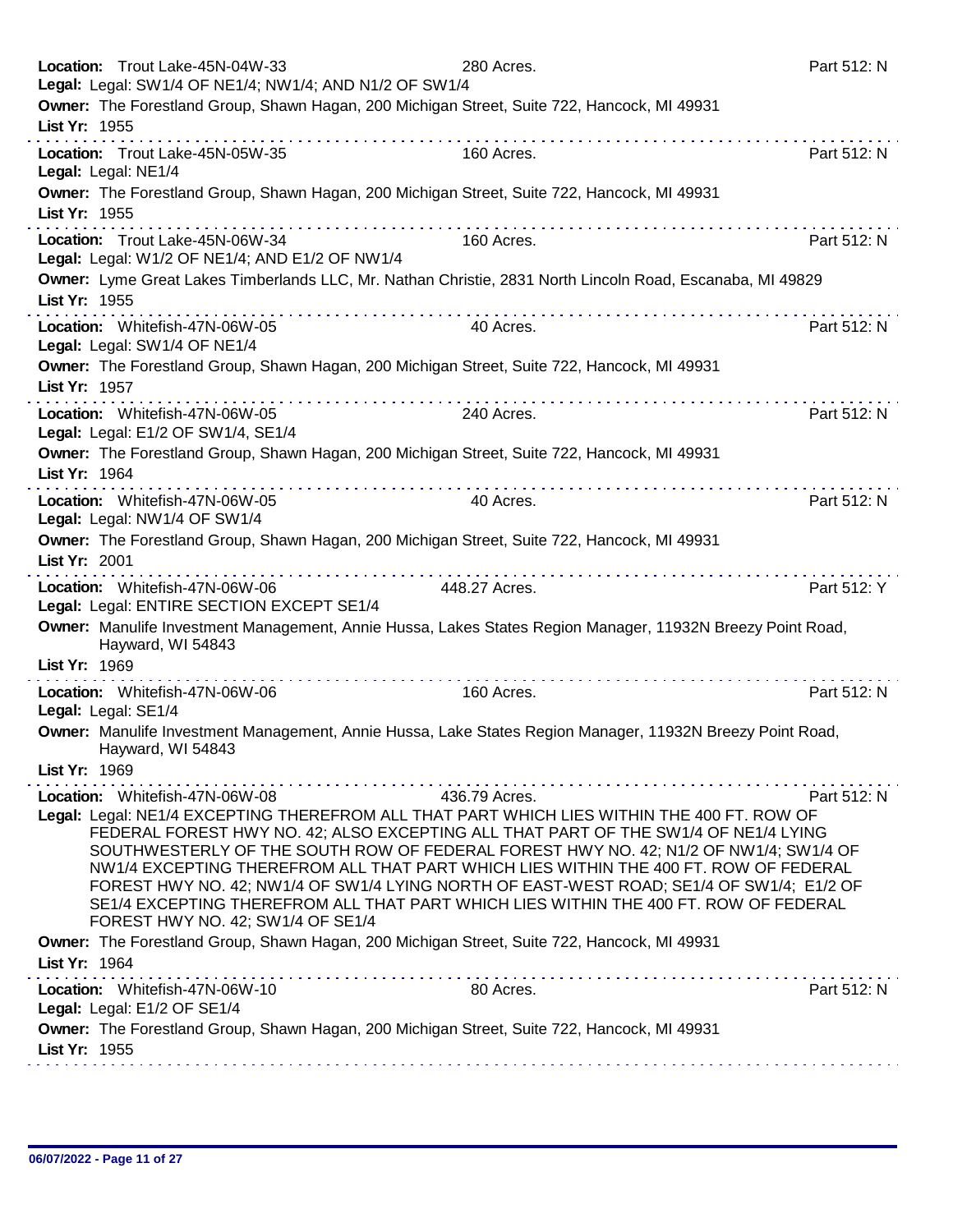|               | Location: Whitefish-47N-06W-11<br>Legal: Legal: SW1/4 OF SW1/4                                                                                                                                                                                                                                                       | 40 Acres.     | Part 512: N                                                                |
|---------------|----------------------------------------------------------------------------------------------------------------------------------------------------------------------------------------------------------------------------------------------------------------------------------------------------------------------|---------------|----------------------------------------------------------------------------|
| List Yr: 1955 | Owner: The Forestland Group, Shawn Hagan, 200 Michigan Street, Suite 722, Hancock, MI 49931                                                                                                                                                                                                                          |               |                                                                            |
|               | Location: Whitefish-47N-06W-13<br>Legal: Legal: ENTIRE                                                                                                                                                                                                                                                               | 640 Acres.    | Part 512: N                                                                |
| List Yr: 1955 | Owner: The Forestland Group, Shawn Hagan, 200 Michigan Street, Suite 722, Hancock, MI 49931                                                                                                                                                                                                                          |               |                                                                            |
|               | Location: Whitefish-47N-06W-14<br>Legal: Legal: S1/2 OF NE1/4, NW1/4 OF NW1/4, NE1/4 OF SW1/4, S1/2 OF SW1/4, SE1/4                                                                                                                                                                                                  | 400 Acres.    | Part 512: N                                                                |
| List Yr: 1955 | Owner: The Forestland Group, Shawn Hagan, 200 Michigan Street, Suite 722, Hancock, MI 49931                                                                                                                                                                                                                          |               |                                                                            |
|               | Location: Whitefish-47N-06W-15<br>Legal: Legal: E1/2 OF NE1/4                                                                                                                                                                                                                                                        | 80 Acres.     | Part 512: N                                                                |
| List Yr: 1964 | Owner: The Forestland Group, Shawn Hagan, 200 Michigan Street, Suite 722, Hancock, MI 49931                                                                                                                                                                                                                          |               |                                                                            |
|               | Location: Whitefish-47N-06W-15<br>Legal: Legal: SW1/4, W1/2 OF SE1/4                                                                                                                                                                                                                                                 | 240 Acres.    | Part 512: N                                                                |
| List Yr: 1957 | Owner: The Forestland Group, Shawn Hagan, 200 Michigan Street, Suite 722, Hancock, MI 49931                                                                                                                                                                                                                          |               |                                                                            |
|               | a construction of the construction of the construction of the construction of the construction of the construction of the construction of the construction of the construction of the construction of the construction of the<br>Location: Whitefish-47N-06W-17<br>Legal: Legal: N1/4, N1/2 OF SE1/4, SE1/4 OF SE1/4 | 280 Acres.    | <u>A construction and a construction and a construction</u><br>Part 512: N |
| List Yr: 1957 | Owner: The Forestland Group, Shawn Hagan, 200 Michigan Street, Suite 722, Hancock, MI 49931                                                                                                                                                                                                                          |               |                                                                            |
| List Yr: 1964 | Location: Whitefish-47N-06W-17<br>Legal: Legal: SW1/4 OF NE1/4, S1/2 OF NW1/4, N1/2 OF SW1/4, SW1/4 OF SW1/4, SW1/4 OF SE1/4<br>Owner: The Forestland Group, Shawn Hagan, 200 Michigan Street, Suite 722, Hancock, MI 49931                                                                                          | 280 Acres.    | Part 512: N                                                                |
|               | Location: Whitefish-47N-06W-17<br>Legal: Legal: SE1/4 OF NE1/4                                                                                                                                                                                                                                                       | 40 Acres.     | Part 512: N                                                                |
| List Yr: 1966 | Owner: The Forestland Group, Shawn Hagan, 200 Michigan Street, Suite 722, Hancock, MI 49931                                                                                                                                                                                                                          |               |                                                                            |
|               | Location: Whitefish-47N-06W-17<br>Legal: Legal: SE1/4 OF SW1/4                                                                                                                                                                                                                                                       | 40 Acres.     | Part 512: N                                                                |
| List Yr: 2000 | Owner: The Forestland Group, Shawn Hagan, 200 Michigan Street, Suite 722, Hancock, MI 49931                                                                                                                                                                                                                          |               |                                                                            |
|               | Location: Whitefish-47N-06W-19<br>Legal: Legal: SE1/4 OF SE1/4 OF NW1/4                                                                                                                                                                                                                                              | 10 Acres.     | Part 512: N                                                                |
| List Yr: 1967 | Owner: Riverside Forest, LLC, PO Box 1129, , Grand Blanc, MI 48439                                                                                                                                                                                                                                                   |               |                                                                            |
|               | Location: Whitefish-47N-06W-19<br>Legal: Legal: NW1/4 OF NW1/4                                                                                                                                                                                                                                                       | 32.65 Acres.  | Part 512: N                                                                |
| List Yr: 2001 | Owner: Riverside Forest, LLC, PO Box 1129, , Grand Blanc, MI 48439                                                                                                                                                                                                                                                   |               |                                                                            |
|               | Location: Whitefish-47N-06W-19<br>Legal: Legal: NW1/4 EXC. NW1/4 OF NW1/4 & EXC SE1/4 OF SE1/4 OF NW1/4; AND NE1/4 EXC SE1/4 OF SW1/4 OF<br>NE1/4; AND NW1/4 OF SE1/4 AND SE1/4 OF SE1/4 AND SW1/4 OF SE1/4 EXC S1/2 OF SW1/4 OF SE1/4 & EXC<br>S1/2 OF NE1/4OF SW1/4 OF SE1/4; AND SW1/4                            | 493.47 Acres. | Part 512: N                                                                |
| List Yr: 1967 | Owner: Riverside Forest, LLC, PO Box 1129, , Grand Blanc, MI 48439                                                                                                                                                                                                                                                   |               |                                                                            |
|               |                                                                                                                                                                                                                                                                                                                      |               |                                                                            |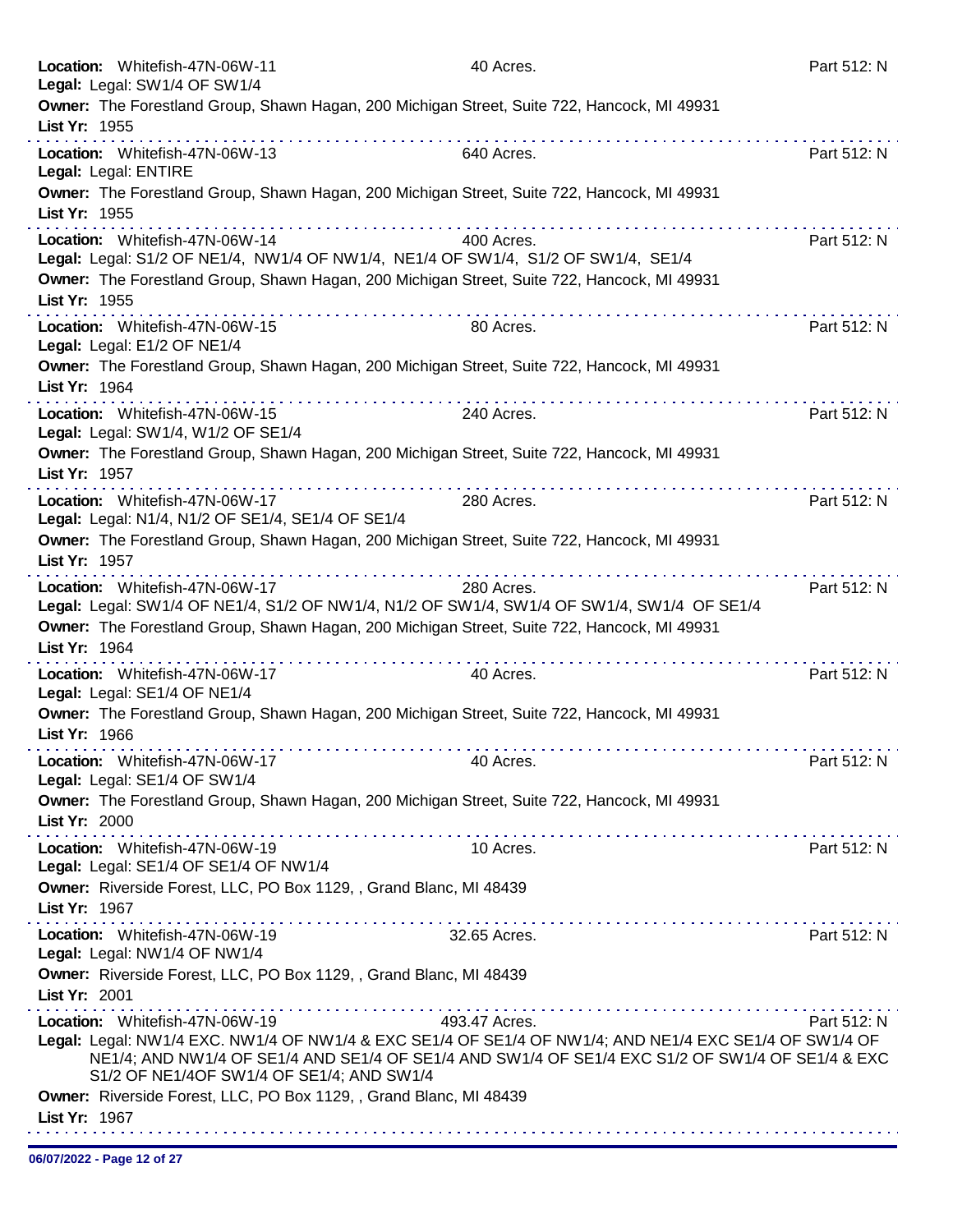| List Yr: 2010<br>Location: Whitefish-47N-06W-20<br>Part 512: N<br>510 Acres.<br>Legal: Legal: THAT PORTION OF THE SECTION EAST OF THE CENTERLINE OF HIGHWAY 123 (WHITEFISH RD)<br>Owner: The Forestland Group, Shawn Hagan, 200 Michigan Street, Suite 722, Hancock, MI 49931<br>List Yr: 1967<br>Location: Whitefish-47N-06W-20<br>130 Acres.<br>Part 512: N<br>Legal: Legal: THAT PORTION OF THE SECTION WEST OF THE CENTERLINE OF HIGHWAY 123 (WHITEFISH RD)<br>Owner: Riverside Forest, LLC, PO Box 1129, , Grand Blanc, MI 48439<br>List Yr: 1967<br>Location: Whitefish-47N-06W-21<br>160 Acres.<br>Part 512: N<br>Legal: Legal: N1/4<br>Owner: The Forestland Group, Shawn Hagan, 200 Michigan Street, Suite 722, Hancock, MI 49931<br>List Yr: 1957<br>Location: Whitefish-47N-06W-21<br>440 Acres.<br>Part 512: N<br>Legal: Legal: SOUTH 3/4 EXC SE1/4 OF NE1/4<br>Owner: The Forestland Group, Shawn Hagan, 200 Michigan Street, Suite 722, Hancock, MI 49931<br>List Yr: 1964<br>Location: Whitefish-47N-06W-21<br>40 Acres.<br>Part 512: N<br>Legal: Legal: SE1/4 OF NE1/4<br>Owner: The Forestland Group, Shawn Hagan, 200 Michigan Street, Suite 722, Hancock, MI 49931<br>List Yr: 2001<br>.<br>.<br>Location: Whitefish-47N-06W-22<br>360 Acres.<br>Part 512: N<br>Legal: Legal: N1/2 OF NE1/4, SW1/4 OF NW1/4, NW1/4 OF SW1/4, NE1/4 OF SE1/4, S1/4<br>Owner: The Forestland Group, Shawn Hagan, 200 Michigan Street, Suite 722, Hancock, MI 49931<br>List Yr: 1964<br>.<br>Location: Whitefish-47N-06W-22<br>120 Acres.<br>Part 512: N<br>Legal: Legal: S1/2 OF NE1/4, NE1/4 OF NW1/4<br>Owner: The Forestland Group, Shawn Hagan, 200 Michigan Street, Suite 722, Hancock, MI 49931<br>List Yr: 1955<br>Location: Whitefish-47N-06W-22<br>Part 512: N<br>120 Acres.<br>Legal: Legal: NW1/4 OF NW1/4, SE1/4 OF NW1/4, NW1/4 OF SE1/4<br>Owner: The Forestland Group, Shawn Hagan, 200 Michigan Street, Suite 722, Hancock, MI 49931<br>List Yr: 1957<br>Location: Whitefish-47N-06W-22<br>40 Acres.<br>Part 512: N<br>Legal: Legal: NE1/4 OF SW1/4<br>Owner: The Forestland Group, Shawn Hagan, 200 Michigan Street, Suite 722, Hancock, MI 49931<br>List Yr: 2001<br>Location: Whitefish-47N-06W-23<br>Part 512: N<br>600 Acres.<br>Legal: Legal: ENTIRE EXC NW1/4 OF NW1/4<br>Owner: The Forestland Group, Shawn Hagan, 200 Michigan Street, Suite 722, Hancock, MI 49931<br>List Yr: 1955<br>Part 512: N<br>Location: Whitefish-47N-06W-23<br>40 Acres.<br>Legal: Legal: NW1/4 OF NW1/4<br>Owner: The Forestland Group, Shawn Hagan, 200 Michigan Street, Suite 722, Hancock, MI 49931<br>List Yr: 1957 | Location: Whitefish-47N-06W-19<br>Legal: Legal: SW1/4 OF SW1/4 OF SE1/4 AND S1/2 OF SE1/4 OF SW1/4 OF SE1/4<br>Owner: Riverside Forest, LLC, PO Box 1129, , Grand Blanc, MI 48439 | 15 Acres. | Part 512: N |
|------------------------------------------------------------------------------------------------------------------------------------------------------------------------------------------------------------------------------------------------------------------------------------------------------------------------------------------------------------------------------------------------------------------------------------------------------------------------------------------------------------------------------------------------------------------------------------------------------------------------------------------------------------------------------------------------------------------------------------------------------------------------------------------------------------------------------------------------------------------------------------------------------------------------------------------------------------------------------------------------------------------------------------------------------------------------------------------------------------------------------------------------------------------------------------------------------------------------------------------------------------------------------------------------------------------------------------------------------------------------------------------------------------------------------------------------------------------------------------------------------------------------------------------------------------------------------------------------------------------------------------------------------------------------------------------------------------------------------------------------------------------------------------------------------------------------------------------------------------------------------------------------------------------------------------------------------------------------------------------------------------------------------------------------------------------------------------------------------------------------------------------------------------------------------------------------------------------------------------------------------------------------------------------------------------------------------------------------------------------------------------------------------------------------------------------------------------------------------------------------------------------------------------------------------------------------------------------------------------------------------|-----------------------------------------------------------------------------------------------------------------------------------------------------------------------------------|-----------|-------------|
|                                                                                                                                                                                                                                                                                                                                                                                                                                                                                                                                                                                                                                                                                                                                                                                                                                                                                                                                                                                                                                                                                                                                                                                                                                                                                                                                                                                                                                                                                                                                                                                                                                                                                                                                                                                                                                                                                                                                                                                                                                                                                                                                                                                                                                                                                                                                                                                                                                                                                                                                                                                                                              |                                                                                                                                                                                   |           |             |
|                                                                                                                                                                                                                                                                                                                                                                                                                                                                                                                                                                                                                                                                                                                                                                                                                                                                                                                                                                                                                                                                                                                                                                                                                                                                                                                                                                                                                                                                                                                                                                                                                                                                                                                                                                                                                                                                                                                                                                                                                                                                                                                                                                                                                                                                                                                                                                                                                                                                                                                                                                                                                              |                                                                                                                                                                                   |           |             |
|                                                                                                                                                                                                                                                                                                                                                                                                                                                                                                                                                                                                                                                                                                                                                                                                                                                                                                                                                                                                                                                                                                                                                                                                                                                                                                                                                                                                                                                                                                                                                                                                                                                                                                                                                                                                                                                                                                                                                                                                                                                                                                                                                                                                                                                                                                                                                                                                                                                                                                                                                                                                                              |                                                                                                                                                                                   |           |             |
|                                                                                                                                                                                                                                                                                                                                                                                                                                                                                                                                                                                                                                                                                                                                                                                                                                                                                                                                                                                                                                                                                                                                                                                                                                                                                                                                                                                                                                                                                                                                                                                                                                                                                                                                                                                                                                                                                                                                                                                                                                                                                                                                                                                                                                                                                                                                                                                                                                                                                                                                                                                                                              |                                                                                                                                                                                   |           |             |
|                                                                                                                                                                                                                                                                                                                                                                                                                                                                                                                                                                                                                                                                                                                                                                                                                                                                                                                                                                                                                                                                                                                                                                                                                                                                                                                                                                                                                                                                                                                                                                                                                                                                                                                                                                                                                                                                                                                                                                                                                                                                                                                                                                                                                                                                                                                                                                                                                                                                                                                                                                                                                              |                                                                                                                                                                                   |           |             |
|                                                                                                                                                                                                                                                                                                                                                                                                                                                                                                                                                                                                                                                                                                                                                                                                                                                                                                                                                                                                                                                                                                                                                                                                                                                                                                                                                                                                                                                                                                                                                                                                                                                                                                                                                                                                                                                                                                                                                                                                                                                                                                                                                                                                                                                                                                                                                                                                                                                                                                                                                                                                                              |                                                                                                                                                                                   |           |             |
|                                                                                                                                                                                                                                                                                                                                                                                                                                                                                                                                                                                                                                                                                                                                                                                                                                                                                                                                                                                                                                                                                                                                                                                                                                                                                                                                                                                                                                                                                                                                                                                                                                                                                                                                                                                                                                                                                                                                                                                                                                                                                                                                                                                                                                                                                                                                                                                                                                                                                                                                                                                                                              |                                                                                                                                                                                   |           |             |
|                                                                                                                                                                                                                                                                                                                                                                                                                                                                                                                                                                                                                                                                                                                                                                                                                                                                                                                                                                                                                                                                                                                                                                                                                                                                                                                                                                                                                                                                                                                                                                                                                                                                                                                                                                                                                                                                                                                                                                                                                                                                                                                                                                                                                                                                                                                                                                                                                                                                                                                                                                                                                              |                                                                                                                                                                                   |           |             |
|                                                                                                                                                                                                                                                                                                                                                                                                                                                                                                                                                                                                                                                                                                                                                                                                                                                                                                                                                                                                                                                                                                                                                                                                                                                                                                                                                                                                                                                                                                                                                                                                                                                                                                                                                                                                                                                                                                                                                                                                                                                                                                                                                                                                                                                                                                                                                                                                                                                                                                                                                                                                                              |                                                                                                                                                                                   |           |             |
|                                                                                                                                                                                                                                                                                                                                                                                                                                                                                                                                                                                                                                                                                                                                                                                                                                                                                                                                                                                                                                                                                                                                                                                                                                                                                                                                                                                                                                                                                                                                                                                                                                                                                                                                                                                                                                                                                                                                                                                                                                                                                                                                                                                                                                                                                                                                                                                                                                                                                                                                                                                                                              |                                                                                                                                                                                   |           |             |
|                                                                                                                                                                                                                                                                                                                                                                                                                                                                                                                                                                                                                                                                                                                                                                                                                                                                                                                                                                                                                                                                                                                                                                                                                                                                                                                                                                                                                                                                                                                                                                                                                                                                                                                                                                                                                                                                                                                                                                                                                                                                                                                                                                                                                                                                                                                                                                                                                                                                                                                                                                                                                              |                                                                                                                                                                                   |           |             |
|                                                                                                                                                                                                                                                                                                                                                                                                                                                                                                                                                                                                                                                                                                                                                                                                                                                                                                                                                                                                                                                                                                                                                                                                                                                                                                                                                                                                                                                                                                                                                                                                                                                                                                                                                                                                                                                                                                                                                                                                                                                                                                                                                                                                                                                                                                                                                                                                                                                                                                                                                                                                                              |                                                                                                                                                                                   |           |             |
|                                                                                                                                                                                                                                                                                                                                                                                                                                                                                                                                                                                                                                                                                                                                                                                                                                                                                                                                                                                                                                                                                                                                                                                                                                                                                                                                                                                                                                                                                                                                                                                                                                                                                                                                                                                                                                                                                                                                                                                                                                                                                                                                                                                                                                                                                                                                                                                                                                                                                                                                                                                                                              |                                                                                                                                                                                   |           |             |
|                                                                                                                                                                                                                                                                                                                                                                                                                                                                                                                                                                                                                                                                                                                                                                                                                                                                                                                                                                                                                                                                                                                                                                                                                                                                                                                                                                                                                                                                                                                                                                                                                                                                                                                                                                                                                                                                                                                                                                                                                                                                                                                                                                                                                                                                                                                                                                                                                                                                                                                                                                                                                              |                                                                                                                                                                                   |           |             |
|                                                                                                                                                                                                                                                                                                                                                                                                                                                                                                                                                                                                                                                                                                                                                                                                                                                                                                                                                                                                                                                                                                                                                                                                                                                                                                                                                                                                                                                                                                                                                                                                                                                                                                                                                                                                                                                                                                                                                                                                                                                                                                                                                                                                                                                                                                                                                                                                                                                                                                                                                                                                                              |                                                                                                                                                                                   |           |             |
|                                                                                                                                                                                                                                                                                                                                                                                                                                                                                                                                                                                                                                                                                                                                                                                                                                                                                                                                                                                                                                                                                                                                                                                                                                                                                                                                                                                                                                                                                                                                                                                                                                                                                                                                                                                                                                                                                                                                                                                                                                                                                                                                                                                                                                                                                                                                                                                                                                                                                                                                                                                                                              |                                                                                                                                                                                   |           |             |
|                                                                                                                                                                                                                                                                                                                                                                                                                                                                                                                                                                                                                                                                                                                                                                                                                                                                                                                                                                                                                                                                                                                                                                                                                                                                                                                                                                                                                                                                                                                                                                                                                                                                                                                                                                                                                                                                                                                                                                                                                                                                                                                                                                                                                                                                                                                                                                                                                                                                                                                                                                                                                              |                                                                                                                                                                                   |           |             |
|                                                                                                                                                                                                                                                                                                                                                                                                                                                                                                                                                                                                                                                                                                                                                                                                                                                                                                                                                                                                                                                                                                                                                                                                                                                                                                                                                                                                                                                                                                                                                                                                                                                                                                                                                                                                                                                                                                                                                                                                                                                                                                                                                                                                                                                                                                                                                                                                                                                                                                                                                                                                                              |                                                                                                                                                                                   |           |             |
|                                                                                                                                                                                                                                                                                                                                                                                                                                                                                                                                                                                                                                                                                                                                                                                                                                                                                                                                                                                                                                                                                                                                                                                                                                                                                                                                                                                                                                                                                                                                                                                                                                                                                                                                                                                                                                                                                                                                                                                                                                                                                                                                                                                                                                                                                                                                                                                                                                                                                                                                                                                                                              |                                                                                                                                                                                   |           |             |
|                                                                                                                                                                                                                                                                                                                                                                                                                                                                                                                                                                                                                                                                                                                                                                                                                                                                                                                                                                                                                                                                                                                                                                                                                                                                                                                                                                                                                                                                                                                                                                                                                                                                                                                                                                                                                                                                                                                                                                                                                                                                                                                                                                                                                                                                                                                                                                                                                                                                                                                                                                                                                              |                                                                                                                                                                                   |           |             |
|                                                                                                                                                                                                                                                                                                                                                                                                                                                                                                                                                                                                                                                                                                                                                                                                                                                                                                                                                                                                                                                                                                                                                                                                                                                                                                                                                                                                                                                                                                                                                                                                                                                                                                                                                                                                                                                                                                                                                                                                                                                                                                                                                                                                                                                                                                                                                                                                                                                                                                                                                                                                                              |                                                                                                                                                                                   |           |             |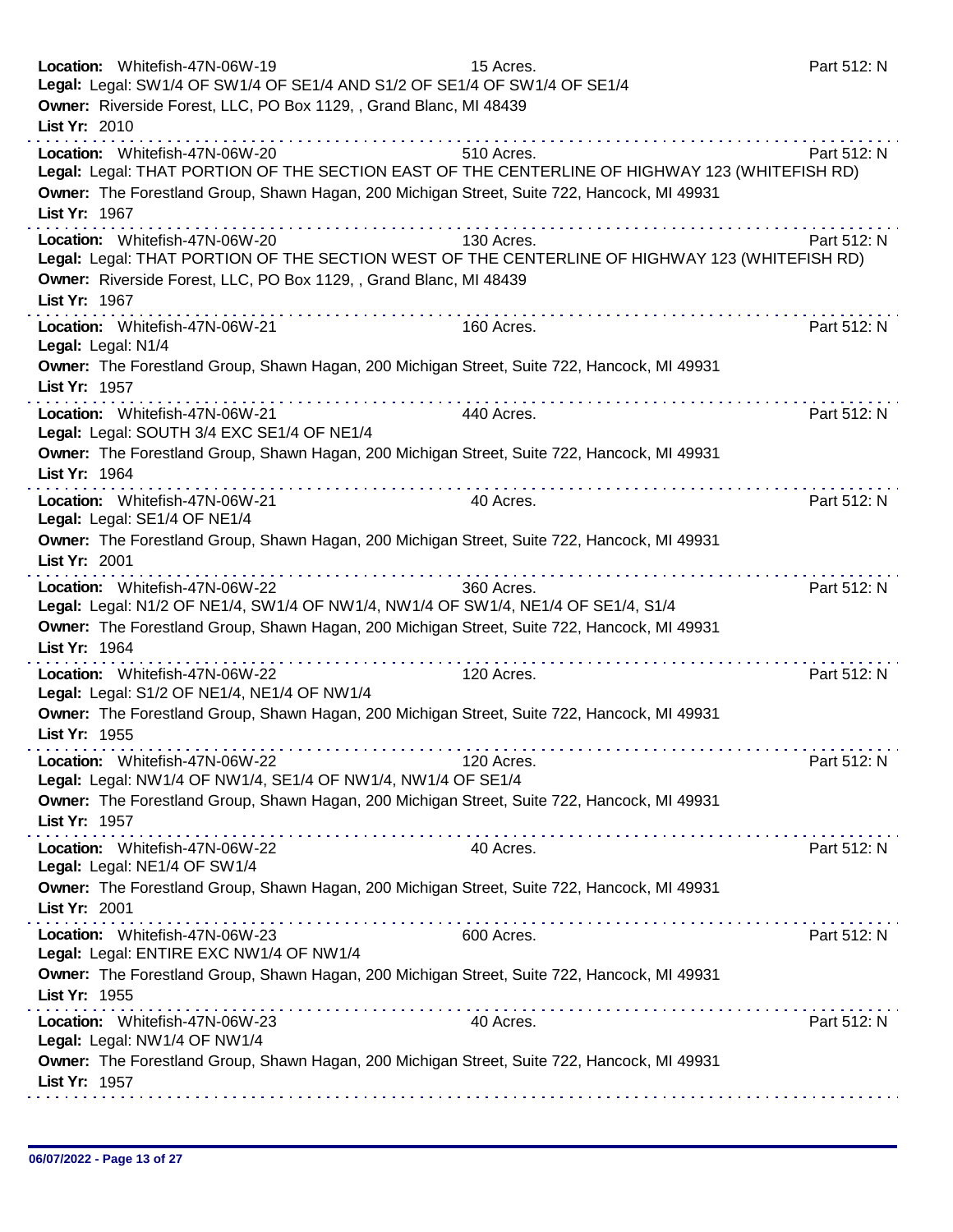| Location: Whitefish-47N-06W-24<br>Legal: Legal: N1/2 OF NE1/4, SW1/4 OF NE1/4 EXC. EAST 880.44 FT, W1/2 | 413.33 Acres.<br>Owner: The Forestland Group, Shawn Hagan, 200 Michigan Street, Suite 722, Hancock, MI 49931                                                                            | Part 512: N |
|---------------------------------------------------------------------------------------------------------|-----------------------------------------------------------------------------------------------------------------------------------------------------------------------------------------|-------------|
| List Yr: 1955                                                                                           |                                                                                                                                                                                         |             |
| Location: Whitefish-47N-06W-25<br>Legal: Legal: NW1/4 OF NW1/4                                          | 40 Acres.                                                                                                                                                                               | Part 512: N |
| List Yr: 1955                                                                                           | Owner: The Forestland Group, Shawn Hagan, 200 Michigan Street, Suite 722, Hancock, MI 49931                                                                                             |             |
| Location: Whitefish-47N-06W-25<br>Legal: Legal: NE1/4 OF SE1/4, S1/4                                    | 200 Acres.                                                                                                                                                                              | Part 512: N |
| List Yr: 1964                                                                                           | Owner: The Forestland Group, Shawn Hagan, 200 Michigan Street, Suite 722, Hancock, MI 49931<br><u>.</u>                                                                                 |             |
| Location: Whitefish-47N-06W-25                                                                          | 240 Acres.<br>Legal: Legal: NE1/4 OF NE1/4, SW1/4 OF NE1/4, NE1/4 OF NW1/4, S1/2 OF NW1/4, NW1/4 OF SW1/4                                                                               | Part 512: N |
| List Yr: 1957                                                                                           | Owner: The Forestland Group, Shawn Hagan, 200 Michigan Street, Suite 722, Hancock, MI 49931                                                                                             |             |
| Location: Whitefish-47N-06W-25                                                                          | 160 Acres.<br>Legal: Legal: NW1/4 OF NE1/4, SE1/4 OF NE1/4, NE1/4 OF SW1/4, NW1/4 OF SE1/4                                                                                              | Part 512: N |
| List Yr: 2001                                                                                           | Owner: The Forestland Group, Shawn Hagan, 200 Michigan Street, Suite 722, Hancock, MI 49931                                                                                             |             |
| Location: Whitefish-47N-06W-26<br>Legal: Legal: NE1/4 OF NE1/4                                          | 40 Acres.                                                                                                                                                                               | Part 512: N |
| List Yr: 1955                                                                                           | Owner: The Forestland Group, Shawn Hagan, 200 Michigan Street, Suite 722, Hancock, MI 49931<br>. <i>.</i> .                                                                             |             |
| Location: Whitefish-47N-06W-26                                                                          | 240 Acres.<br>Legal: Legal: NW1/4 OF NE1/4, S1/2 OF NE1/4, N1/2 OF NW1/4, SE1/4 OF NW1/4<br>Owner: The Forestland Group, Shawn Hagan, 200 Michigan Street, Suite 722, Hancock, MI 49931 | Part 512: N |
| List Yr: 1957                                                                                           |                                                                                                                                                                                         |             |
| Location: Whitefish-47N-06W-26<br>Legal: Legal: SW1/4 OF NW1/4, NE1/4 OF SW1/4, S1/4                    | 240 Acres.                                                                                                                                                                              | Part 512: N |
| List Yr: 1964                                                                                           | Owner: The Forestland Group, Shawn Hagan, 200 Michigan Street, Suite 722, Hancock, MI 49931                                                                                             |             |
| Location: Whitefish-47N-06W-26<br>Legal: Legal: N1/2 OF SE1/4                                           | 80 Acres.                                                                                                                                                                               | Part 512: N |
| List Yr: 2001                                                                                           | Owner: The Forestland Group, Shawn Hagan, 200 Michigan Street, Suite 722, Hancock, MI 49931                                                                                             |             |
| Location: Whitefish-47N-06W-27                                                                          | 240 Acres.                                                                                                                                                                              | Part 512: N |
| Legal: Legal: NE1/4, N1/2 OF NW1/4                                                                      | Owner: The Forestland Group, Shawn Hagan, 200 Michigan Street, Suite 722, Hancock, MI 49931                                                                                             |             |
| List Yr: 1964<br>Location: Whitefish-47N-07W-01                                                         | 404.95 Acres.                                                                                                                                                                           | Part 512: Y |
| Legal: Legal: N1/2, N1/2 OF SE1/4                                                                       | Owner: Manulife Investment Management, Annie Hussa, Lakes States Region Manager, 11932N Breezy Point Road,                                                                              |             |
| Hayward, WI 54843<br>List Yr: 1969                                                                      | .                                                                                                                                                                                       |             |
| Location: Whitefish-47N-07W-01<br>Legal: Legal: SW1/4                                                   | 160 Acres.                                                                                                                                                                              | Part 512: N |
| List Yr: 2016                                                                                           | Owner: Bleswood, LLC, Mr. Evan L. Noyes, Jr., 11 South Meridian Street, Indianapolis, IN 46204                                                                                          |             |
|                                                                                                         |                                                                                                                                                                                         |             |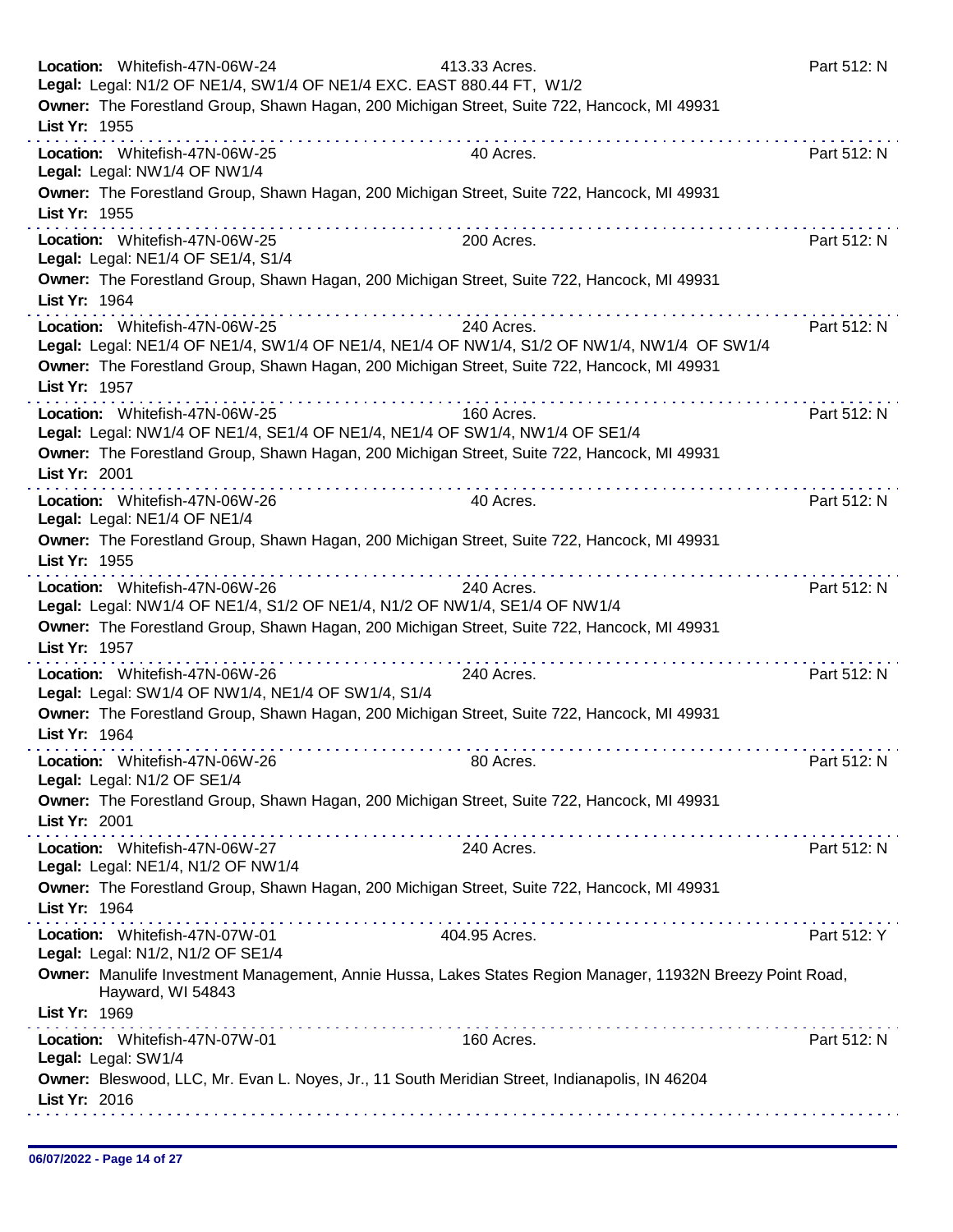|               | Location: Whitefish-47N-07W-01<br>Legal: Legal: S1/2 OF SE1/4    | 80 Acres.                                                                                                                                                                                                                                                                                                                                                                                                                                                                                                                                                               | Part 512: N |
|---------------|------------------------------------------------------------------|-------------------------------------------------------------------------------------------------------------------------------------------------------------------------------------------------------------------------------------------------------------------------------------------------------------------------------------------------------------------------------------------------------------------------------------------------------------------------------------------------------------------------------------------------------------------------|-------------|
| List Yr: 2016 |                                                                  | Owner: Bleswood, LLC, Mr. Evan L. Noyes, Jr., 11 South Meridian Street, Indianapolis, IN 46204                                                                                                                                                                                                                                                                                                                                                                                                                                                                          |             |
|               | Location: Whitefish-47N-07W-02                                   | 647.52 Acres.                                                                                                                                                                                                                                                                                                                                                                                                                                                                                                                                                           | Part 512: Y |
|               | Legal: Legal: ENTIRE                                             | Owner: Manulife Investment Management, Annie Hussa, Lakes States Region Manager, 11932N Breezy Point Road,                                                                                                                                                                                                                                                                                                                                                                                                                                                              |             |
| List Yr: 1969 | Hayward, WI 54843                                                |                                                                                                                                                                                                                                                                                                                                                                                                                                                                                                                                                                         |             |
|               | Location: Whitefish-47N-07W-03<br>Legal: Legal: ENTIRE           | 649.82 Acres.                                                                                                                                                                                                                                                                                                                                                                                                                                                                                                                                                           | Part 512: Y |
| List Yr: 1969 | Hayward, WI 54843                                                | Owner: Manulife Investment Management, Annie Hussa, Lakes States Region Manager, 11932N Breezy Point Road,                                                                                                                                                                                                                                                                                                                                                                                                                                                              |             |
|               | Location: Whitefish-47N-07W-04                                   | the second contract of the second contract of the second<br>$\label{eq:2.1} \begin{split} \mathcal{L}_{\mathcal{A}}(\mathcal{A})=\mathcal{L}_{\mathcal{A}}(\mathcal{A})=\mathcal{L}_{\mathcal{A}}(\mathcal{A})=\mathcal{L}_{\mathcal{A}}(\mathcal{A})=\mathcal{L}_{\mathcal{A}}(\mathcal{A})=\mathcal{L}_{\mathcal{A}}(\mathcal{A})=\mathcal{L}_{\mathcal{A}}(\mathcal{A})=\mathcal{L}_{\mathcal{A}}(\mathcal{A})=\mathcal{L}_{\mathcal{A}}(\mathcal{A})=\mathcal{L}_{\mathcal{A}}(\mathcal{A})=\mathcal{L}_{\mathcal{A}}(\mathcal{A})=\mathcal{L}_{\math$<br>40 Acres. | Part 512: Y |
|               | Legal: Legal: SW1/4 OF SW1/4                                     |                                                                                                                                                                                                                                                                                                                                                                                                                                                                                                                                                                         |             |
| List Yr: 1989 | Hayward, WI 54843                                                | Owner: Manulife Investment Management, Annie Hussa, Lakes States Region Manager, 11932N Breezy Point Road,                                                                                                                                                                                                                                                                                                                                                                                                                                                              |             |
|               | Location: Whitefish-47N-07W-04                                   | 332.14 Acres.                                                                                                                                                                                                                                                                                                                                                                                                                                                                                                                                                           | Part 512: Y |
|               | Legal: Legal: N 1/2                                              |                                                                                                                                                                                                                                                                                                                                                                                                                                                                                                                                                                         |             |
|               | Hayward, WI 54843                                                | Owner: Manulife Investment Management, Annie Hussa, Lakes States Region Manager, 11932N Breezy Point Road,                                                                                                                                                                                                                                                                                                                                                                                                                                                              |             |
| List Yr: 1990 |                                                                  |                                                                                                                                                                                                                                                                                                                                                                                                                                                                                                                                                                         |             |
|               | Location: Whitefish-47N-07W-04<br>Legal: Legal: N 1/2 OF S 1/2   | 160 Acres.                                                                                                                                                                                                                                                                                                                                                                                                                                                                                                                                                              | Part 512: Y |
|               | Hayward, WI 54843                                                | Owner: Manulife Investment Management, Annie Hussa, Lakes States Region Manager, 11932N Breezy Point Road,                                                                                                                                                                                                                                                                                                                                                                                                                                                              |             |
| List Yr: 1990 |                                                                  |                                                                                                                                                                                                                                                                                                                                                                                                                                                                                                                                                                         |             |
|               | Location: Whitefish-47N-07W-04<br>Legal: Legal: S 1/2 OF SE 1/4  | 80 Acres.                                                                                                                                                                                                                                                                                                                                                                                                                                                                                                                                                               | Part 512: Y |
|               | Hayward, WI 54843                                                | Owner: Manulife Investment Management, Annie Hussa, Lakes States Region Manager, 11932N Breezy Point Road,                                                                                                                                                                                                                                                                                                                                                                                                                                                              |             |
| List Yr: 1990 |                                                                  |                                                                                                                                                                                                                                                                                                                                                                                                                                                                                                                                                                         |             |
|               | Location: Whitefish-47N-07W-04<br>Legal: Legal: SE 1/4 OF SW 1/4 | 40 Acres.                                                                                                                                                                                                                                                                                                                                                                                                                                                                                                                                                               | Part 512: Y |
|               | Hayward, WI 54843                                                | Owner: Manulife Investment Management, Annie Hussa, Lakes States Region Manager, 11932N Breezy Point Road,                                                                                                                                                                                                                                                                                                                                                                                                                                                              |             |
| List Yr: 1990 |                                                                  |                                                                                                                                                                                                                                                                                                                                                                                                                                                                                                                                                                         |             |
|               | Location: Whitefish-47N-07W-05<br>Legal: Legal: W1/2             | 327.45 Acres.                                                                                                                                                                                                                                                                                                                                                                                                                                                                                                                                                           | Part 512: Y |
|               | Hayward, WI 54843                                                | Owner: Manulife Investment Management, Annie Hussa, Lakes States Region Manager, 11932N Breezy Point Road,                                                                                                                                                                                                                                                                                                                                                                                                                                                              |             |
| List Yr: 1969 |                                                                  | $\mathcal{L}^{\mathcal{A}}(\mathcal{A},\mathcal{A},\mathcal{A},\mathcal{A},\mathcal{A},\mathcal{A},\mathcal{A},\mathcal{A},\mathcal{A},\mathcal{A},\mathcal{A},\mathcal{A},\mathcal{A},\mathcal{A},\mathcal{A},\mathcal{A},\mathcal{A},\mathcal{A},\mathcal{A},\mathcal{A},\mathcal{A},\mathcal{A},\mathcal{A},\mathcal{A},\mathcal{A},\mathcal{A},\mathcal{A},\mathcal{A},\mathcal{A},\mathcal{A},\mathcal{A},\mathcal{A},\mathcal{A},\mathcal{A},\mathcal$<br>.                                                                                                       |             |
|               | Location: Whitefish-47N-07W-05<br>Legal: Legal: E 1/2            | 326.87 Acres.                                                                                                                                                                                                                                                                                                                                                                                                                                                                                                                                                           | Part 512: Y |
|               | Hayward, WI 54843                                                | Owner: Manulife Investment Management, Annie Hussa, Lakes States Region Manager, 11932N Breezy Point Road,                                                                                                                                                                                                                                                                                                                                                                                                                                                              |             |
| List Yr: 1989 |                                                                  |                                                                                                                                                                                                                                                                                                                                                                                                                                                                                                                                                                         |             |
|               |                                                                  |                                                                                                                                                                                                                                                                                                                                                                                                                                                                                                                                                                         |             |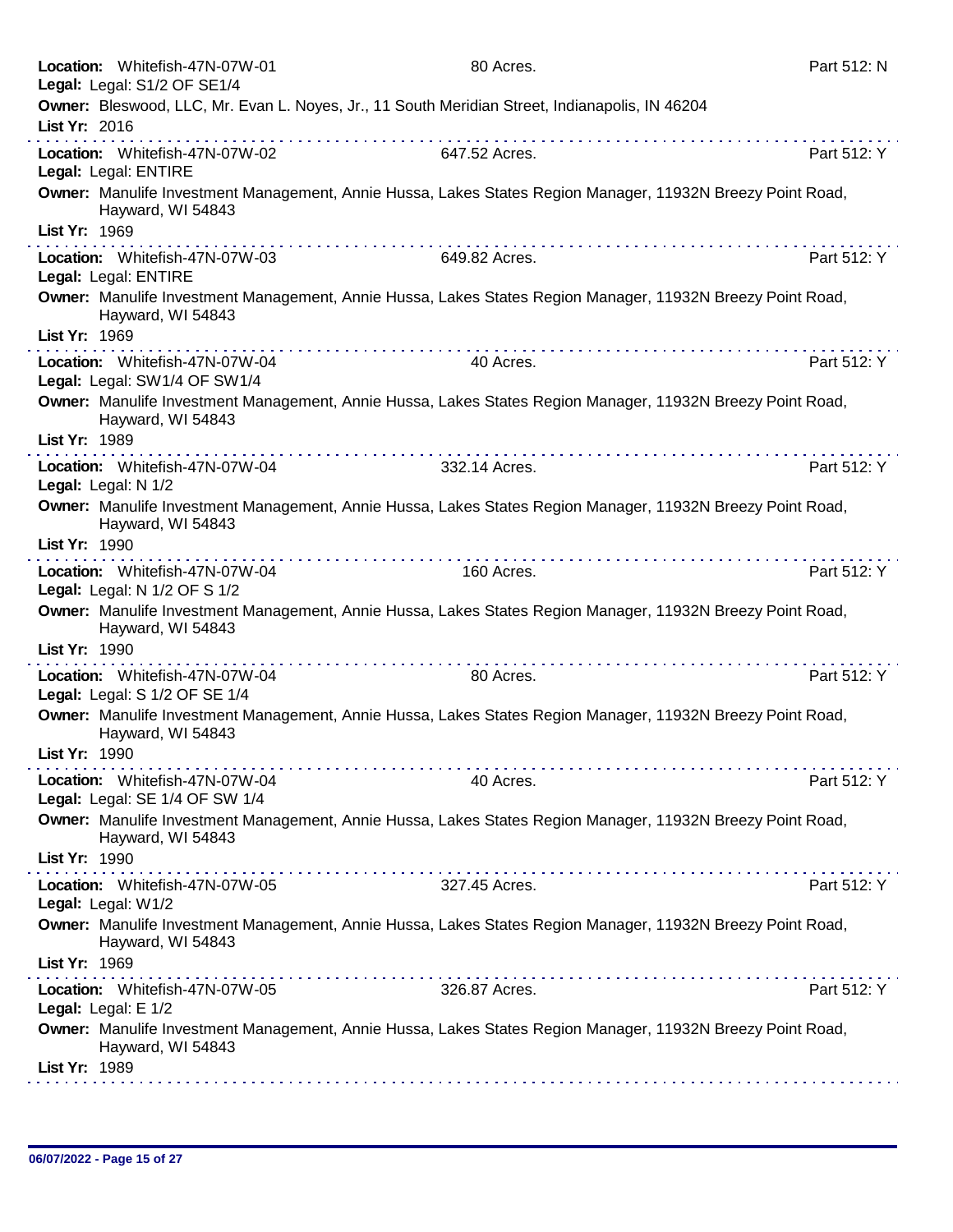| Location: Whitefish-47N-07W-06<br>Legal: Legal: ENTIRE                                                                                                   | 627.75 Acres. | Part 512: Y |
|----------------------------------------------------------------------------------------------------------------------------------------------------------|---------------|-------------|
| Owner: Manulife Investment Management, Annie Hussa, Lakes States Region Manager, 11932N Breezy Point Road,<br>Hayward, WI 54843<br>List Yr: 1969         |               |             |
| Location: Whitefish-47N-07W-07<br>Legal: Legal: ENTIRE                                                                                                   | 613.32 Acres. | Part 512: N |
| Owner: Fawkes Hardwoods, LLC, c/o Nicholas Noyes, 838 N State St, St. Ignace, MI 49781<br>List Yr: 2017                                                  |               |             |
| Location: Whitefish-47N-07W-08<br>Legal: Legal: ENTIRE                                                                                                   | 640 Acres.    | Part 512: Y |
| Owner: Manulife Investment Management, Annie Hussa, Lakes States Region Manager, 11932N Breezy Point Road,<br>Hayward, WI 54843<br>List Yr: 1994         |               |             |
| Location: Whitefish-47N-07W-09<br>Legal: Legal: ENTIRE                                                                                                   | 640 Acres.    | Part 512: Y |
| Owner: Manulife Investment Management, Annie Hussa, Lakes States Region Manager, 11932N Breezy Point Road,<br>Hayward, WI 54843<br>List Yr: 1994         |               |             |
| Location: Whitefish-47N-07W-10<br>Legal: Legal: ENTIRE                                                                                                   | 640 Acres.    | Part 512: N |
| Owner: Bleswood, LLC, Mr. Evan L. Noyes, Jr., 11 South Meridian Street, Indianapolis, IN 46204<br>List Yr: 2016                                          |               |             |
| Location: Whitefish-47N-07W-11<br>Legal: Legal: ENTIRE<br>Owner: Bleswood, LLC, Mr. Evan L. Noyes, Jr., 11 South Meridian Street, Indianapolis, IN 46204 | 640 Acres.    | Part 512: N |
| List Yr: 2016                                                                                                                                            |               |             |
| Location: Whitefish-47N-07W-12<br>Legal: Legal: ENTIRE                                                                                                   | 640 Acres.    | Part 512: N |
| Owner: Bleswood, LLC, Mr. Evan L. Noyes, Jr., 11 South Meridian Street, Indianapolis, IN 46204<br>List Yr: 2016                                          |               |             |
| .<br>Location: Whitefish-47N-07W-13<br>Legal: Legal: ENTIRE                                                                                              | 640 Acres.    | Part 512: N |
| Owner: Fawkes Hardwoods, LLC, c/o Nicholas Noyes, 838 N State St, St. Ignace, MI 49781<br>List Yr: 2017                                                  |               |             |
| Location: Whitefish-47N-07W-14<br>Legal: Legal: ENTIRE                                                                                                   | 640 Acres.    | Part 512: N |
| Owner: Fawkes Hardwoods, LLC, c/o Nicholas Noyes, 838 N State St, St. Ignace, MI 49781<br>List Yr: 2017                                                  |               |             |
| Location: Whitefish-47N-07W-15<br>Legal: Legal: ENTIRE                                                                                                   | 640 Acres.    | Part 512: N |
| Owner: Bleswood, LLC, Mr. Evan L. Noyes, Jr., 11 South Meridian Street, Indianapolis, IN 46204<br>List Yr: 2016                                          |               |             |
| Location: Whitefish-47N-07W-16<br>Legal: Legal: N1/2; NE1/4 OF SW1/4; AND N1/2 OF SE1/4                                                                  | 440 Acres.    | Part 512: N |
| Owner: The Forestland Group, Shawn Hagan, 200 Michigan Street, Suite 722, Hancock, MI 49931<br>List Yr: 1967                                             |               |             |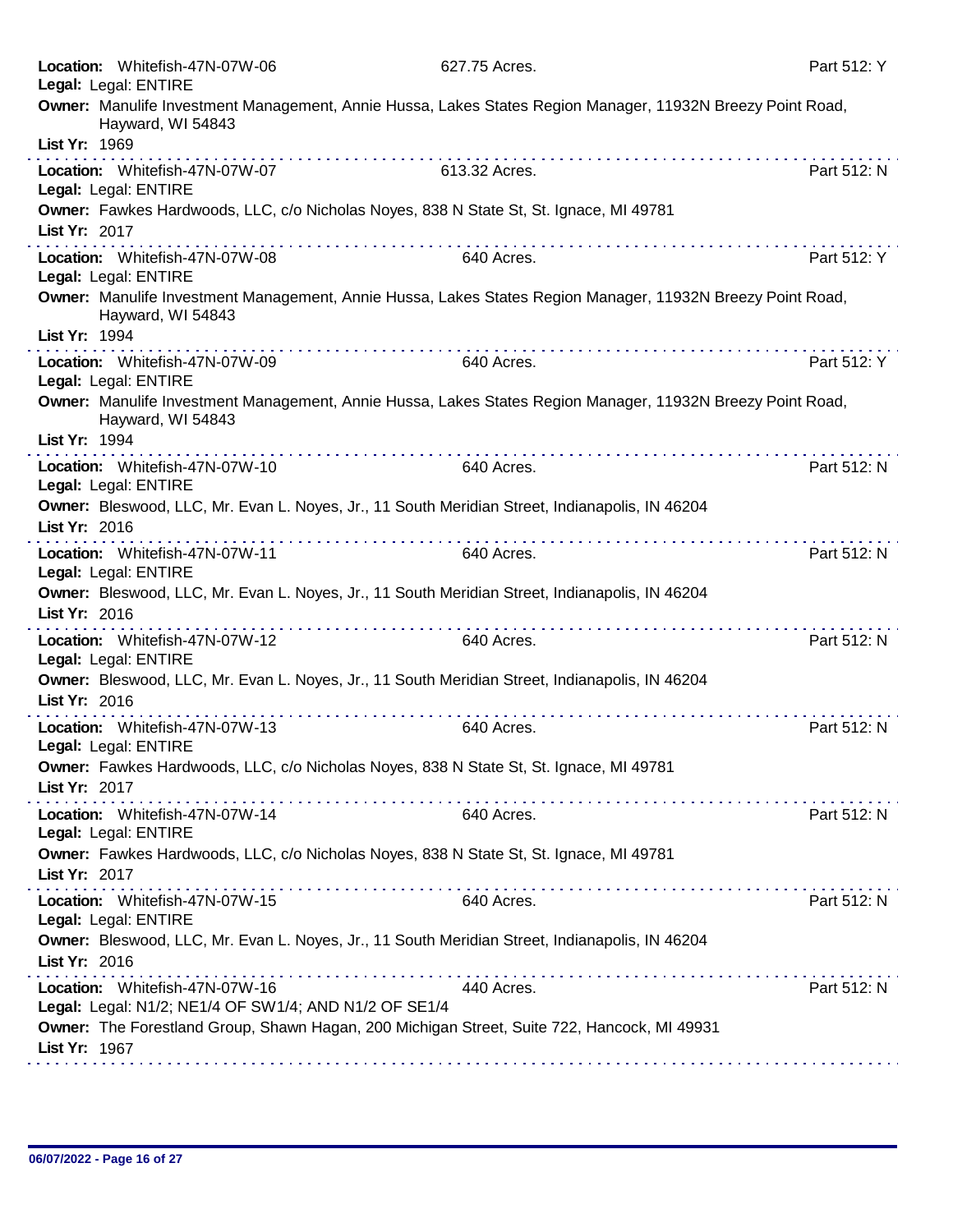|               | Location: Whitefish-47N-07W-16<br>Legal: Legal: NW1/4 OF SW1/4           | 40 Acres.                                                                                                                                                                                                                                                                                                                                                                                                                                   | Part 512: N |
|---------------|--------------------------------------------------------------------------|---------------------------------------------------------------------------------------------------------------------------------------------------------------------------------------------------------------------------------------------------------------------------------------------------------------------------------------------------------------------------------------------------------------------------------------------|-------------|
| List Yr: 1970 |                                                                          | Owner: The Forestland Group, Shawn Hagan, 200 Michigan Street, Suite 722, Hancock, MI 49931                                                                                                                                                                                                                                                                                                                                                 |             |
|               | Location: Whitefish-47N-07W-16<br>Legal: Legal: S1/2 OF S1/2             | 160 Acres.                                                                                                                                                                                                                                                                                                                                                                                                                                  | Part 512: N |
| List Yr: 2016 |                                                                          | Owner: Bleswood, LLC, Mr. Evan L. Noyes, Jr., 11 South Meridian Street, Indianapolis, IN 46204                                                                                                                                                                                                                                                                                                                                              |             |
|               | Location: Whitefish-47N-07W-19<br>Legal: Legal: ENTIRE                   | 617.92 Acres.                                                                                                                                                                                                                                                                                                                                                                                                                               | Part 512: N |
| List Yr: 1955 | Owner: Riverside Forest, LLC, PO Box 1129, , Grand Blanc, MI 48439       |                                                                                                                                                                                                                                                                                                                                                                                                                                             |             |
|               | Location: Whitefish-47N-07W-20<br>Legal: Legal: ENTIRE                   | 640 Acres.                                                                                                                                                                                                                                                                                                                                                                                                                                  | Part 512: N |
| List Yr: 1955 | Owner: Riverside Forest, LLC, PO Box 1129, , Grand Blanc, MI 48439       |                                                                                                                                                                                                                                                                                                                                                                                                                                             |             |
|               | Location: Whitefish-47N-07W-21<br>Legal: Legal: ENTIRE EXC S1/2 OF NE1/4 | 560 Acres.                                                                                                                                                                                                                                                                                                                                                                                                                                  | Part 512: N |
| List Yr: 1955 | Owner: Riverside Forest, LLC, PO Box 1129, , Grand Blanc, MI 48439       |                                                                                                                                                                                                                                                                                                                                                                                                                                             |             |
|               | Location: Whitefish-47N-07W-21<br>Legal: Legal: S1/2 OF NE1/4            | 80 Acres.                                                                                                                                                                                                                                                                                                                                                                                                                                   | Part 512: N |
| List Yr: 1957 | Owner: Riverside Forest, LLC, PO Box 1129, , Grand Blanc, MI 48439       |                                                                                                                                                                                                                                                                                                                                                                                                                                             |             |
|               | Location: Whitefish-47N-07W-22<br>Legal: Legal: ENTIRE                   | a construction of the construction of<br>640 Acres.                                                                                                                                                                                                                                                                                                                                                                                         | Part 512: N |
| List Yr: 1955 | Owner: Riverside Forest, LLC, PO Box 1129, , Grand Blanc, MI 48439       |                                                                                                                                                                                                                                                                                                                                                                                                                                             |             |
|               | Location: Whitefish-47N-07W-23<br>Legal: Legal: SW1/4                    | 160 Acres.                                                                                                                                                                                                                                                                                                                                                                                                                                  | Part 512: N |
| List Yr: 1955 | Owner: Riverside Forest, LLC, PO Box 1129, , Grand Blanc, MI 48439       |                                                                                                                                                                                                                                                                                                                                                                                                                                             |             |
|               | Location: Whitefish-47N-07W-23<br>Legal: Legal: SE1/4                    | 160 Acres.                                                                                                                                                                                                                                                                                                                                                                                                                                  | Part 512: N |
| List Yr: 1957 | Owner: Riverside Forest, LLC, PO Box 1129, , Grand Blanc, MI 48439       |                                                                                                                                                                                                                                                                                                                                                                                                                                             |             |
|               | Location: Whitefish-47N-07W-23<br>Legal: Legal: N1/2                     | $\label{eq:2.1} \begin{array}{lllllllllllllllllllll} \mathbf{1}_{\mathbf{1}}&\mathbf{1}_{\mathbf{1}}&\mathbf{1}_{\mathbf{1}}&\mathbf{1}_{\mathbf{1}}&\mathbf{1}_{\mathbf{1}}&\mathbf{1}_{\mathbf{1}}&\mathbf{1}_{\mathbf{1}}&\mathbf{1}_{\mathbf{1}}&\mathbf{1}_{\mathbf{1}}&\mathbf{1}_{\mathbf{1}}&\mathbf{1}_{\mathbf{1}}&\mathbf{1}_{\mathbf{1}}&\mathbf{1}_{\mathbf{1}}&\mathbf{1}_{\mathbf{1}}&\mathbf{1}_{\mathbf{1}}$<br>320 Acres. | Part 512: N |
| List Yr: 2017 |                                                                          | Owner: Fawkes Hardwoods, LLC, c/o Nicholas Noyes, 838 N State St, St. Ignace, MI 49781                                                                                                                                                                                                                                                                                                                                                      |             |
|               | Location: Whitefish-47N-07W-24<br>Legal: Legal: S1/2                     | 320 Acres.                                                                                                                                                                                                                                                                                                                                                                                                                                  | Part 512: N |
| List Yr: 1957 | Owner: Riverside Forest, LLC, PO Box 1129, , Grand Blanc, MI 48439       |                                                                                                                                                                                                                                                                                                                                                                                                                                             |             |
|               | Location: Whitefish-47N-07W-24<br>Legal: Legal: N1/2                     | 320 Acres.                                                                                                                                                                                                                                                                                                                                                                                                                                  | Part 512: N |
| List Yr: 2017 |                                                                          | Owner: Fawkes Hardwoods, LLC, c/o Nicholas Noyes, 838 N State St, St. Ignace, MI 49781                                                                                                                                                                                                                                                                                                                                                      |             |
|               |                                                                          |                                                                                                                                                                                                                                                                                                                                                                                                                                             |             |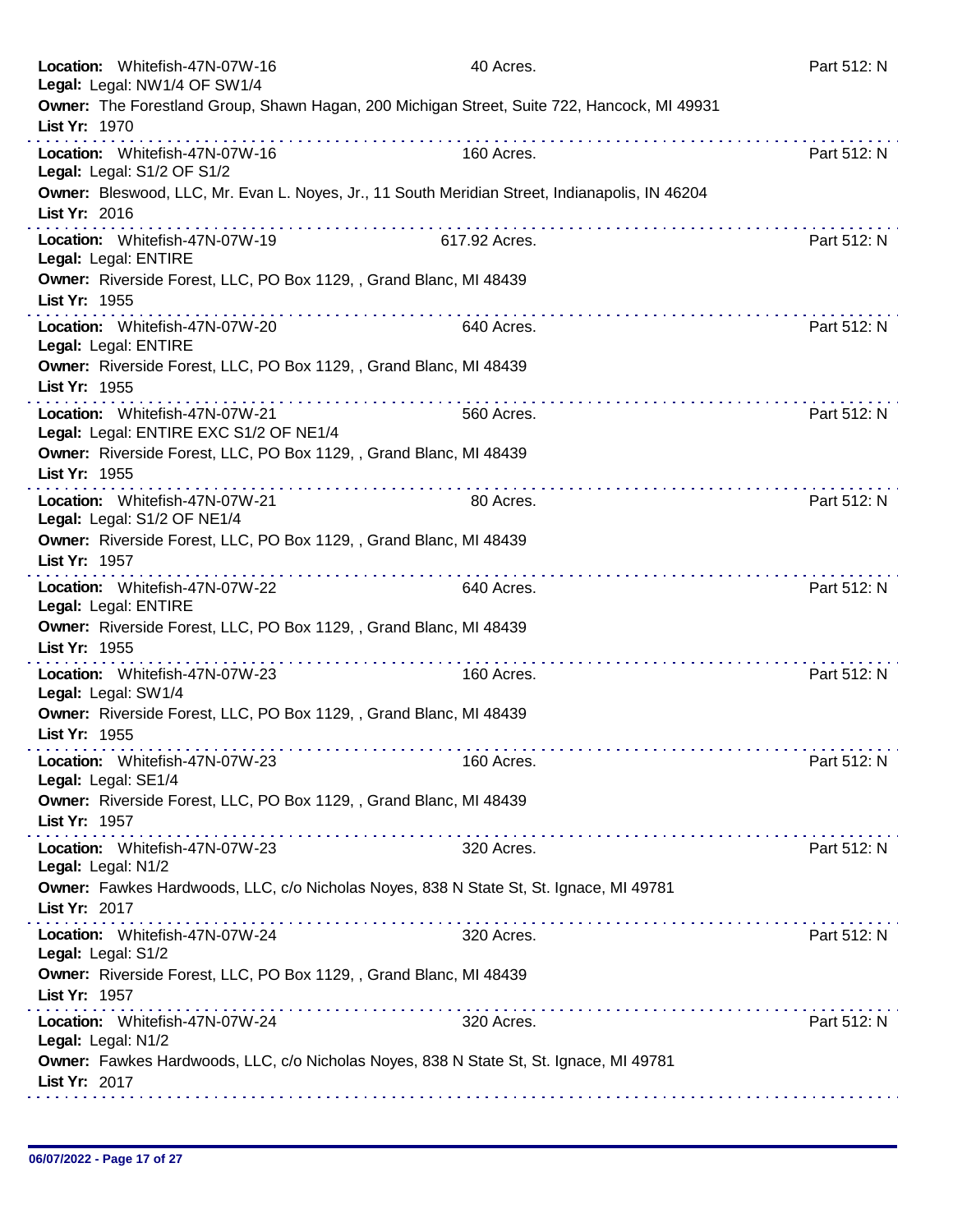| Location: Whitefish-47N-07W-25<br>Owner: Riverside Forest, LLC, PO Box 1129, , Grand Blanc, MI 48439 | 400 Acres.<br>Legal: Legal: NE1/4; N1/2 OF NW1/4; SE1/4 OF NW1/4; N1/2 OF SE1/4; AND SE1/4 OF SE1/4 | Part 512: N |
|------------------------------------------------------------------------------------------------------|-----------------------------------------------------------------------------------------------------|-------------|
| List Yr: 1957                                                                                        |                                                                                                     |             |
| Location: Whitefish-47N-07W-25<br>Legal: Legal: SW1/4 OF NW1/4; SW1/4; AND SW1/4 OF SE1/4            | 240 Acres.                                                                                          | Part 512: N |
| Owner: Riverside Forest, LLC, PO Box 1129, , Grand Blanc, MI 48439<br>List Yr: 1955                  |                                                                                                     |             |
| Location: Whitefish-47N-07W-26<br>Legal: Legal: ENTIRE EXC NW1/4 OF NE1/4                            | 600 Acres.                                                                                          | Part 512: N |
| Owner: Riverside Forest, LLC, PO Box 1129, , Grand Blanc, MI 48439<br>List Yr: 1955                  |                                                                                                     |             |
| Location: Whitefish-47N-07W-26<br>Legal: Legal: NW1/4 OF NE1/4                                       | 40 Acres.                                                                                           | Part 512: N |
| Owner: Riverside Forest, LLC, PO Box 1129, , Grand Blanc, MI 48439<br>List Yr: 1957                  |                                                                                                     |             |
| Location: Whitefish-47N-07W-27<br>Legal: Legal: E1/2; NW1/4; AND SE1/4 OF SW1/4                      | 520 Acres.                                                                                          | Part 512: N |
| Owner: Riverside Forest, LLC, PO Box 1129, , Grand Blanc, MI 48439<br>List Yr: 1955                  |                                                                                                     |             |
| Location: Whitefish-47N-07W-28<br>Legal: Legal: ENTIRE                                               | .<br>640 Acres.                                                                                     | Part 512: N |
| Owner: Riverside Forest, LLC, PO Box 1129, , Grand Blanc, MI 48439<br>List Yr: 1955                  |                                                                                                     |             |
| Location: Whitefish-47N-07W-29<br>Legal: Legal: ENTIRE                                               | 640 Acres.                                                                                          | Part 512: N |
| Owner: Riverside Forest, LLC, PO Box 1129, , Grand Blanc, MI 48439<br>List Yr: 1955                  |                                                                                                     |             |
| Location: Whitefish-47N-07W-30<br>Legal: Legal: E1/2; AND W1/2 EASTERLY OF COUNTY ROAD               | 475.05 Acres.                                                                                       | Part 512: N |
| Owner: Riverside Forest, LLC, PO Box 1129, , Grand Blanc, MI 48439<br>List Yr: 1955                  |                                                                                                     |             |
| Location: Whitefish-47N-07W-31<br>Legal: Legal: NW1/4 OF NW1/4                                       | 35.55 Acres.                                                                                        | Part 512: N |
| Owner: Gary E. Hecksel, Trustee, 9063 Taft Street, , Coopersville, MI 49404<br>List Yr: 1982         |                                                                                                     |             |
| Location: Whitefish-47N-07W-36<br>Legal: Legal: E1/2 OF NE1/4; AND SE1/4                             | 240 Acres.                                                                                          | Part 512: N |
| Owner: Riverside Forest, LLC, PO Box 1129, , Grand Blanc, MI 48439<br>List Yr: 1957                  |                                                                                                     |             |
| Location: Whitefish-47N-07W-36<br>Legal: Legal: W1/2 OF NE1/4                                        | 80 Acres.                                                                                           | Part 512: N |
| Owner: Riverside Forest, LLC, PO Box 1129, , Grand Blanc, MI 48439<br>List Yr: 1955                  |                                                                                                     |             |
| Location: Whitefish-48N-06W-29<br>Legal: Legal: SW1/4 EXC SE1/4 OF SW1/4                             | 120 Acres.                                                                                          | Part 512: N |
| List Yr: 2017                                                                                        | Owner: Greenleaf Timber Holding, Inc., Jordan Triest, President, P.O. Box 386, Powers, MI 49874     |             |
|                                                                                                      |                                                                                                     |             |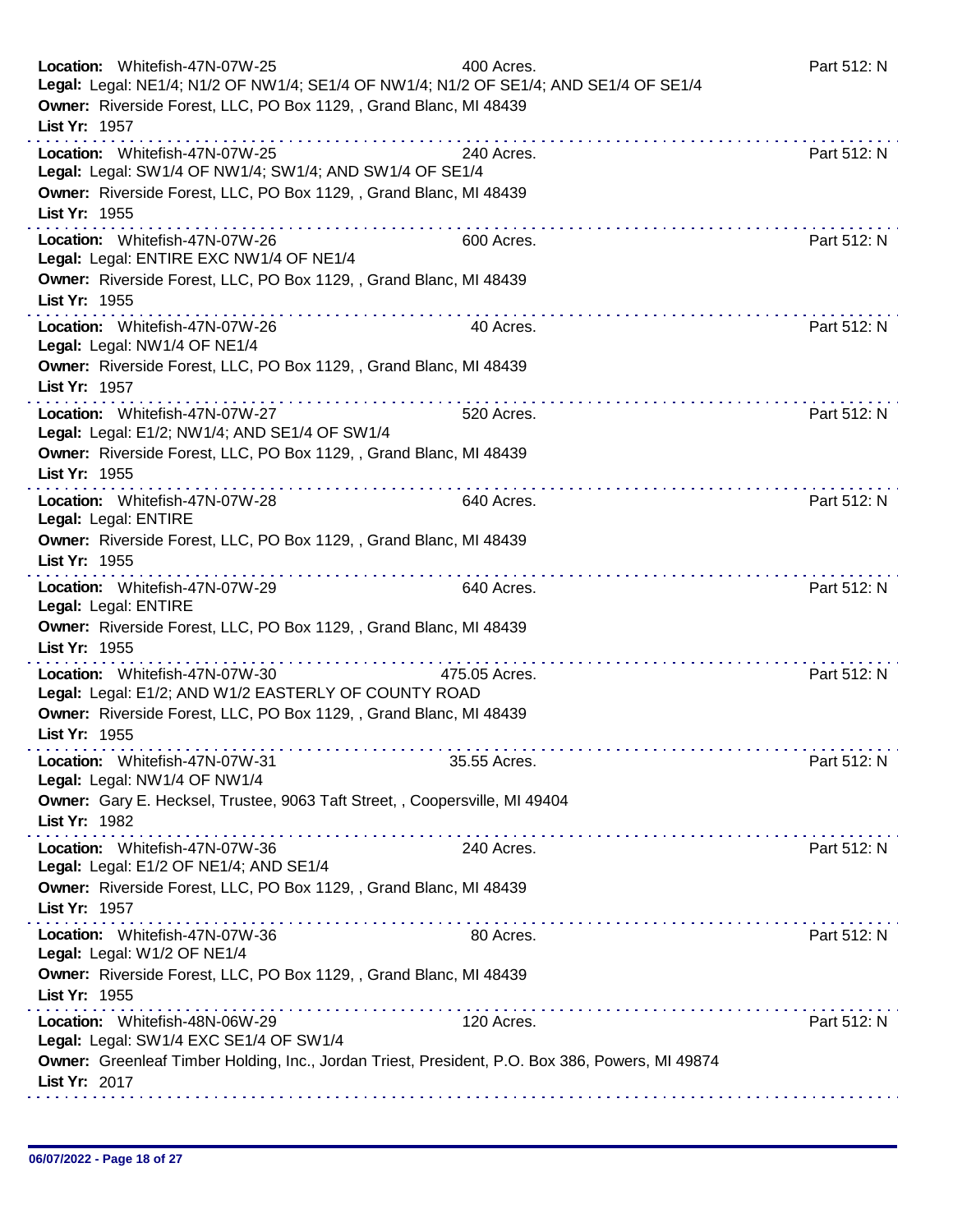| Location: Whitefish-48N-06W-29<br>Legal: Legal: SE1/4 OF SW1/4 | 40 Acres.                                                                                                        | Part 512: N |
|----------------------------------------------------------------|------------------------------------------------------------------------------------------------------------------|-------------|
|                                                                | Owner: Greenleaf Timber Holding, Inc., Jordan Triest, President, P.O. Box 386, Powers, MI 49874                  |             |
| List Yr: 2018                                                  |                                                                                                                  |             |
| Location: Whitefish-48N-06W-32                                 | 37.5 Acres.                                                                                                      | Part 512: N |
| Legal: Legal: SW1/4 OF NE1/4 EAST OF M-123 ROW                 |                                                                                                                  |             |
|                                                                | Owner: Lyme Great Lakes Timberlands LLC, Mr. Nathan Christie, 2831 North Lincoln Road, Escanaba, MI 49829        |             |
| List Yr: 1981                                                  |                                                                                                                  |             |
| Location: Whitefish-48N-06W-32                                 | 45 Acres.                                                                                                        | Part 512: N |
| Legal: Legal: N1/2 OF NE1/4 EAST OF M-123 ROW                  |                                                                                                                  |             |
|                                                                | Owner: Lyme Great Lakes Timberlands LLC, Mr. Nathan Christie, 2831 North Lincoln Road, Escanaba, MI 49829        |             |
| List Yr: 1981                                                  |                                                                                                                  |             |
| Location: Whitefish-48N-06W-32                                 | 269.85 Acres.                                                                                                    | Part 512: N |
|                                                                | Legal: Legal: SE1/4 OF NE1/4; SE1/4; NE1/4 OF SW1/4 EXCEPT M-123 ROW AND EXCEPT WEST 660 FT OF NORTH             |             |
| 660 FT; SE1/ 4 OF SW1/4                                        |                                                                                                                  |             |
|                                                                | Owner: Lyme Great Lakes Timberlands LLC, Mr. Nathan Christie, 2831 North Lincoln Road, Escanaba, MI 49829        |             |
| List Yr: 1971                                                  |                                                                                                                  |             |
| Location: Whitefish-48N-06W-32                                 | 4.48 Acres.                                                                                                      | Part 512: N |
|                                                                | Legal: Legal: THAT PORTION OF THE SE1/4 OF NW1/4 LYING SOUTHEASTERLY OF M-123 ROW                                |             |
|                                                                | Owner: The Forestland Group, Shawn Hagan, 200 Michigan Street, Suite 722, Hancock, MI 49931                      |             |
| List Yr: 1981                                                  |                                                                                                                  |             |
| Location: Whitefish-48N-06W-33                                 | 320 Acres.                                                                                                       | Part 512: N |
| Legal: Legal: W1/2                                             |                                                                                                                  |             |
|                                                                | Owner: Lyme Great Lakes Timberlands LLC, Mr. Nathan Christie, 2831 North Lincoln Road, Escanaba, MI 49829        |             |
| List Yr: 1971                                                  |                                                                                                                  |             |
| Location: Whitefish-48N-07W-07                                 | 160 Acres.                                                                                                       | Part 512: Y |
| Legal: Legal: SE 1/4                                           |                                                                                                                  |             |
|                                                                | Owner: Manulife Investment Management, Annie Hussa, Lakes States Region Manager, 11932N Breezy Point Road,       |             |
| Hayward, WI 54843                                              |                                                                                                                  |             |
| List Yr: 1989                                                  |                                                                                                                  |             |
| Location: Whitefish-48N-07W-08                                 | 80 Acres.                                                                                                        | Part 512: N |
| Legal: Legal: W1/2 SW1/4                                       |                                                                                                                  |             |
|                                                                | Owner: Brothers, LLC, c/o Mr. Mark Milosch, 1424 West Brocker Rd, Metamora, MI 48455                             |             |
| List Yr: 2019                                                  |                                                                                                                  |             |
| Location: Whitefish-48N-07W-17                                 | 620 Acres.                                                                                                       | Part 512: N |
| Legal: Legal: ENTIRE EXC. N1/2 OF SW1/4 OF NW1/4               |                                                                                                                  |             |
|                                                                | Owner: Pierre's Camp, LLC, c/o Mark Milosch, 1424 West Brocker Road, Metamora, MI 48455                          |             |
| List Yr: 1988                                                  |                                                                                                                  |             |
| Location: Whitefish-48N-07W-18                                 | 160 Acres.                                                                                                       | Part 512: N |
| Legal: Legal: NE 1/4                                           |                                                                                                                  |             |
|                                                                | Owner: Pierre's Camp, LLC, c/o Mark Milosch, 1424 West Brocker Road, Metamora, MI 48455                          |             |
| List Yr: 1988                                                  |                                                                                                                  |             |
| Location: Whitefish-48N-07W-18                                 | 160 Acres.                                                                                                       | Part 512: N |
| Legal: Legal: SE1/4                                            |                                                                                                                  |             |
| List Yr: 2016                                                  | Owner: Pierre's Camp, LLC, c/o Mark Milosch, 1424 West Brocker Road, Metamora, MI 48455                          |             |
|                                                                |                                                                                                                  |             |
| Location: Whitefish-48N-07W-18                                 | 127.24 Acres.                                                                                                    | Part 512: N |
| Legal: Legal: SW1/4 EXCEPT NORTH 660 FT OF EAST 1320 FT        | Owner: William and Donna Lukomski, et al.Jodi Hicks, and Marta Jewell, 707 N Nottawa Street, , Sturgis, MI 49091 |             |
| List Yr: 2016                                                  |                                                                                                                  |             |
|                                                                |                                                                                                                  |             |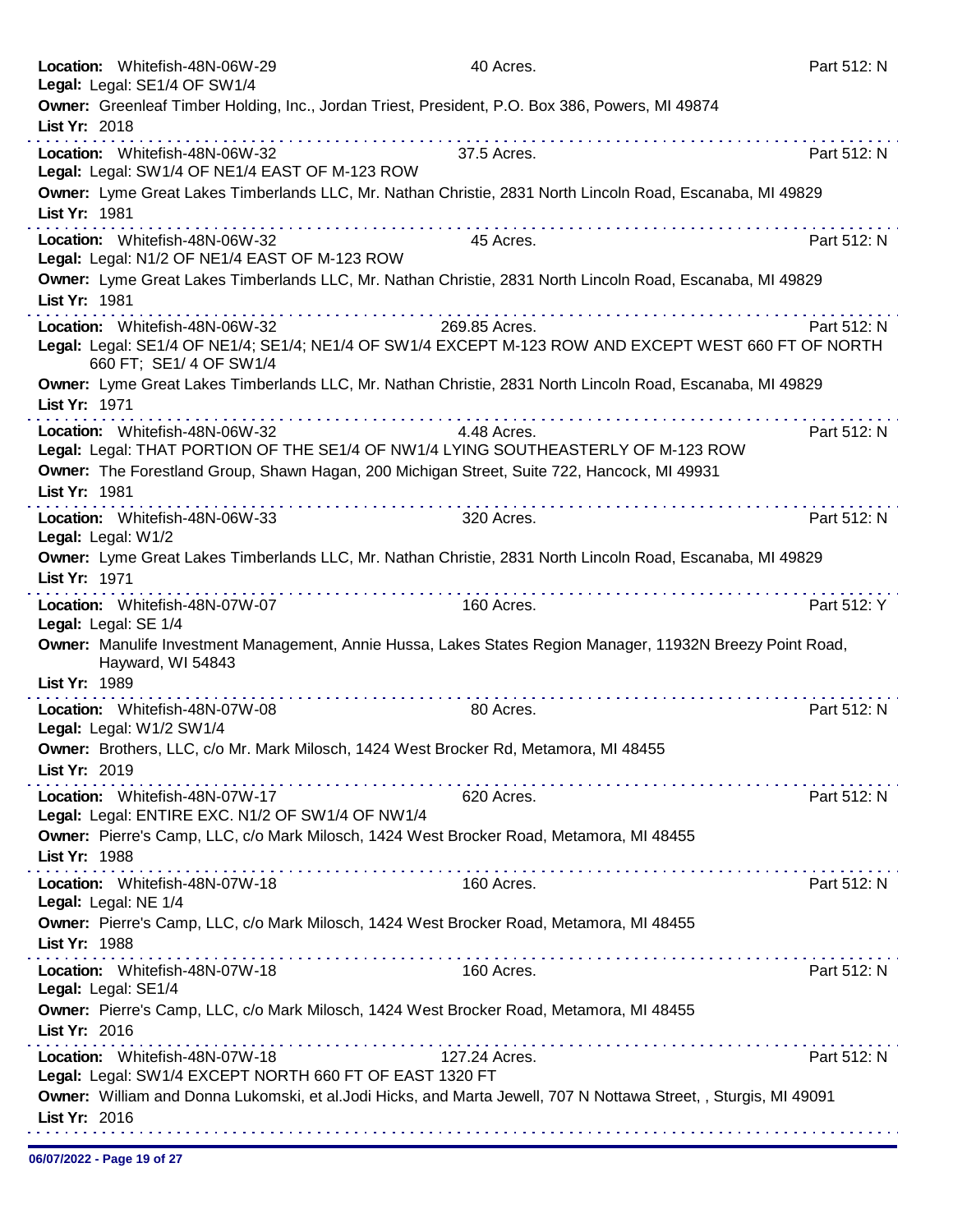| Location: Whitefish-48N-07W-19<br>Legal: Legal: SE 1/4           | 160 Acres.                                                                                                 | Part 512: Y |
|------------------------------------------------------------------|------------------------------------------------------------------------------------------------------------|-------------|
| Hayward, WI 54843<br>List Yr: 1988                               | Owner: Manulife Investment Management, Annie Hussa, Lakes States Region Manager, 11932N Breezy Point Road, |             |
| Location: Whitefish-48N-07W-19                                   | 40 Acres.                                                                                                  | Part 512: Y |
| Legal: Legal: NW 1/4 OF NE 1/4                                   |                                                                                                            |             |
| Hayward, WI 54843<br>List Yr: 1988                               | Owner: Manulife Investment Management, Annie Hussa, Lakes States Region Manager, 11932N Breezy Point Road, |             |
| Location: Whitefish-48N-07W-19                                   | .<br>80 Acres.                                                                                             | Part 512: Y |
| Legal: Legal: E 1/2 OF NE 1/4                                    |                                                                                                            |             |
| Hayward, WI 54843                                                | Owner: Manulife Investment Management, Annie Hussa, Lakes States Region Manager, 11932N Breezy Point Road, |             |
| List Yr: 1989                                                    |                                                                                                            | Part 512: Y |
| Location: Whitefish-48N-07W-19<br>Legal: Legal: SW 1/4 OF NE 1/4 | 40 Acres.                                                                                                  |             |
| Hayward, WI 54843<br>List Yr: 1989                               | Owner: Manulife Investment Management, Annie Hussa, Lakes States Region Manager, 11932N Breezy Point Road, |             |
| Location: Whitefish-48N-07W-20                                   | 160 Acres.                                                                                                 | Part 512: Y |
| Legal: Legal: SW 1/4                                             |                                                                                                            |             |
| Hayward, WI 54843                                                | Owner: Manulife Investment Management, Annie Hussa, Lakes States Region Manager, 11932N Breezy Point Road, |             |
| List Yr: 1988                                                    | .                                                                                                          |             |
| Location: Whitefish-48N-07W-20<br>Legal: Legal: SE 1/4           | 160 Acres.                                                                                                 | Part 512: Y |
| Hayward, WI 54843<br>List Yr: 1989                               | Owner: Manulife Investment Management, Annie Hussa, Lakes States Region Manager, 11932N Breezy Point Road, |             |
| Location: Whitefish-48N-07W-20                                   | 160 Acres.                                                                                                 | Part 512: Y |
| Legal: Legal: S 1/2 OF N 1/2                                     |                                                                                                            |             |
| Hayward, WI 54843                                                | Owner: Manulife Investment Management, Annie Hussa, Lakes States Region Manager, 11932N Breezy Point Road, |             |
| List Yr: 1989                                                    |                                                                                                            |             |
| Location: Whitefish-48N-07W-20<br>Legal: Legal: NW 1/4 OF NW 1/4 | 40 Acres.                                                                                                  | Part 512: Y |
|                                                                  | Owner: Manulife Investment Management, Annie Hussa, Lakes States Region Manager, 11932N Breezy Point Road, |             |
| Hayward, WI 54843<br>List Yr: 1989                               |                                                                                                            |             |
| Location: Whitefish-48N-07W-20                                   | 40 Acres.                                                                                                  | Part 512: Y |
| Legal: Legal: NW 1/4 OF NE 1/4                                   |                                                                                                            |             |
| Hayward, WI 54843                                                | Owner: Manulife Investment Management, Annie Hussa, Lakes States Region Manager, 11932N Breezy Point Road, |             |
| List Yr: 1989                                                    | .                                                                                                          |             |
| Location: Whitefish-48N-07W-20<br>Legal: Legal: NE 1/4 OF NW 1/4 | 40 Acres.                                                                                                  | Part 512: Y |
| Hayward, WI 54843                                                | Owner: Manulife Investment Management, Annie Hussa, Lakes States Region Manager, 11932N Breezy Point Road, |             |
| List Yr: 1990                                                    |                                                                                                            |             |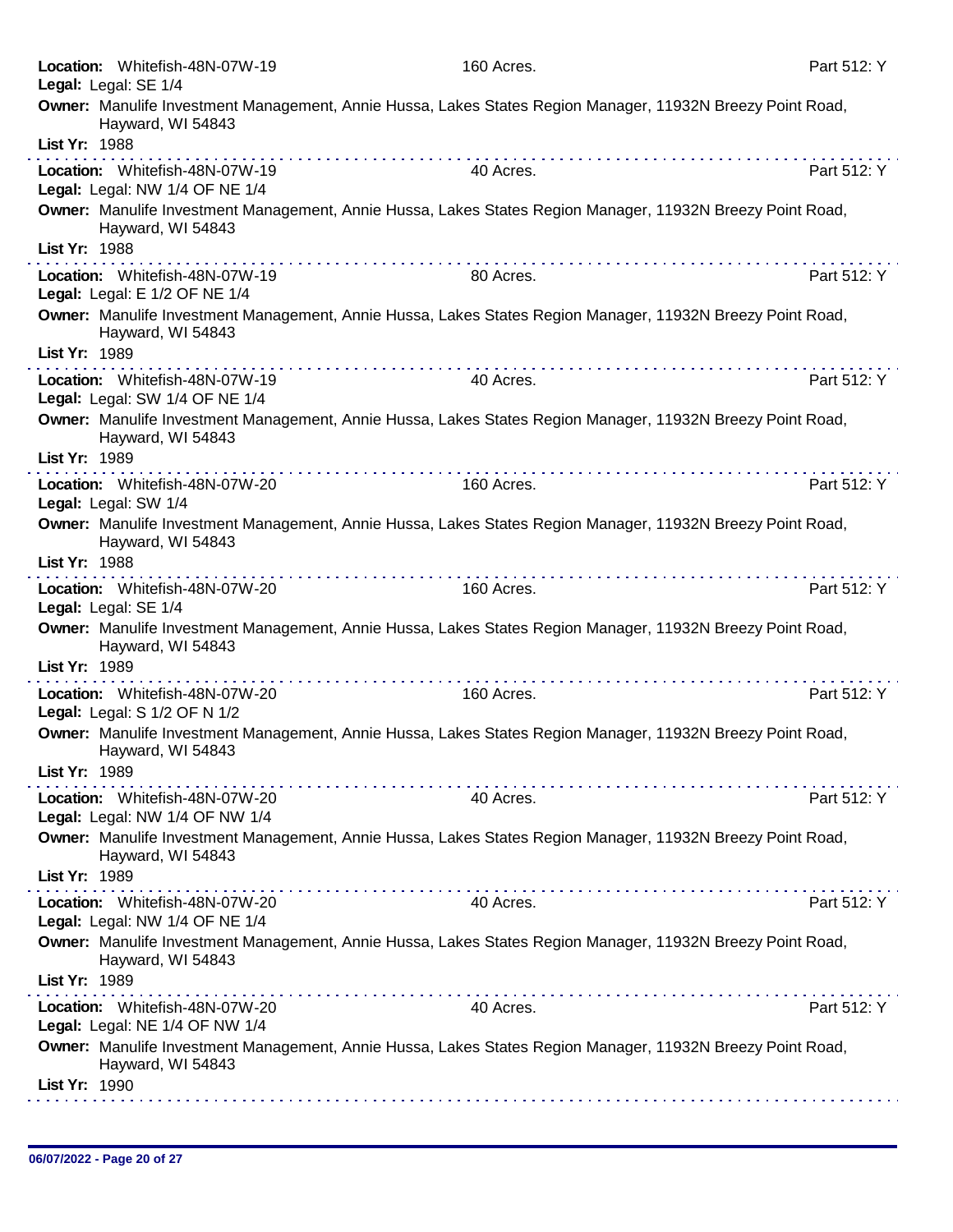|               | Location: Whitefish-48N-07W-20<br>Legal: Legal: NE 1/4 OF NE 1/4                                                                | 40 Acres.  | Part 512: Y |
|---------------|---------------------------------------------------------------------------------------------------------------------------------|------------|-------------|
|               | Owner: Manulife Investment Management, Annie Hussa, Lakes States Region Manager, 11932N Breezy Point Road,                      |            |             |
| List Yr: 1990 | Hayward, WI 54843                                                                                                               |            |             |
|               |                                                                                                                                 |            |             |
|               | Location: Whitefish-48N-07W-21<br>Legal: Legal: W 1/2 OF SW 1/4                                                                 | 80 Acres.  | Part 512: Y |
| List Yr: 1989 | Owner: Manulife Investment Management, Annie Hussa, Lakes States Region Manager, 11932N Breezy Point Road,<br>Hayward, WI 54843 |            |             |
|               |                                                                                                                                 |            |             |
|               | Location: Whitefish-48N-07W-21<br>Legal: Legal: S 1/2 OF NW 1/4                                                                 | 80 Acres.  | Part 512: Y |
|               | Owner: Manulife Investment Management, Annie Hussa, Lakes States Region Manager, 11932N Breezy Point Road,<br>Hayward, WI 54843 |            |             |
| List Yr: 1989 |                                                                                                                                 |            |             |
|               | Location: Whitefish-48N-07W-21<br>Legal: Legal: E 1/2 OF SW 1/4                                                                 | 80 Acres.  | Part 512: Y |
|               | Owner: Manulife Investment Management, Annie Hussa, Lakes States Region Manager, 11932N Breezy Point Road,<br>Hayward, WI 54843 |            |             |
| List Yr: 1990 |                                                                                                                                 |            |             |
|               | Location: Whitefish-48N-07W-21<br>Legal: Legal: N 1/2 OF NW 1/4                                                                 | 80 Acres.  | Part 512: Y |
|               | Owner: Manulife Investment Management, Annie Hussa, Lakes States Region Manager, 11932N Breezy Point Road,<br>Hayward, WI 54843 |            |             |
| List Yr: 1990 |                                                                                                                                 |            |             |
|               | the second contract of the second contract of the<br>Location: Whitefish-48N-07W-21<br>Legal: Legal: SE1/4                      | 160 Acres. | Part 512: Y |
|               | Owner: Manulife Investment Management, Annie Hussa, Lakes States Region Manager, 11932N Breezy Point Road,<br>Hayward, WI 54843 |            |             |
| List Yr: 1994 |                                                                                                                                 |            |             |
|               | .<br>Location: Whitefish-48N-07W-25<br>Legal: Legal: W1/2 OF SW1/4, SE1/4 OF SW1/4, SE1/4 OF SE1/4                              | 160 Acres. | Part 512: Y |
|               | Owner: Manulife Investment Management, Annie Hussa, Lakes States Region Manager, 11932N Breezy Point Road,<br>Hayward, WI 54843 |            |             |
| List Yr: 1969 |                                                                                                                                 |            |             |
|               | Location: Whitefish-48N-07W-25                                                                                                  | 480 Acres. | Part 512: N |
|               | Legal: Legal: ENTIRE EXC. SE1/4 OF SE1/4, W1/2 OF SW1/4 & EXC. SE1/4 OF SW1/4                                                   |            |             |
|               | Owner: Mr. Robert Bonner, 1887 Ridge Road, , Ypsilanti, MI 48198                                                                |            |             |
| List Yr: 1991 |                                                                                                                                 |            |             |
|               | Location: Whitefish-48N-07W-26<br>Legal: Legal: SE 1/4 OF SE 1/4                                                                | 40 Acres.  | Part 512: N |
| List Yr: 1985 | Owner: Gerald (gary) Reader, 7755 Ross Rd, , Almont, MI 48003                                                                   |            |             |
|               | Location: Whitefish-48N-07W-26                                                                                                  | 75 Acres.  | Part 512: N |
|               | Legal: Legal: N1/2 OF SE1/4 EXC. THE NORTH 242 FT. OF THE EAST 900 FT. THEREOF                                                  |            |             |
|               | Owner: Gerald (gary) Reader, 7755 Ross Rd, , Almont, MI 48003                                                                   |            |             |
| List Yr: 1985 |                                                                                                                                 |            |             |
|               |                                                                                                                                 |            |             |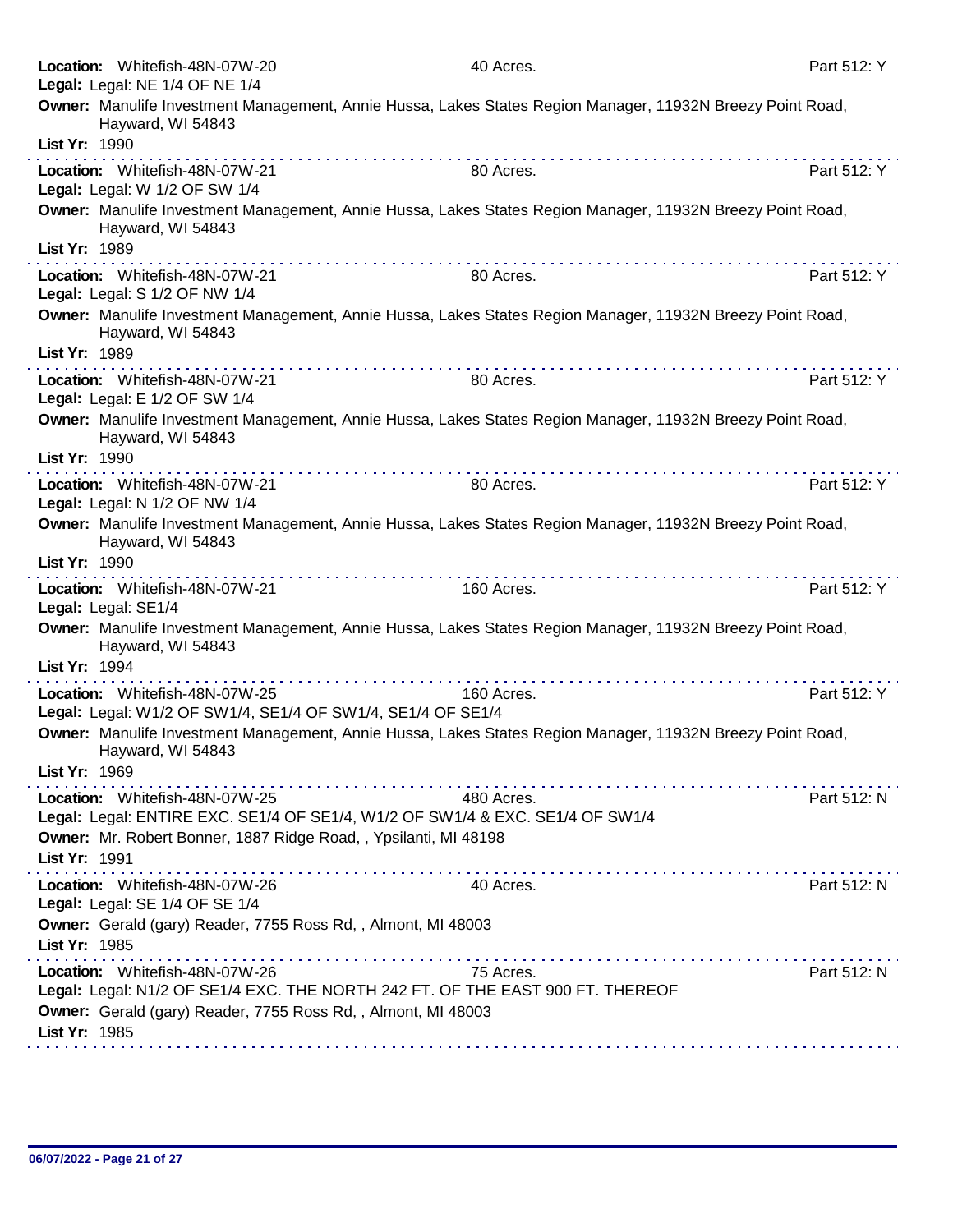| Legal: Legal: SW1/4, SW1/4 OF SE1/4<br>Owner: Manulife Investment Management, Annie Hussa, Lakes States Region Manager, 11932N Breezy Point Road,<br>Hayward, WI 54843<br>List Yr: 1969<br>640 Acres.<br>Part 512: Y<br>Location: Whitefish-48N-07W-27<br>Legal: Legal: ENTIRE<br>Owner: Manulife Investment Management, Annie Hussa, Lakes States Region Manager, 11932N Breezy Point Road,<br>Hayward, WI 54843<br>List Yr: 1969<br>Part 512: Y<br>Location: Whitefish-48N-07W-28<br>80 Acres.<br>Legal: Legal: N 1/2 OF NW 1/4<br>Owner: Manulife Investment Management, Annie Hussa, Lakes States Region Manager, 11932N Breezy Point Road,<br>Hayward, WI 54843<br>List Yr: 1989<br>Location: Whitefish-48N-07W-28<br>320 Acres.<br>Part 512: Y<br>Legal: Legal: S 1/2<br>Owner: Manulife Investment Management, Annie Hussa, Lakes States Region Manager, 11932N Breezy Point Road,<br>Hayward, WI 54843<br>List Yr: 1990<br>Part 512: Y<br>160 Acres.<br>Location: Whitefish-48N-07W-28<br>Legal: Legal: S 1/2 OF N 1/2<br>Owner: Manulife Investment Management, Annie Hussa, Lakes States Region Manager, 11932N Breezy Point Road,<br>Hayward, WI 54843<br>List Yr: 1990<br>.<br>Part 512: Y<br>Location: Whitefish-48N-07W-28<br>80 Acres.<br>Legal: Legal: N 1/2 OF NE 1/4<br>Owner: Manulife Investment Management, Annie Hussa, Lakes States Region Manager, 11932N Breezy Point Road,<br>Hayward, WI 54843<br>List Yr: 1990<br>Part 512: Y<br>Location: Whitefish-48N-07W-29<br>320 Acres. | Part 512: Y |
|-----------------------------------------------------------------------------------------------------------------------------------------------------------------------------------------------------------------------------------------------------------------------------------------------------------------------------------------------------------------------------------------------------------------------------------------------------------------------------------------------------------------------------------------------------------------------------------------------------------------------------------------------------------------------------------------------------------------------------------------------------------------------------------------------------------------------------------------------------------------------------------------------------------------------------------------------------------------------------------------------------------------------------------------------------------------------------------------------------------------------------------------------------------------------------------------------------------------------------------------------------------------------------------------------------------------------------------------------------------------------------------------------------------------------------------------------------------------------------------------------------------|-------------|
|                                                                                                                                                                                                                                                                                                                                                                                                                                                                                                                                                                                                                                                                                                                                                                                                                                                                                                                                                                                                                                                                                                                                                                                                                                                                                                                                                                                                                                                                                                           |             |
|                                                                                                                                                                                                                                                                                                                                                                                                                                                                                                                                                                                                                                                                                                                                                                                                                                                                                                                                                                                                                                                                                                                                                                                                                                                                                                                                                                                                                                                                                                           |             |
|                                                                                                                                                                                                                                                                                                                                                                                                                                                                                                                                                                                                                                                                                                                                                                                                                                                                                                                                                                                                                                                                                                                                                                                                                                                                                                                                                                                                                                                                                                           |             |
|                                                                                                                                                                                                                                                                                                                                                                                                                                                                                                                                                                                                                                                                                                                                                                                                                                                                                                                                                                                                                                                                                                                                                                                                                                                                                                                                                                                                                                                                                                           |             |
|                                                                                                                                                                                                                                                                                                                                                                                                                                                                                                                                                                                                                                                                                                                                                                                                                                                                                                                                                                                                                                                                                                                                                                                                                                                                                                                                                                                                                                                                                                           |             |
|                                                                                                                                                                                                                                                                                                                                                                                                                                                                                                                                                                                                                                                                                                                                                                                                                                                                                                                                                                                                                                                                                                                                                                                                                                                                                                                                                                                                                                                                                                           |             |
|                                                                                                                                                                                                                                                                                                                                                                                                                                                                                                                                                                                                                                                                                                                                                                                                                                                                                                                                                                                                                                                                                                                                                                                                                                                                                                                                                                                                                                                                                                           |             |
|                                                                                                                                                                                                                                                                                                                                                                                                                                                                                                                                                                                                                                                                                                                                                                                                                                                                                                                                                                                                                                                                                                                                                                                                                                                                                                                                                                                                                                                                                                           |             |
|                                                                                                                                                                                                                                                                                                                                                                                                                                                                                                                                                                                                                                                                                                                                                                                                                                                                                                                                                                                                                                                                                                                                                                                                                                                                                                                                                                                                                                                                                                           |             |
|                                                                                                                                                                                                                                                                                                                                                                                                                                                                                                                                                                                                                                                                                                                                                                                                                                                                                                                                                                                                                                                                                                                                                                                                                                                                                                                                                                                                                                                                                                           |             |
|                                                                                                                                                                                                                                                                                                                                                                                                                                                                                                                                                                                                                                                                                                                                                                                                                                                                                                                                                                                                                                                                                                                                                                                                                                                                                                                                                                                                                                                                                                           |             |
|                                                                                                                                                                                                                                                                                                                                                                                                                                                                                                                                                                                                                                                                                                                                                                                                                                                                                                                                                                                                                                                                                                                                                                                                                                                                                                                                                                                                                                                                                                           |             |
|                                                                                                                                                                                                                                                                                                                                                                                                                                                                                                                                                                                                                                                                                                                                                                                                                                                                                                                                                                                                                                                                                                                                                                                                                                                                                                                                                                                                                                                                                                           |             |
|                                                                                                                                                                                                                                                                                                                                                                                                                                                                                                                                                                                                                                                                                                                                                                                                                                                                                                                                                                                                                                                                                                                                                                                                                                                                                                                                                                                                                                                                                                           |             |
|                                                                                                                                                                                                                                                                                                                                                                                                                                                                                                                                                                                                                                                                                                                                                                                                                                                                                                                                                                                                                                                                                                                                                                                                                                                                                                                                                                                                                                                                                                           |             |
|                                                                                                                                                                                                                                                                                                                                                                                                                                                                                                                                                                                                                                                                                                                                                                                                                                                                                                                                                                                                                                                                                                                                                                                                                                                                                                                                                                                                                                                                                                           |             |
|                                                                                                                                                                                                                                                                                                                                                                                                                                                                                                                                                                                                                                                                                                                                                                                                                                                                                                                                                                                                                                                                                                                                                                                                                                                                                                                                                                                                                                                                                                           |             |
| Legal: Legal: W1/2                                                                                                                                                                                                                                                                                                                                                                                                                                                                                                                                                                                                                                                                                                                                                                                                                                                                                                                                                                                                                                                                                                                                                                                                                                                                                                                                                                                                                                                                                        |             |
| Owner: Manulife Investment Management, Annie Hussa, Lakes States Region Manager, 11932N Breezy Point Road,<br>Hayward, WI 54843<br>List Yr: 1969                                                                                                                                                                                                                                                                                                                                                                                                                                                                                                                                                                                                                                                                                                                                                                                                                                                                                                                                                                                                                                                                                                                                                                                                                                                                                                                                                          |             |
| Location: Whitefish-48N-07W-29<br>320 Acres.<br>Part 512: Y                                                                                                                                                                                                                                                                                                                                                                                                                                                                                                                                                                                                                                                                                                                                                                                                                                                                                                                                                                                                                                                                                                                                                                                                                                                                                                                                                                                                                                               |             |
| Legal: Legal: E 1/2                                                                                                                                                                                                                                                                                                                                                                                                                                                                                                                                                                                                                                                                                                                                                                                                                                                                                                                                                                                                                                                                                                                                                                                                                                                                                                                                                                                                                                                                                       |             |
| Owner: Manulife Investment Management, Annie Hussa, Lakes States Region Manager, 11932N Breezy Point Road,<br>Hayward, WI 54843                                                                                                                                                                                                                                                                                                                                                                                                                                                                                                                                                                                                                                                                                                                                                                                                                                                                                                                                                                                                                                                                                                                                                                                                                                                                                                                                                                           |             |
| List Yr: 1989<br>the second complete second contracts of the second                                                                                                                                                                                                                                                                                                                                                                                                                                                                                                                                                                                                                                                                                                                                                                                                                                                                                                                                                                                                                                                                                                                                                                                                                                                                                                                                                                                                                                       |             |
| Location: Whitefish-48N-07W-30<br>Part 512: Y<br>581.54 Acres.<br>Legal: Legal: ENTIRE EXC SW1/4 OF SW1/4                                                                                                                                                                                                                                                                                                                                                                                                                                                                                                                                                                                                                                                                                                                                                                                                                                                                                                                                                                                                                                                                                                                                                                                                                                                                                                                                                                                                 |             |
| Owner: Manulife Investment Management, Annie Hussa, Lakes States Region Manager, 11932N Breezy Point Road,<br>Hayward, WI 54843                                                                                                                                                                                                                                                                                                                                                                                                                                                                                                                                                                                                                                                                                                                                                                                                                                                                                                                                                                                                                                                                                                                                                                                                                                                                                                                                                                           |             |
| List Yr: 1969                                                                                                                                                                                                                                                                                                                                                                                                                                                                                                                                                                                                                                                                                                                                                                                                                                                                                                                                                                                                                                                                                                                                                                                                                                                                                                                                                                                                                                                                                             |             |
| Part 512: Y<br>80 Acres.<br>Location: Whitefish-48N-07W-31<br>Legal: Legal: N 1/2 OF NE 1/4                                                                                                                                                                                                                                                                                                                                                                                                                                                                                                                                                                                                                                                                                                                                                                                                                                                                                                                                                                                                                                                                                                                                                                                                                                                                                                                                                                                                               |             |
| Owner: Manulife Investment Management, Annie Hussa, Lakes States Region Manager, 11932N Breezy Point Road,<br>Hayward, WI 54843                                                                                                                                                                                                                                                                                                                                                                                                                                                                                                                                                                                                                                                                                                                                                                                                                                                                                                                                                                                                                                                                                                                                                                                                                                                                                                                                                                           |             |
| List Yr: 1988                                                                                                                                                                                                                                                                                                                                                                                                                                                                                                                                                                                                                                                                                                                                                                                                                                                                                                                                                                                                                                                                                                                                                                                                                                                                                                                                                                                                                                                                                             |             |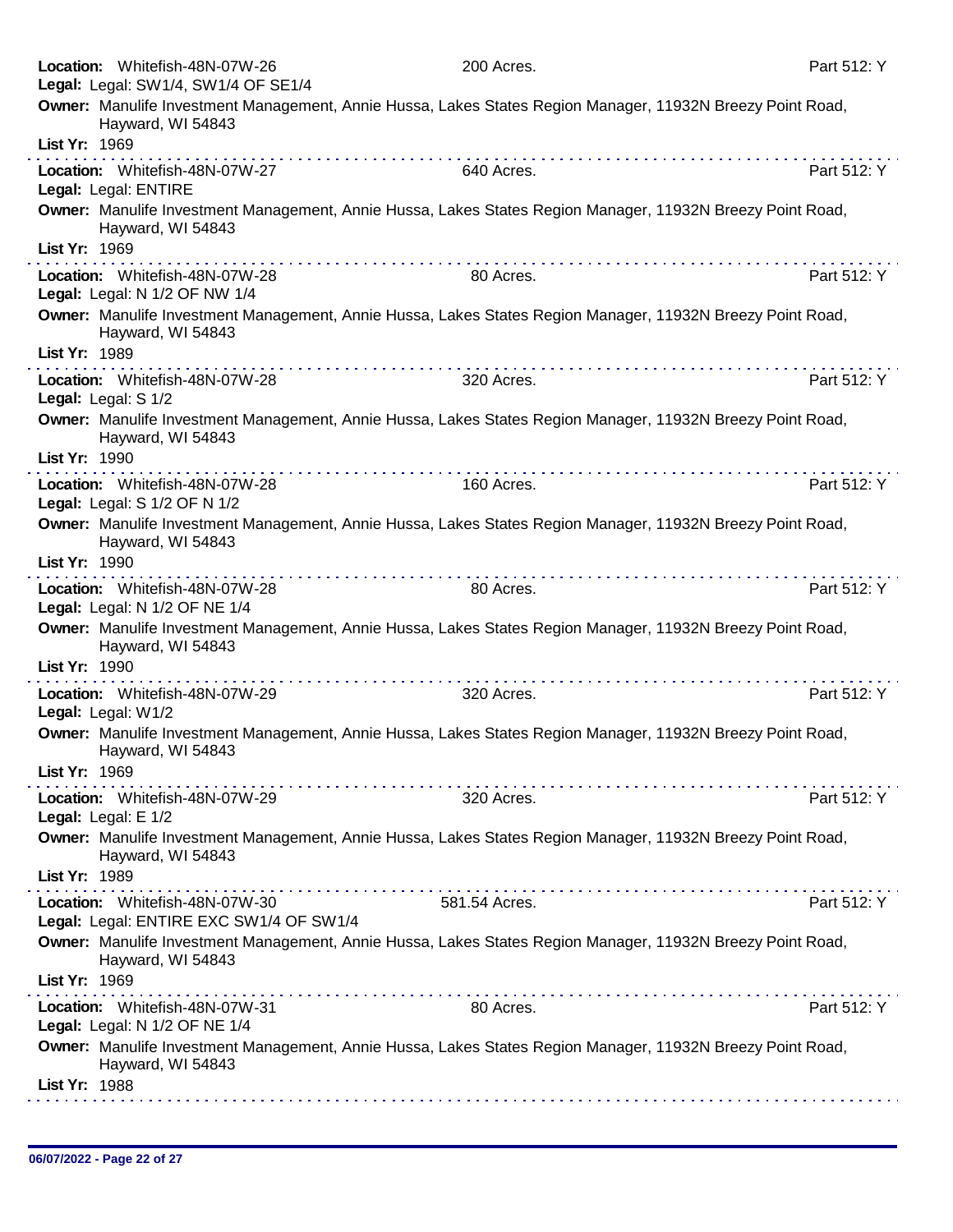|               | Location: Whitefish-48N-07W-31<br>Legal: Legal: SE 1/4 OF NE 1/4 | 40 Acres.                                                                                                                                                                                                                                                                                                                                                                                                                                                    | Part 512: Y |
|---------------|------------------------------------------------------------------|--------------------------------------------------------------------------------------------------------------------------------------------------------------------------------------------------------------------------------------------------------------------------------------------------------------------------------------------------------------------------------------------------------------------------------------------------------------|-------------|
|               | Hayward, WI 54843                                                | Owner: Manulife Investment Management, Annie Hussa, Lakes States Region Manager, 11932N Breezy Point Road,                                                                                                                                                                                                                                                                                                                                                   |             |
| List Yr: 1988 |                                                                  |                                                                                                                                                                                                                                                                                                                                                                                                                                                              |             |
|               | Location: Whitefish-48N-07W-31<br>Legal: Legal: S 1/2 OF SW 1/4  | 76.66 Acres.                                                                                                                                                                                                                                                                                                                                                                                                                                                 | Part 512: Y |
|               | Hayward, WI 54843                                                | Owner: Manulife Investment Management, Annie Hussa, Lakes States Region Manager, 11932N Breezy Point Road,                                                                                                                                                                                                                                                                                                                                                   |             |
| List Yr: 1989 |                                                                  | $\mathcal{L}^{\mathcal{A}}(\mathcal{A},\mathcal{A},\mathcal{A},\mathcal{A},\mathcal{A},\mathcal{A},\mathcal{A},\mathcal{A},\mathcal{A},\mathcal{A},\mathcal{A},\mathcal{A},\mathcal{A},\mathcal{A},\mathcal{A},\mathcal{A},\mathcal{A},\mathcal{A},\mathcal{A},\mathcal{A},\mathcal{A},\mathcal{A},\mathcal{A},\mathcal{A},\mathcal{A},\mathcal{A},\mathcal{A},\mathcal{A},\mathcal{A},\mathcal{A},\mathcal{A},\mathcal{A},\mathcal{A},\mathcal{A},\mathcal$ |             |
|               | Location: Whitefish-48N-07W-31<br>Legal: Legal: SW 1/4 OF SE 1/4 | 40 Acres.                                                                                                                                                                                                                                                                                                                                                                                                                                                    | Part 512: Y |
| List Yr: 1989 | Hayward, WI 54843                                                | Owner: Manulife Investment Management, Annie Hussa, Lakes States Region Manager, 11932N Breezy Point Road,                                                                                                                                                                                                                                                                                                                                                   |             |
|               |                                                                  |                                                                                                                                                                                                                                                                                                                                                                                                                                                              |             |
|               | Location: Whitefish-48N-07W-32<br>Legal: Legal: W1/2             | 320 Acres.                                                                                                                                                                                                                                                                                                                                                                                                                                                   | Part 512: Y |
| List Yr: 1969 | Hayward, WI 54843                                                | Owner: Manulife Investment Management, Annie Hussa, Lakes States Region Manager, 11932N Breezy Point Road,                                                                                                                                                                                                                                                                                                                                                   |             |
|               |                                                                  |                                                                                                                                                                                                                                                                                                                                                                                                                                                              |             |
|               | Location: Whitefish-48N-07W-32<br>Legal: Legal: E 1/2            | 320 Acres.                                                                                                                                                                                                                                                                                                                                                                                                                                                   | Part 512: Y |
|               |                                                                  | Owner: Manulife Investment Management, Annie Hussa, Lakes States Region Manager, 11932N Breezy Point Road,                                                                                                                                                                                                                                                                                                                                                   |             |
| List Yr: 1989 | Hayward, WI 54843                                                |                                                                                                                                                                                                                                                                                                                                                                                                                                                              |             |
|               | Location: Whitefish-48N-07W-33                                   | 640 Acres.                                                                                                                                                                                                                                                                                                                                                                                                                                                   | Part 512: Y |
|               | Legal: Legal: ENTIRE                                             |                                                                                                                                                                                                                                                                                                                                                                                                                                                              |             |
|               | Hayward, WI 54843                                                | Owner: Manulife Investment Management, Annie Hussa, Lakes States Region Manager, 11932N Breezy Point Road,                                                                                                                                                                                                                                                                                                                                                   |             |
| List Yr: 1990 |                                                                  | .                                                                                                                                                                                                                                                                                                                                                                                                                                                            |             |
|               | Location: Whitefish-48N-07W-34<br>Legal: Legal: ENTIRE           | 640 Acres.                                                                                                                                                                                                                                                                                                                                                                                                                                                   | Part 512: Y |
| List Yr: 1969 | Hayward, WI 54843                                                | Owner: Manulife Investment Management, Annie Hussa, Lakes States Region Manager, 11932N Breezy Point Road,                                                                                                                                                                                                                                                                                                                                                   |             |
|               |                                                                  |                                                                                                                                                                                                                                                                                                                                                                                                                                                              |             |
|               | Location: Whitefish-48N-07W-35<br>Legal: Legal: S 1/2 OF SE 1/4  | 80 Acres.                                                                                                                                                                                                                                                                                                                                                                                                                                                    | Part 512: Y |
|               |                                                                  | Owner: Manulife Investment Management, Annie Hussa, Lakes States Region Manager, 11932N Breezy Point Road,                                                                                                                                                                                                                                                                                                                                                   |             |
|               | Hayward, WI 54843                                                |                                                                                                                                                                                                                                                                                                                                                                                                                                                              |             |
| List Yr: 1989 |                                                                  |                                                                                                                                                                                                                                                                                                                                                                                                                                                              |             |
|               | Location: Whitefish-48N-07W-35                                   | 320 Acres.                                                                                                                                                                                                                                                                                                                                                                                                                                                   | Part 512: Y |
|               | Legal: Legal: N1/2                                               |                                                                                                                                                                                                                                                                                                                                                                                                                                                              |             |
|               | Hayward, WI 54843                                                | Owner: Manulife Investment Management, Annie Hussa, Lakes States Region Manager, 11932N Breezy Point Road,                                                                                                                                                                                                                                                                                                                                                   |             |
| List Yr: 1994 |                                                                  |                                                                                                                                                                                                                                                                                                                                                                                                                                                              |             |
|               | Location: Whitefish-48N-07W-35<br>Legal: Legal: N1/2 OF SE1/4    | 80 Acres.                                                                                                                                                                                                                                                                                                                                                                                                                                                    | Part 512: Y |
|               | Hayward, WI 54843                                                | Owner: Manulife Investment Management, Annie Hussa, Lakes States Region Manager, 11932N Breezy Point Road,                                                                                                                                                                                                                                                                                                                                                   |             |
| List Yr: 1994 |                                                                  |                                                                                                                                                                                                                                                                                                                                                                                                                                                              |             |
|               |                                                                  |                                                                                                                                                                                                                                                                                                                                                                                                                                                              |             |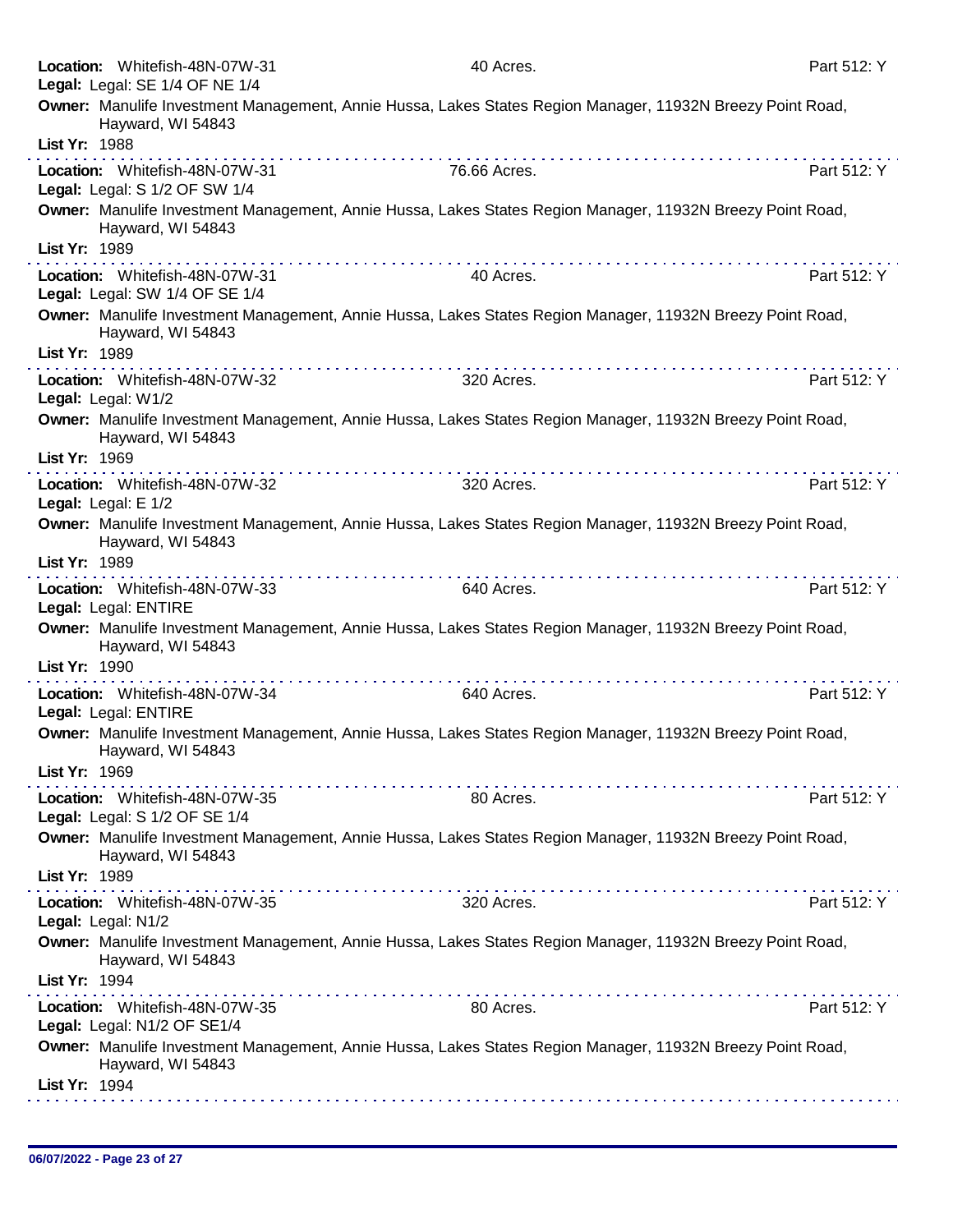|                      | Location: Whitefish-48N-07W-35<br>Legal: Legal: E1/2 OF SW1/4                                     | 80 Acres.                                                                                                  | Part 512: Y |
|----------------------|---------------------------------------------------------------------------------------------------|------------------------------------------------------------------------------------------------------------|-------------|
|                      | Hayward, WI 54843                                                                                 | Owner: Manulife Investment Management, Annie Hussa, Lakes States Region Manager, 11932N Breezy Point Road, |             |
| List Yr: 2000        |                                                                                                   |                                                                                                            |             |
|                      | Location: Whitefish-48N-07W-36<br>Legal: Legal: ENTIRE EXC. NE1/4 OF NE1/4, & EXC. SW1/4 OF NE1/4 | 560 Acres.                                                                                                 | Part 512: Y |
|                      | Hayward, WI 54843                                                                                 | Owner: Manulife Investment Management, Annie Hussa, Lakes States Region Manager, 11932N Breezy Point Road, |             |
| List Yr: 1969        |                                                                                                   |                                                                                                            |             |
|                      | Location: Whitefish-49N-07W-05<br>Legal: Legal: S1/2 OF SE1/4                                     | 80 Acres.                                                                                                  | Part 512: N |
| List Yr: 1998        | Owner: Mr. and Mrs. Ralph W. Kandt, Jr., 59665 Schoenherr Road, Washington, MI 48094              |                                                                                                            |             |
|                      | Location: Whitefish-50N-06W-33<br>Legal: Legal: W1/2 NW1/4 SE1/4                                  | 20 Acres.                                                                                                  | Part 512: N |
| List Yr: 2019        | Owner: Greenleaf Timber Holding, Inc., Jordan Triest, President, P.O. Box 386, Powers, MI 49874   |                                                                                                            |             |
|                      | Location: Whitefish-50N-06W-33<br>Legal: Legal: W1/2 SW1/4 NE1/4                                  | 20 Acres.                                                                                                  | Part 512: N |
|                      | Owner: Greenleaf Timber Holding, Inc., Jordan Triest, President, P.O. Box 386, Powers, MI 49874   |                                                                                                            |             |
| List Yr: 2019        |                                                                                                   |                                                                                                            |             |
|                      | .<br>Location: Whitefish-50N-07W-16<br>Legal: Legal: W1/2 OF SW1/4                                | 80 Acres.                                                                                                  | Part 512: N |
|                      | Owner: Mr. and Mrs. Norman Robinson, 1523 Roseland Avenue, East Lansing, MI 48823                 |                                                                                                            |             |
| List Yr: 2012        |                                                                                                   |                                                                                                            |             |
|                      | Location: Whitefish-50N-07W-17<br>Legal: Legal: E1/2 OF SW1/4; SE1/4 EXCEPT THE SW1/4 OF SE1/4    | 200 Acres.                                                                                                 | Part 512: N |
| List Yr: 2012        | Owner: Mr. and Mrs. Norman Robinson, 1523 Roseland Avenue, East Lansing, MI 48823                 |                                                                                                            |             |
| Legal: Legal: NW 1/4 | a provincia de la provincia de la provincia<br>Location: Whitefish-50N-07W-19                     | 160 Acres.                                                                                                 | Part 512: Y |
|                      | Hayward, WI 54843                                                                                 | Owner: Manulife Investment Management, Annie Hussa, Lakes States Region Manager, 11932N Breezy Point Road, |             |
| List Yr: 1989        |                                                                                                   |                                                                                                            |             |
| Legal: Legal: SW1/4  | Location: Whitefish-50N-07W-19                                                                    | 144.96 Acres.                                                                                              | Part 512: Y |
|                      | Hayward, WI 54843                                                                                 | Owner: Manulife Investment Management, Annie Hussa, Lakes States Region Manager, 11932N Breezy Point Road, |             |
| List Yr: 1994        |                                                                                                   |                                                                                                            |             |
|                      | Location: Whitefish-50N-07W-19<br>Legal: Legal: NW1/4 OF SE1/4                                    | 40 Acres.                                                                                                  | Part 512: Y |
|                      | Hayward, WI 54843                                                                                 | Owner: Manulife Investment Management, Annie Hussa, Lakes States Region Manager, 11932N Breezy Point Road, |             |
| List Yr: 1994        |                                                                                                   |                                                                                                            |             |
|                      | Location: Whitefish-50N-07W-19<br>Legal: Legal: S1/2 OF SE1/4                                     | 80 Acres.                                                                                                  | Part 512: Y |
|                      | Hayward, WI 54843                                                                                 | Owner: Manulife Investment Management, Annie Hussa, Lakes States Region Manager, 11932N Breezy Point Road, |             |
| List Yr: 1994        |                                                                                                   |                                                                                                            |             |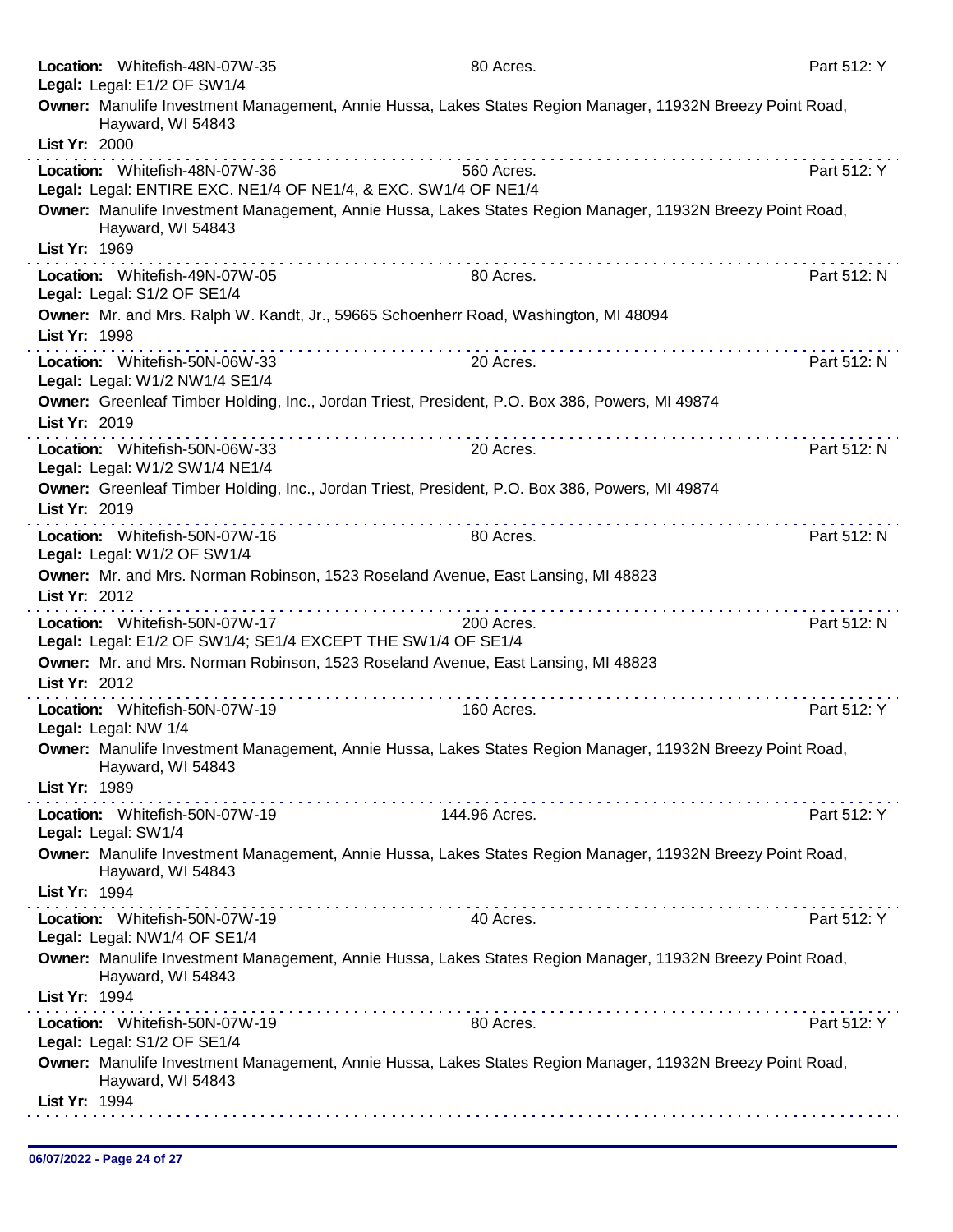|               | Location: Whitefish-50N-07W-20<br>Legal: Legal: NE1/4 OF NW1/4   | 40 Acres.                                                                                                                                                                                                                                                                                                                                                                                                                                                 | Part 512: N |
|---------------|------------------------------------------------------------------|-----------------------------------------------------------------------------------------------------------------------------------------------------------------------------------------------------------------------------------------------------------------------------------------------------------------------------------------------------------------------------------------------------------------------------------------------------------|-------------|
|               |                                                                  | Owner: Mr. and Mrs. Norman Robinson, 1523 Roseland Avenue, East Lansing, MI 48823                                                                                                                                                                                                                                                                                                                                                                         |             |
| List Yr: 2012 |                                                                  |                                                                                                                                                                                                                                                                                                                                                                                                                                                           |             |
|               | Location: Whitefish-50N-07W-30<br>Legal: Legal: W 1/2 OF SW 1/4  | 65.49 Acres.                                                                                                                                                                                                                                                                                                                                                                                                                                              | Part 512: Y |
|               | Hayward, WI 54843                                                | Owner: Manulife Investment Management, Annie Hussa, Lakes States Region Manager, 11932N Breezy Point Road,                                                                                                                                                                                                                                                                                                                                                |             |
| List Yr: 1989 |                                                                  | .                                                                                                                                                                                                                                                                                                                                                                                                                                                         |             |
|               | Location: Whitefish-50N-07W-30<br>Legal: Legal: N1/2             | 305.08 Acres.                                                                                                                                                                                                                                                                                                                                                                                                                                             | Part 512: Y |
| List Yr: 1994 | Hayward, WI 54843                                                | Owner: Manulife Investment Management, Annie Hussa, Lakes States Region Manager, 11932N Breezy Point Road,                                                                                                                                                                                                                                                                                                                                                |             |
|               | Location: Whitefish-50N-07W-30<br>Legal: Legal: NW1/4 OF SE1/4   | 40 Acres.                                                                                                                                                                                                                                                                                                                                                                                                                                                 | Part 512: Y |
|               | Hayward, WI 54843                                                | Owner: Manulife Investment Management, Annie Hussa, Lakes States Region Manager, 11932N Breezy Point Road,                                                                                                                                                                                                                                                                                                                                                |             |
| List Yr: 1994 |                                                                  | $\mathcal{L}^{\mathcal{A}}(\mathcal{A}^{\mathcal{A}}(\mathcal{A}^{\mathcal{A}}(\mathcal{A}^{\mathcal{A}}(\mathcal{A}^{\mathcal{A}}(\mathcal{A}^{\mathcal{A}}(\mathcal{A}^{\mathcal{A}}(\mathcal{A}^{\mathcal{A}}(\mathcal{A}^{\mathcal{A}}(\mathcal{A}^{\mathcal{A}}(\mathcal{A}^{\mathcal{A}}(\mathcal{A}^{\mathcal{A}}(\mathcal{A}^{\mathcal{A}}(\mathcal{A}^{\mathcal{A}}(\mathcal{A}^{\mathcal{A}}(\mathcal{A}^{\mathcal{A}}(\mathcal{A}^{\mathcal{A$ |             |
|               | Location: Whitefish-50N-07W-30<br>Legal: Legal: S1/2 OF SE1/4    | 80 Acres.                                                                                                                                                                                                                                                                                                                                                                                                                                                 | Part 512: Y |
|               | Hayward, WI 54843                                                | Owner: Manulife Investment Management, Annie Hussa, Lakes States Region Manager, 11932N Breezy Point Road,                                                                                                                                                                                                                                                                                                                                                |             |
| List Yr: 1994 |                                                                  | the second complete state of the second complete                                                                                                                                                                                                                                                                                                                                                                                                          |             |
|               | Location: Whitefish-50N-07W-30<br>Legal: Legal: E1/2 OF SW1/4    | 80 Acres.                                                                                                                                                                                                                                                                                                                                                                                                                                                 | Part 512: Y |
|               | Hayward, WI 54843                                                | Owner: Manulife Investment Management, Annie Hussa, Lakes States Region Manager, 11932N Breezy Point Road,                                                                                                                                                                                                                                                                                                                                                |             |
| List Yr: 1994 |                                                                  |                                                                                                                                                                                                                                                                                                                                                                                                                                                           |             |
|               | Location: Whitefish-50N-07W-31<br>Legal: Legal: SW 1/4 OF NE 1/4 | 40 Acres.                                                                                                                                                                                                                                                                                                                                                                                                                                                 | Part 512: Y |
|               | Hayward, WI 54843                                                | Owner: Manulife Investment Management, Annie Hussa, Lakes States Region Manager, 11932N Breezy Point Road,                                                                                                                                                                                                                                                                                                                                                |             |
| List Yr: 1989 |                                                                  |                                                                                                                                                                                                                                                                                                                                                                                                                                                           |             |
|               | Location: Whitefish-50N-07W-31<br>Legal: Legal: N1/2 OF NE1/4    | 80 Acres.                                                                                                                                                                                                                                                                                                                                                                                                                                                 | Part 512: Y |
|               | Hayward, WI 54843                                                | Owner: Manulife Investment Management, Annie Hussa, Lakes States Region Manager, 11932N Breezy Point Road,                                                                                                                                                                                                                                                                                                                                                |             |
| List Yr: 1994 |                                                                  |                                                                                                                                                                                                                                                                                                                                                                                                                                                           |             |
|               | Location: Whitefish-50N-07W-31<br>Legal: Legal: SE1/4 OF NE1/4   | 40 Acres.                                                                                                                                                                                                                                                                                                                                                                                                                                                 | Part 512: Y |
| List Yr: 1994 | Hayward, WI 54843                                                | Owner: Manulife Investment Management, Annie Hussa, Lakes States Region Manager, 11932N Breezy Point Road,                                                                                                                                                                                                                                                                                                                                                |             |
|               |                                                                  | .                                                                                                                                                                                                                                                                                                                                                                                                                                                         |             |
|               | Location: Whitefish-50N-07W-31<br>Legal: Legal: N1/2 OF NW1/4    | 72.89 Acres.                                                                                                                                                                                                                                                                                                                                                                                                                                              | Part 512: Y |
|               | Hayward, WI 54843                                                | Owner: Manulife Investment Management, Annie Hussa, Lakes States Region Manager, 11932N Breezy Point Road,                                                                                                                                                                                                                                                                                                                                                |             |
| List Yr: 1994 |                                                                  |                                                                                                                                                                                                                                                                                                                                                                                                                                                           |             |